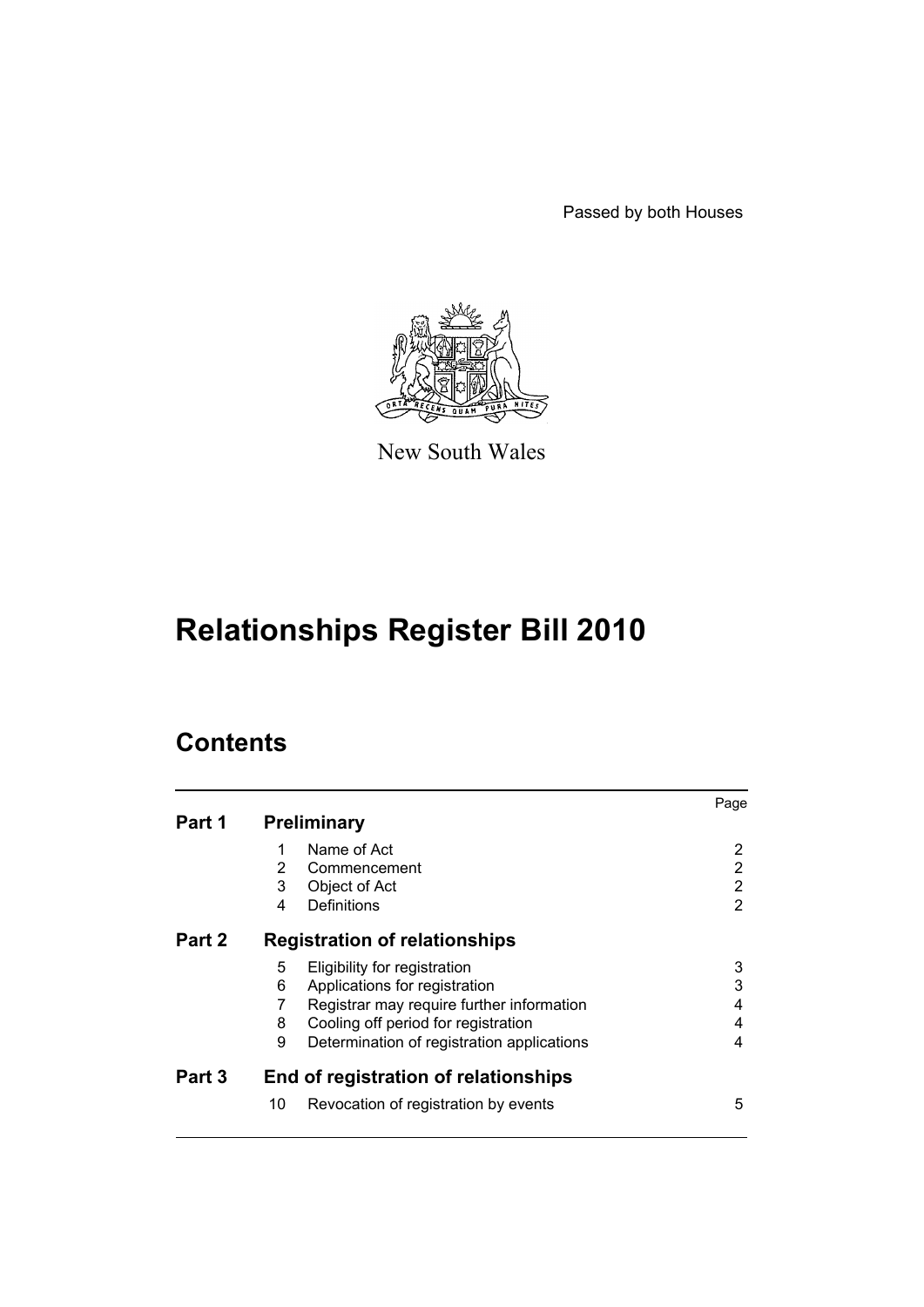Contents

|                                        |    |                                                                                                 | Page |
|----------------------------------------|----|-------------------------------------------------------------------------------------------------|------|
|                                        | 11 | Applications for revocation of registration by parties                                          | 5    |
|                                        | 12 | Cooling off period for revocation applications                                                  | 5    |
|                                        | 13 | Revocation on application by one or both persons                                                | 5    |
|                                        | 14 | Void registrations                                                                              | 6    |
|                                        | 15 | Notation of revocation or void registration in Register                                         | 6    |
| Part 4                                 |    | <b>Miscellaneous</b>                                                                            |      |
|                                        | 16 | Recognition of interstate registered relationships                                              |      |
|                                        | 17 | Regulations                                                                                     |      |
|                                        | 18 | Applications to Administrative Decisions Tribunal for<br>review                                 | 7    |
|                                        | 19 | Disclosure of information                                                                       |      |
|                                        | 20 | Nature of proceedings for offences                                                              | 8    |
|                                        | 21 | Review of Act                                                                                   | 8    |
| <b>Schedule 1</b><br><b>Schedule 2</b> |    | Savings, transitional and other provisions<br><b>Amendment of Acts relating to relationship</b> | 9    |
|                                        |    | register                                                                                        |      |
| <b>Schedule 3</b>                      |    | <b>Amendment of Acts and instruments</b><br>relating to de facto partners                       | 13   |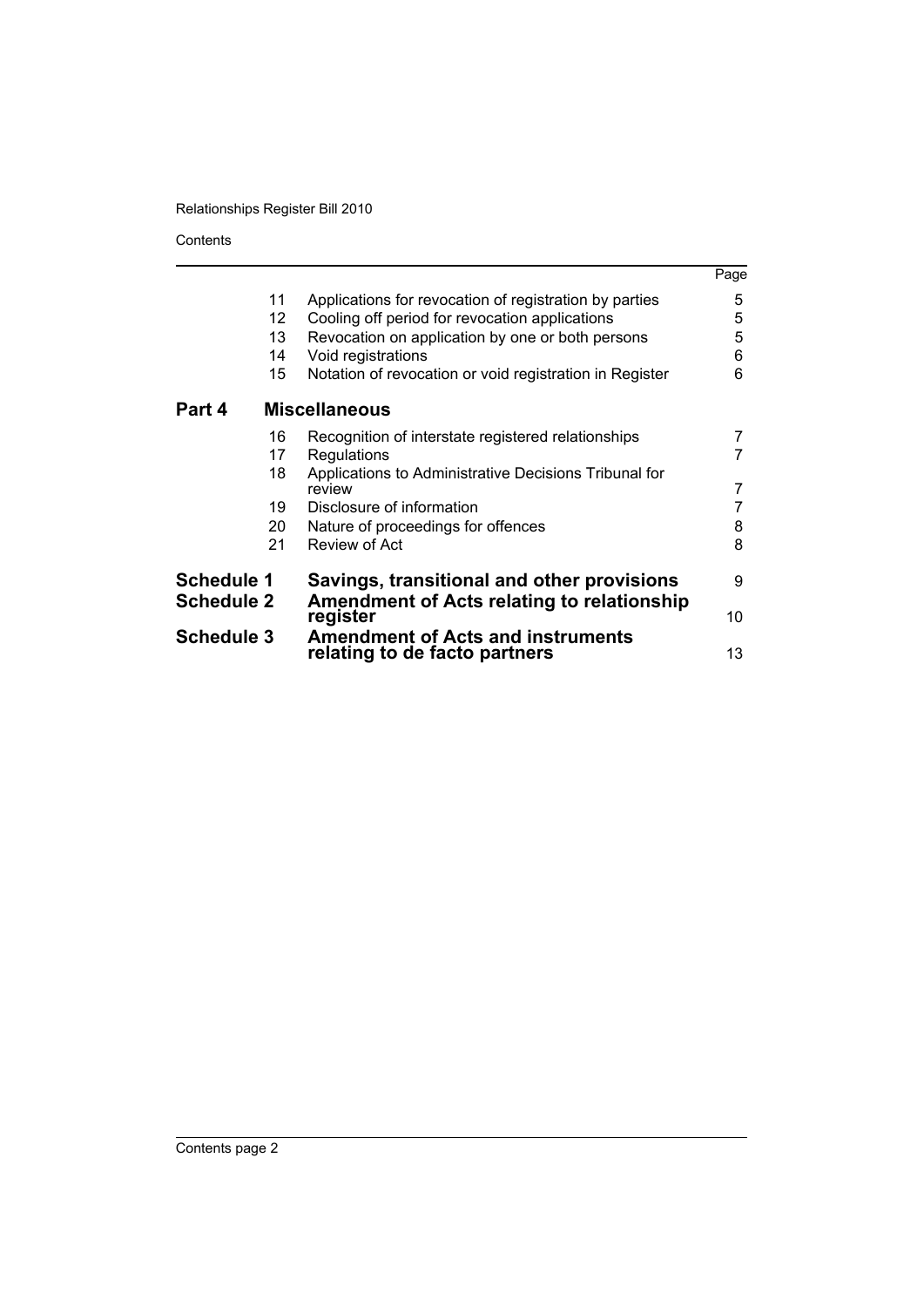*I certify that this public bill, which originated in the Legislative Assembly, has finally passed the Legislative Council and the Legislative Assembly of New South Wales.*

> *Clerk of the Legislative Assembly. Legislative Assembly, Sydney, , 2010*



New South Wales

# **Relationships Register Bill 2010**

Act No , 2010

An Act with respect to the registration of de facto relationships; and for other purposes.

*I have examined this bill and find it to correspond in all respects with the bill as finally passed by both Houses.*

*Assistant Speaker of the Legislative Assembly.*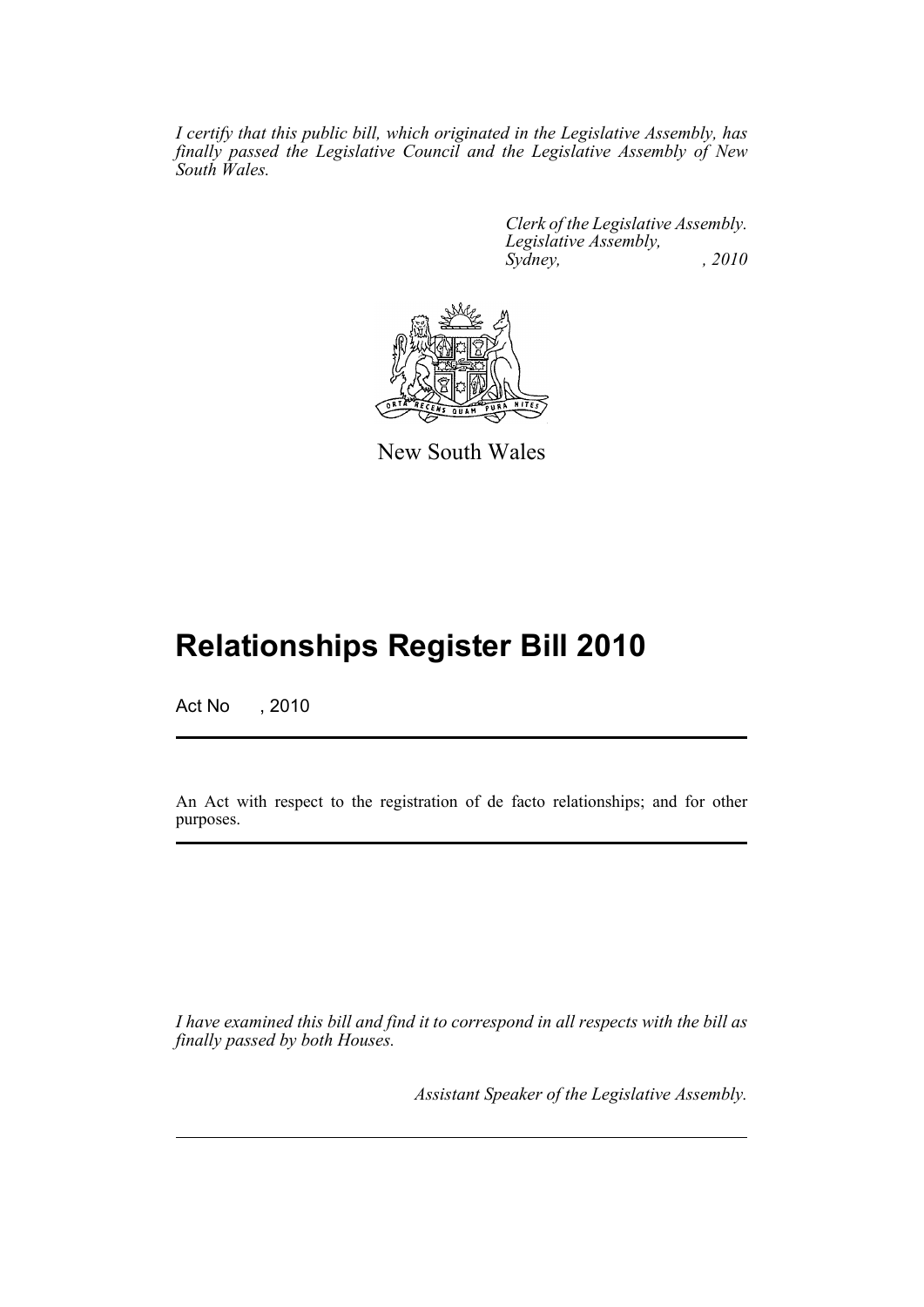Clause 1 Relationships Register Bill 2010

Part 1 Preliminary

**The Legislature of New South Wales enacts:**

# <span id="page-3-1"></span><span id="page-3-0"></span>**Part 1 Preliminary**

## **1 Name of Act**

This Act is the *Relationships Register Act 2010*.

## <span id="page-3-2"></span>**2 Commencement**

- (1) This Act commences on a day or days to be appointed by proclamation, except as provided by subsection  $(2)$ .
- (2) Schedule 2.2 and Schedule 3 commence on the date of assent to this Act.

## <span id="page-3-3"></span>**3 Object of Act**

The object of this Act is to provide for the legal recognition of persons in a relationship as a couple, regardless of their sex, by registration of the relationship.

## <span id="page-3-4"></span>**4 Definitions**

(1) In this Act:

*adult* means a person of or above the age of 18 years.

*corresponding law* means a law of another State or a Territory providing for the registration of or recognition of relationships that is prescribed by the regulations.

*interstate registered relationship*—see section 16.

*Register* means the Register established under the *Births, Deaths and Marriages Registration Act 1995*.

*registered relationship* means a relationship that is registered under this Act.

*Registrar* means the Registrar of Births, Deaths and Marriages within the meaning of the *Births, Deaths and Marriages Registration Act 1995*.

(2) Notes included in this Act do not form part of this Act.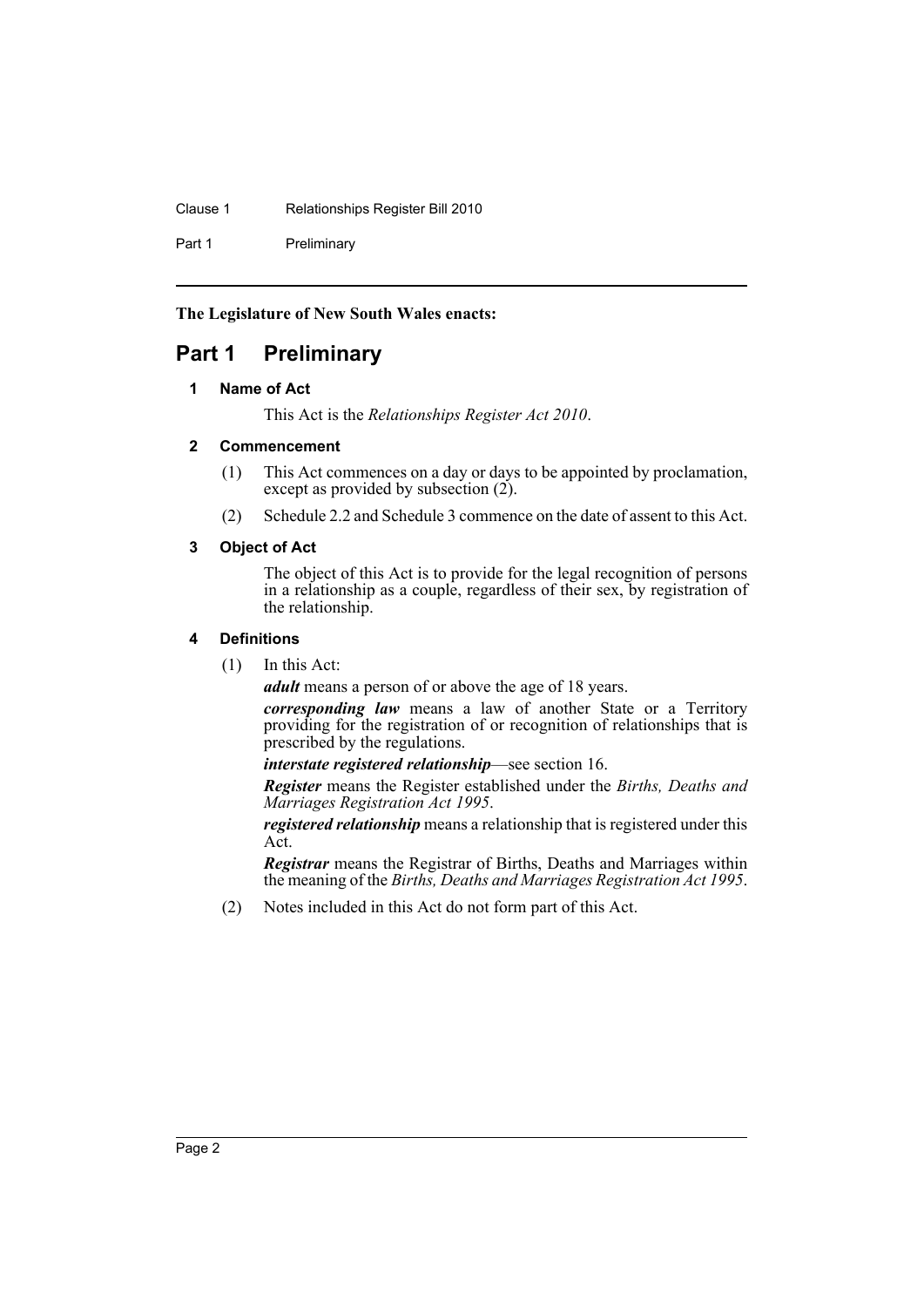| Relationships Register Bill 2010 | Clause 5 |
|----------------------------------|----------|
| Registration of relationships    | Part 2   |

# <span id="page-4-1"></span><span id="page-4-0"></span>**Part 2 Registration of relationships**

## **5 Eligibility for registration**

- (1) Two adults who are in a relationship as a couple, regardless of their sex, may apply to the Registrar for registration of their relationship.
- (2) A relationship cannot be registered unless at least one of the adults resides in New South Wales.
- (3) A relationship cannot be registered if:
	- (a) either adult is married, or
	- (b) either adult is registered under this Act or a corresponding law as being in a registered relationship or an interstate registered relationship, or
	- (c) either adult is in a relationship as a couple with another person, or
	- (d) the adults are related by family.
- (4) Two adults are *related by family* if:
	- (a) one is the child (including an adopted child) of the other, or
	- (b) one is another descendant of the other (even if the relationship between them is traced through an adoptive parent), or
	- (c) they have a parent in common (including an adoptive parent of either or both of them).
- (5) Subsection (4) applies:
	- (a) even if an adoption has been declared void or is of no effect, and
	- (b) to adoptions under the law of any place (whether in or out of Australia) relating to the adoption of children.

# <span id="page-4-2"></span>**6 Applications for registration**

An application for registration of a relationship is to be made in the form approved by the Registrar and must be accompanied by the following:

- (a) a statutory declaration by each person in the relationship stating the following:
	- (i) that the person wishes to register the relationship,
	- (ii) that the person is in a relationship as a couple with the other person,
	- (iii) that the person is not married,
	- (iv) that the person is not registered under this Act or a corresponding law as being in a registered relationship or an interstate registered relationship,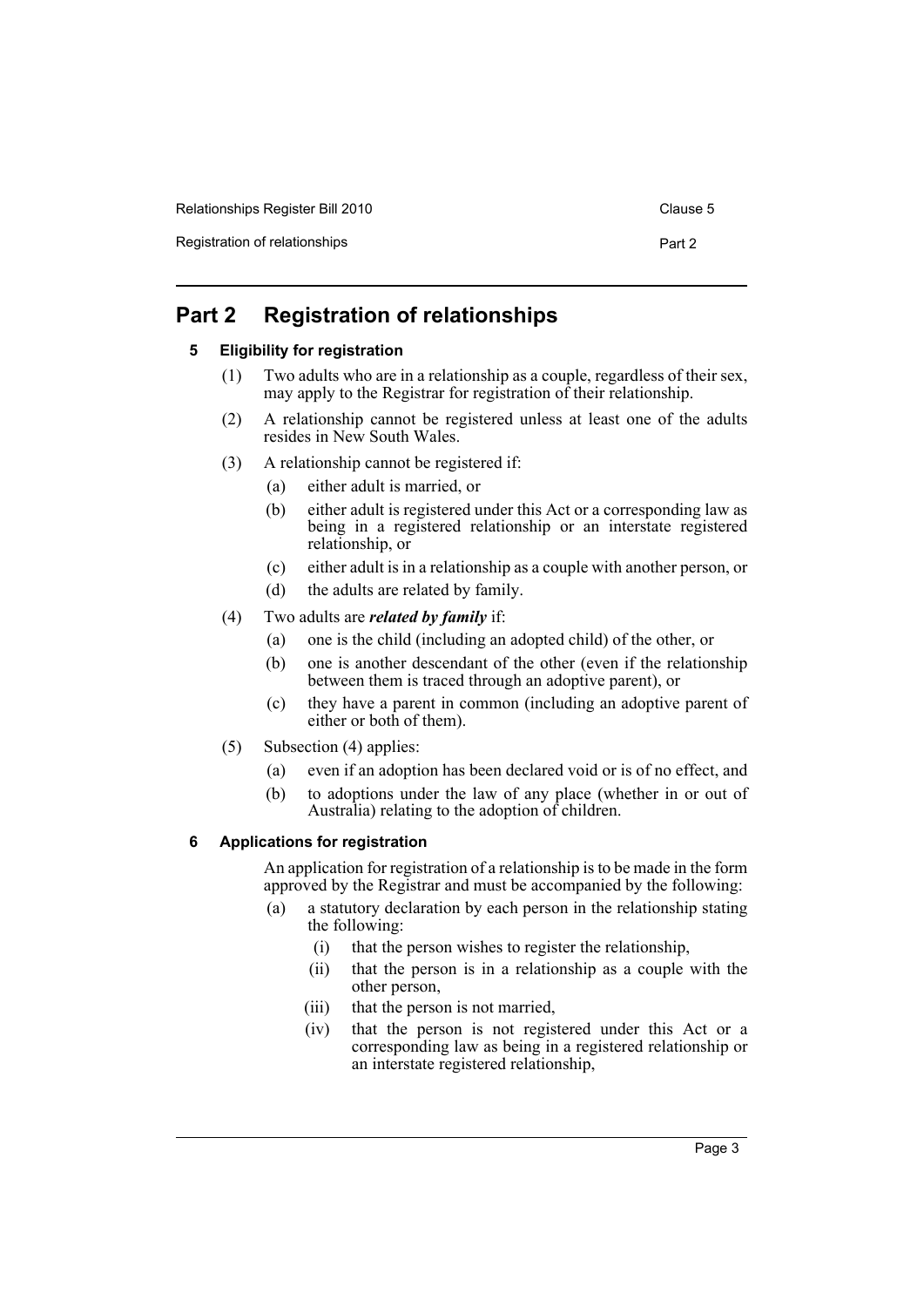#### Clause 7 Relationships Register Bill 2010

Part 2 Registration of relationships

- (v) that the person is not in a relationship as a couple with a person other than the other applicant,
- (vi) that the person does or does not reside in New South Wales,
- (vii) that the person is not related to the other applicant by family,
- (b) evidence of the identity and age of each person in the relationship,
- (c) the fee prescribed by the regulations,
- (d) any other documents and information prescribed by the regulations.

#### <span id="page-5-0"></span>**7 Registrar may require further information**

The Registrar may require applicants for registration of a relationship to provide any further information that the Registrar requires to determine the application.

#### <span id="page-5-1"></span>**8 Cooling off period for registration**

- (1) The Registrar must not register a relationship before the end of the cooling off period for the registration application.
- (2) An applicant for registration of a relationship may withdraw the application before the relationship is registered by giving the Registrar a withdrawal notice in the form approved by the Registrar.
- (3) The cooling off period for a registration application is the period ending 28 days after the application is made.

#### <span id="page-5-2"></span>**9 Determination of registration applications**

The Registrar must register a relationship in the Register as soon as practicable after the end of the cooling off period, if the Registrar is satisfied that the relationship may be registered under this Act and the application has not been withdrawn.

**Note.** Part 8 of the *Births, Deaths and Marriages Registration Act 1995* provides for the registration of relationships in the Register, including correction of the Register, access to information in the Register and the issue of certificates and other services provided by the Registrar relating to registrable events.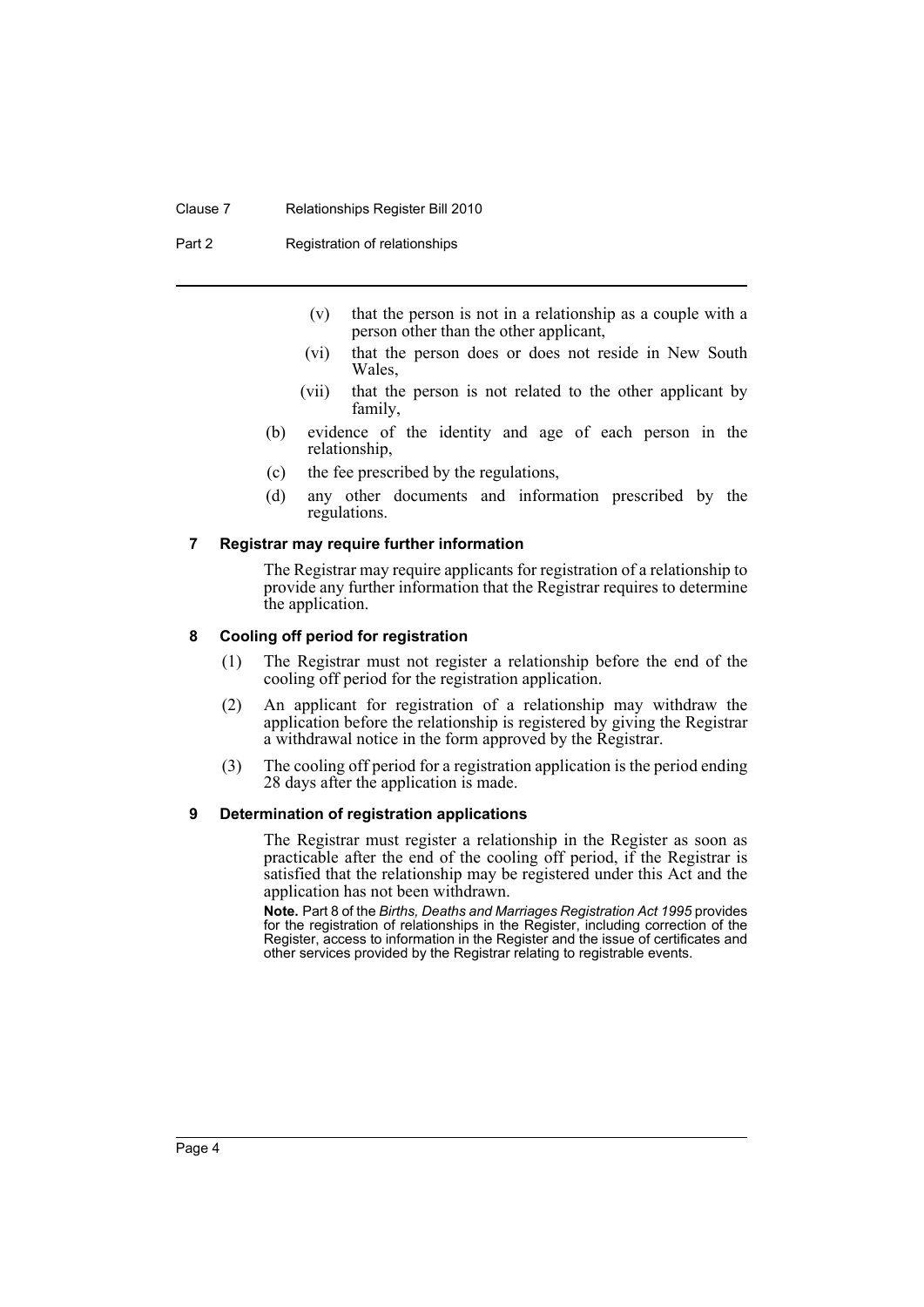End of registration of relationships **Part 3** Part 3

# <span id="page-6-0"></span>**Part 3 End of registration of relationships**

#### <span id="page-6-1"></span>**10 Revocation of registration by events**

The registration of a registered relationship is revoked in the following circumstances:

- (a) on the death of a person in the relationship,
- (b) on the marriage of a person in the relationship.

#### <span id="page-6-2"></span>**11 Applications for revocation of registration by parties**

- (1) One or both persons in a registered relationship may apply to the Registrar to revoke the registration of the relationship.
- (2) The application is to be in the form approved by the Registrar and to be accompanied by the following:
	- (a) a statutory declaration by at least one of the persons stating that the person wishes to revoke the registration,
	- (b) if only one person makes the application, proof of service of notice of the application on the other person and particulars of that notice,
	- (c) the fee prescribed by the regulations,
	- (d) any other documents and information prescribed by the regulations.
- (3) The Registrar may dispense with the obligation to give notice of the application to the other person, or approve alternative means of giving notice, if the Registrar is satisfied that it is not reasonably practicable to give notice of the application in the manner required by or under this Act.

## <span id="page-6-3"></span>**12 Cooling off period for revocation applications**

- (1) The Registrar must not revoke the registration of a relationship before the end of the cooling off period for a revocation application.
- (2) An applicant for revocation of registration of a relationship may withdraw the application before the registration is revoked by giving the Registrar a withdrawal notice in the form approved by the Registrar.
- (3) The cooling off period for a revocation application is the period ending 90 days after the application is made.

#### <span id="page-6-4"></span>**13 Revocation on application by one or both persons**

The Registrar must revoke the registration of a registered relationship as soon as practicable after the end of the cooling off period, if an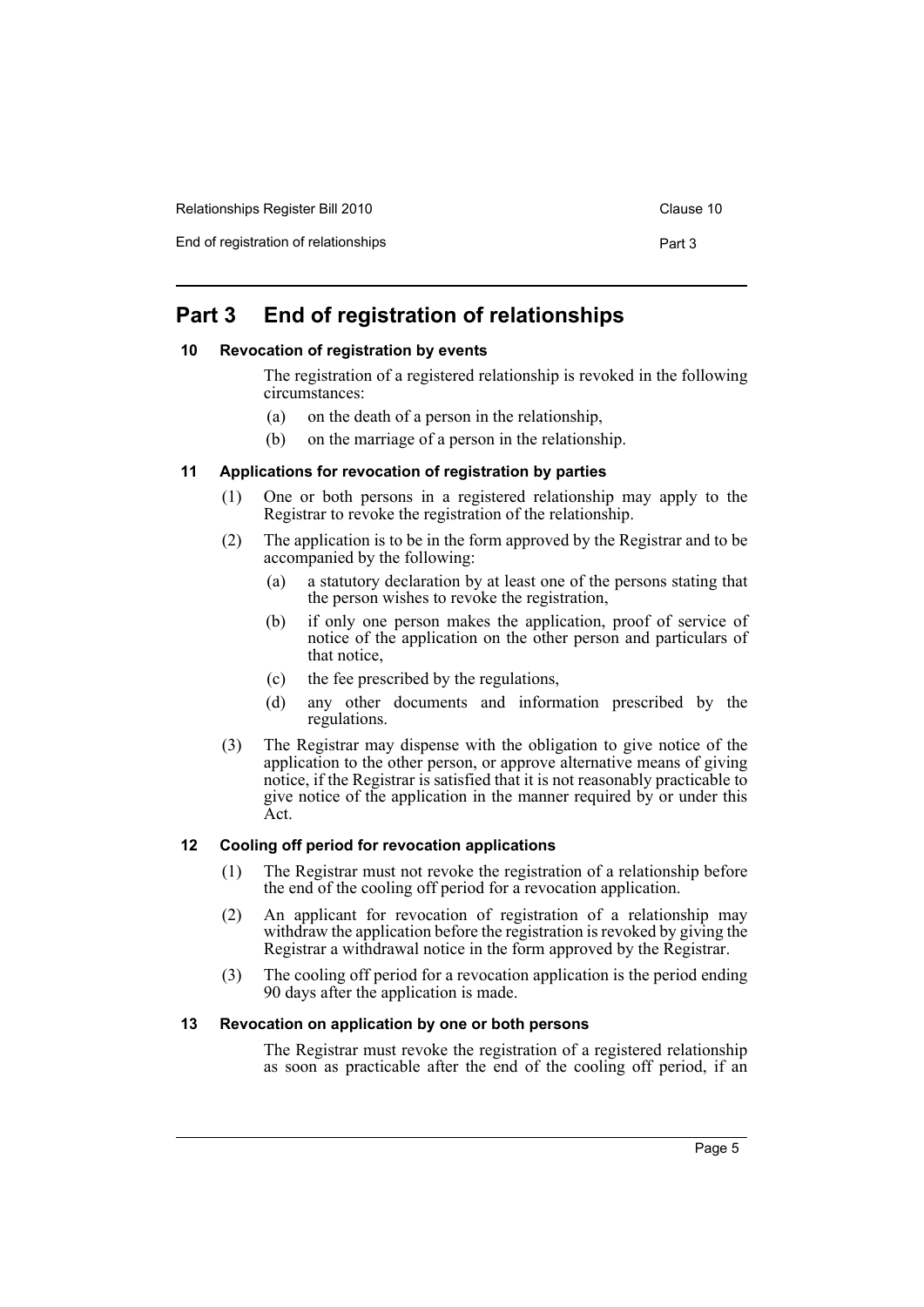#### Clause 14 Relationships Register Bill 2010

Part 3 End of registration of relationships

application is made in accordance with this Part and the Registrar is satisfied that the application has not been withdrawn.

#### <span id="page-7-0"></span>**14 Void registrations**

- (1) Registration of a registered relationship is void if:
	- (a) when the relationship was registered, registration under this Act was prohibited, or
	- (b) the agreement of one or both of the persons in the relationship to the registration was obtained by fraud, duress or other improper means, or
	- (c) when the relationship was registered, either party was mentally incapable of understanding the nature and effect of the registration.
- (2) Any court may, of its own motion, make an order declaring the registration of a registered relationship void by operation of this section if a question arises in proceedings as to the registration.

#### <span id="page-7-1"></span>**15 Notation of revocation or void registration in Register**

If the registration of a registered relationship is revoked or is void, the Registrar must note that fact on the Register.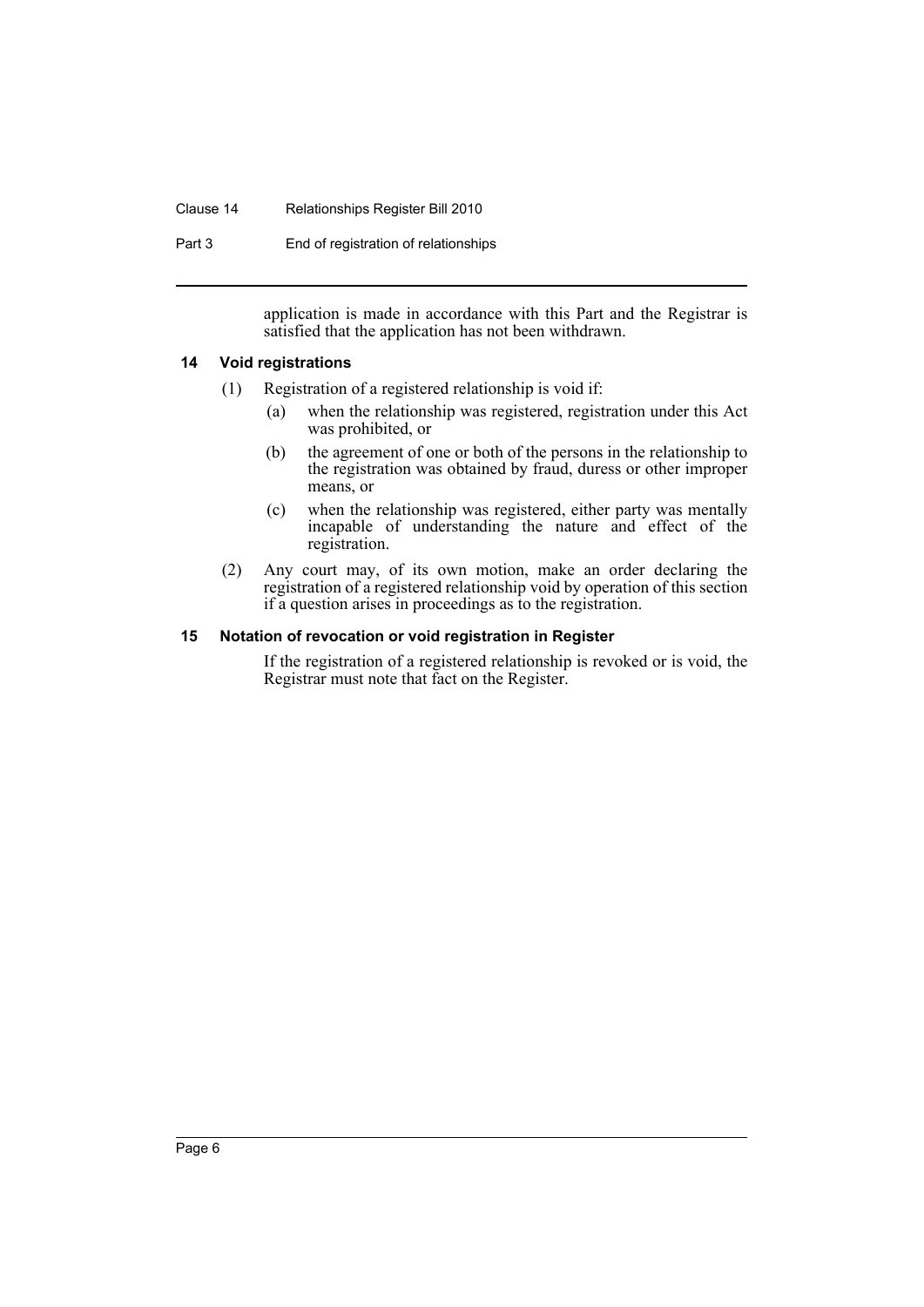Relationships Register Bill 2010 Clause 16 and the Clause 16

Miscellaneous Part 4

# <span id="page-8-0"></span>**Part 4 Miscellaneous**

## <span id="page-8-1"></span>**16 Recognition of interstate registered relationships**

The regulations may declare that a class of relationships registered or recognised under a corresponding law are interstate registered relationships for the purposes of this Act.

## <span id="page-8-2"></span>**17 Regulations**

- (1) The Governor may make regulations, not inconsistent with this Act, for or with respect to any matter that by this Act is required or permitted to be prescribed or that is necessary or convenient to be prescribed for carrying out or giving effect to this Act.
- (2) In particular, regulations may be made for or with respect to the following:
	- (a) prescribing fees for the purposes of this Act,
	- (b) the refund or waiver of fees under this Act,
	- (c) the notification of registrations under this Act, or related events, to relevant registration authorities in other States or Territories,
	- (d) notes on the Register about interstate registered relationships,
	- (e) the service of notices under this Act.
- (3) A regulation may create an offence punishable by a penalty not exceeding 5 penalty units.

## <span id="page-8-3"></span>**18 Applications to Administrative Decisions Tribunal for review**

A person may apply to the Administrative Decisions Tribunal for a review of a decision of the Registrar made in the exercise or purported exercise of functions under this Act.

**Note.** Section 38 (1) of the *Administrative Decisions Tribunal Act 1997* provides that the Tribunal has jurisdiction to review a decision (or a class of decisions) if an Act or statutory rule provides that applications may be made to it for a review of any such decision (or class of decisions).

#### <span id="page-8-4"></span>**19 Disclosure of information**

A person must not disclose any information obtained in connection with the administration or execution of this Act unless that disclosure is made:

- (a) with the consent of the person from whom the information was obtained, or
- (b) in connection with the administration or execution of this Act, or
- (c) for the purposes of any legal proceedings arising out of this Act or of any report of any such proceedings, or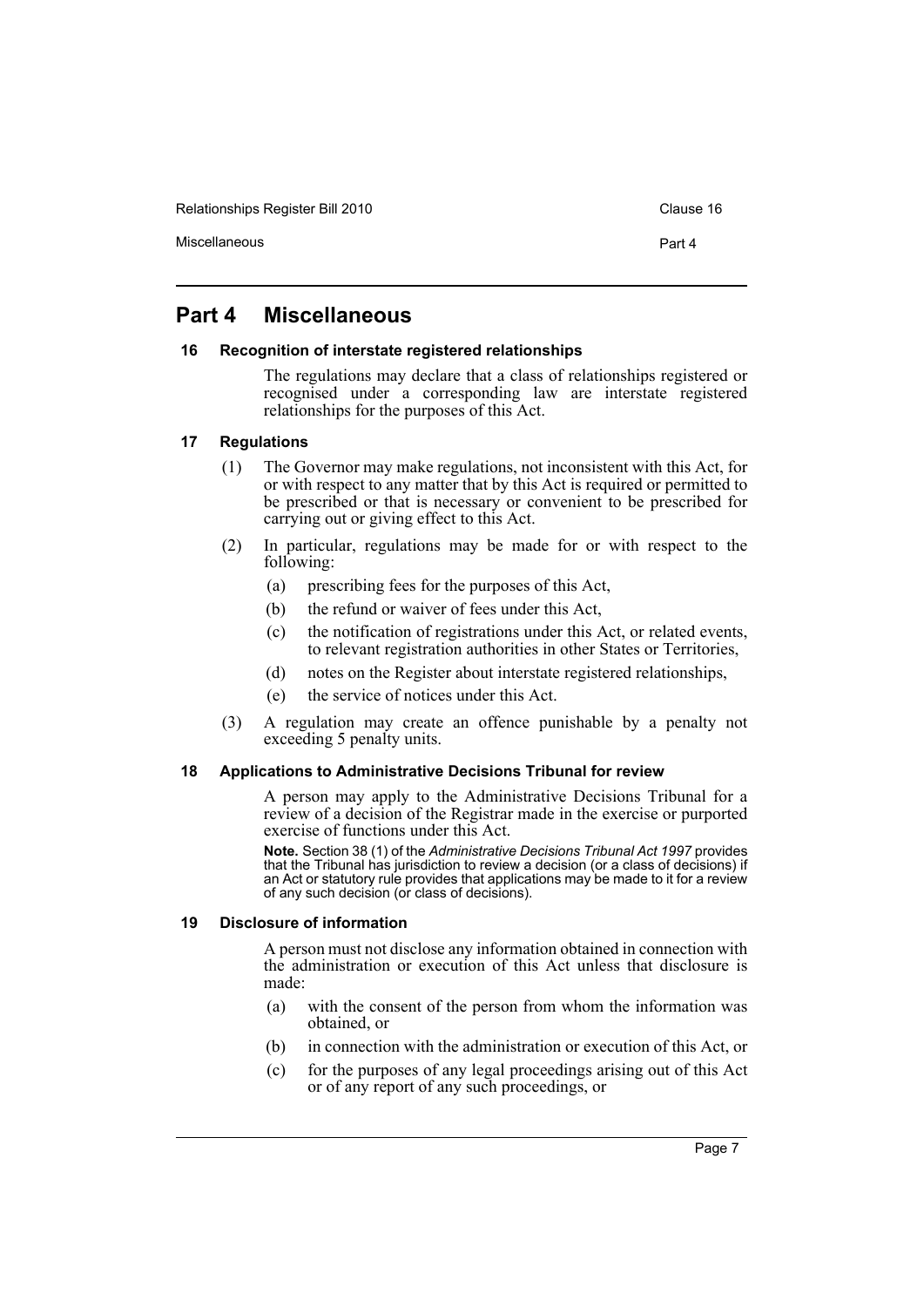#### Clause 20 Relationships Register Bill 2010

#### Part 4 Miscellaneous

- (d) in accordance with a requirement imposed under the *Ombudsman Act 1974*, or
- (e) with other lawful excuse.

Maximum penalty: 50 penalty units or 12 months imprisonment, or both.

#### <span id="page-9-0"></span>**20 Nature of proceedings for offences**

Proceedings for an offence under this Act or the regulations may be dealt with summarily before the Local Court.

## <span id="page-9-1"></span>**21 Review of Act**

- (1) The Minister is to review this Act to determine whether the policy objectives of the Act remain valid and whether the terms of the Act remain appropriate for securing those objectives.
- (2) The review is to be undertaken as soon as possible after the period of 5 years from the date of assent to this Act.
- (3) A report on the outcome of the review is to be tabled in each House of Parliament within 12 months after the end of the period of 5 years.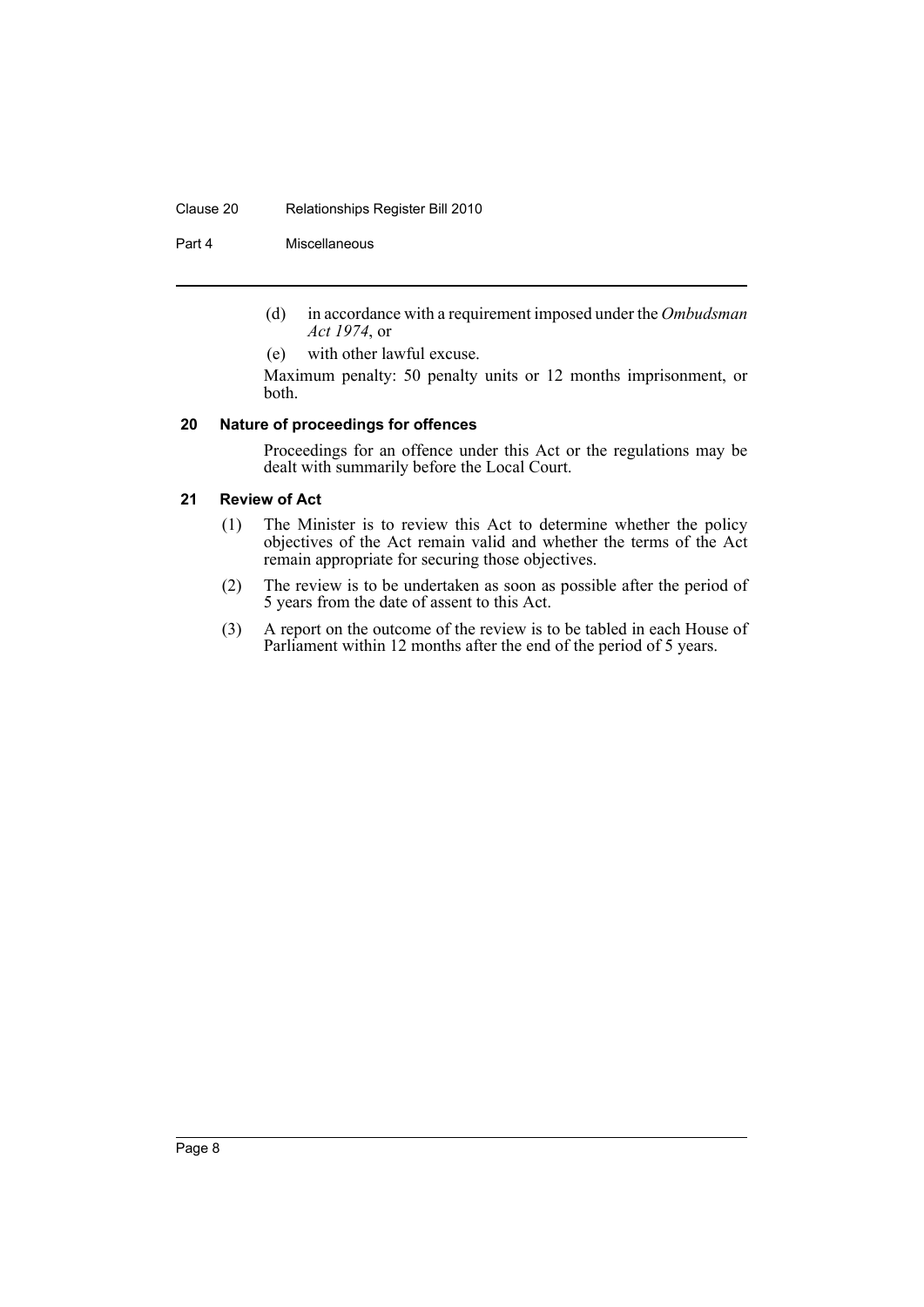Savings, transitional and other provisions Schedule 1

# <span id="page-10-0"></span>**Schedule 1 Savings, transitional and other provisions**

# **Part 1 General**

## **1 Regulations**

- (1) The regulations may contain provisions of a savings or transitional nature consequent on the enactment of the following Acts: this Act
- (2) Any such provision may, if the regulations so provide, take effect from the date of assent to the Act concerned or a later date.
- (3) To the extent to which any such provision takes effect from a date that is earlier than the date of its publication on the NSW legislation website, the provision does not operate so as:
	- (a) to affect, in a manner prejudicial to any person (other than the State or an authority of the State), the rights of that person existing before the date of its publication, or
	- (b) to impose liabilities on any person (other than the State or an authority of the State) in respect of anything done or omitted to be done before the date of its publication.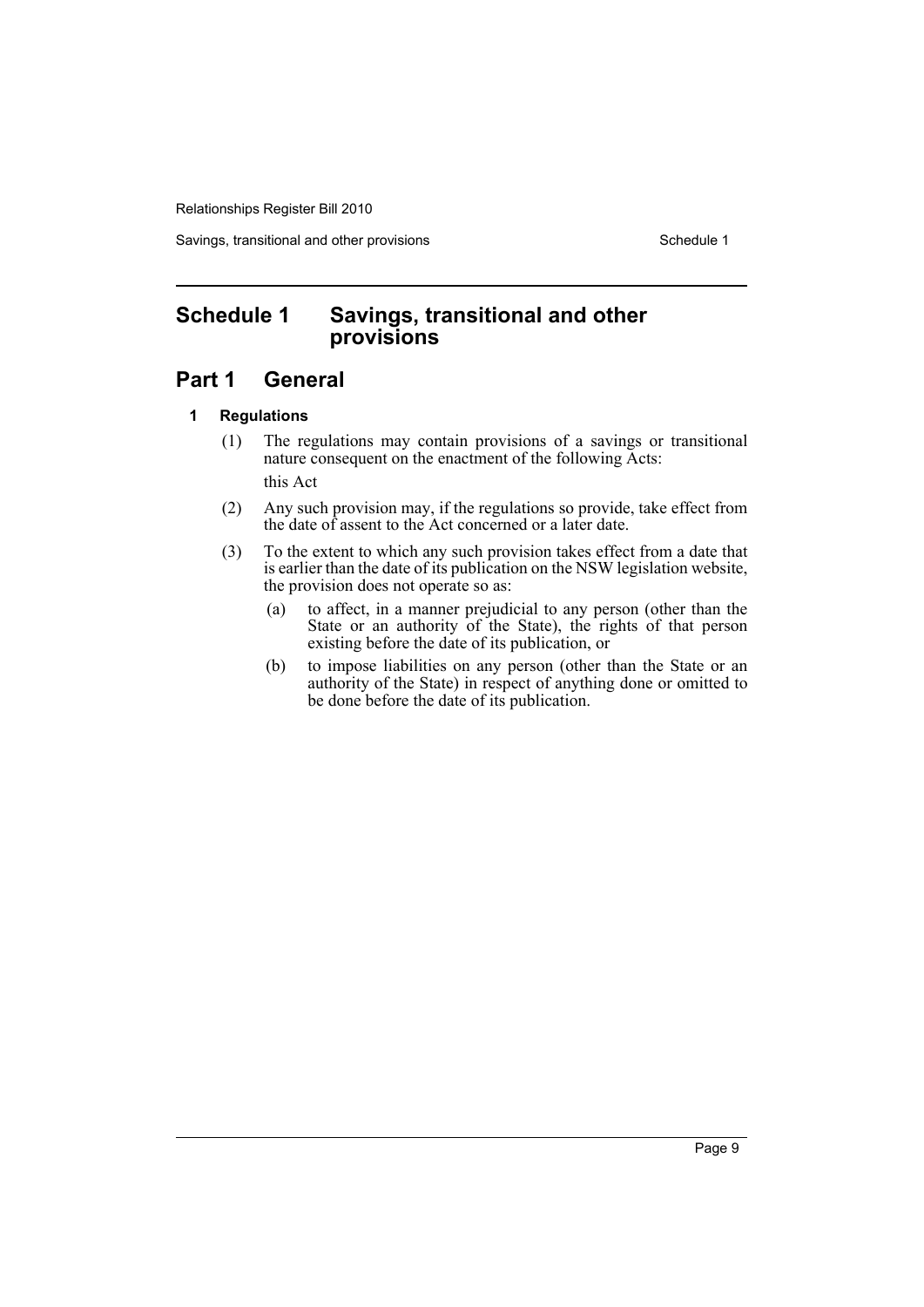# <span id="page-11-0"></span>**Schedule 2 Amendment of Acts relating to relationship register**

## **2.1 Births, Deaths and Marriages Registration Act 1995 No 62**

#### **[1] Section 3 Objects of Act**

Insert ", registered relationships" after "marriages" in section 3 (d).

## **[2] Section 4A**

Insert after section 4:

#### **4A Application of Act to relationships under the Relationships Register Act 2010**

This Act and the regulations apply to a relationship that the Registrar determines may be registered under the *Relationships Register Act 2010* in the same way that they apply to a registrable event.

## **[3] Section 6 Registrar's general functions**

Insert "and the *Relationships Register Act 2010*" after "this Act" in section 6 (a).

## **[4] Section 8 Delegation**

Insert "and the *Relationships Register Act 2010*" after "this Act" in section  $8(1)$ .

#### **[5] Schedule 3 Savings, transitional and other provisions**

Insert at the end of clause 1 (1):

*Relationships Register Act 2010*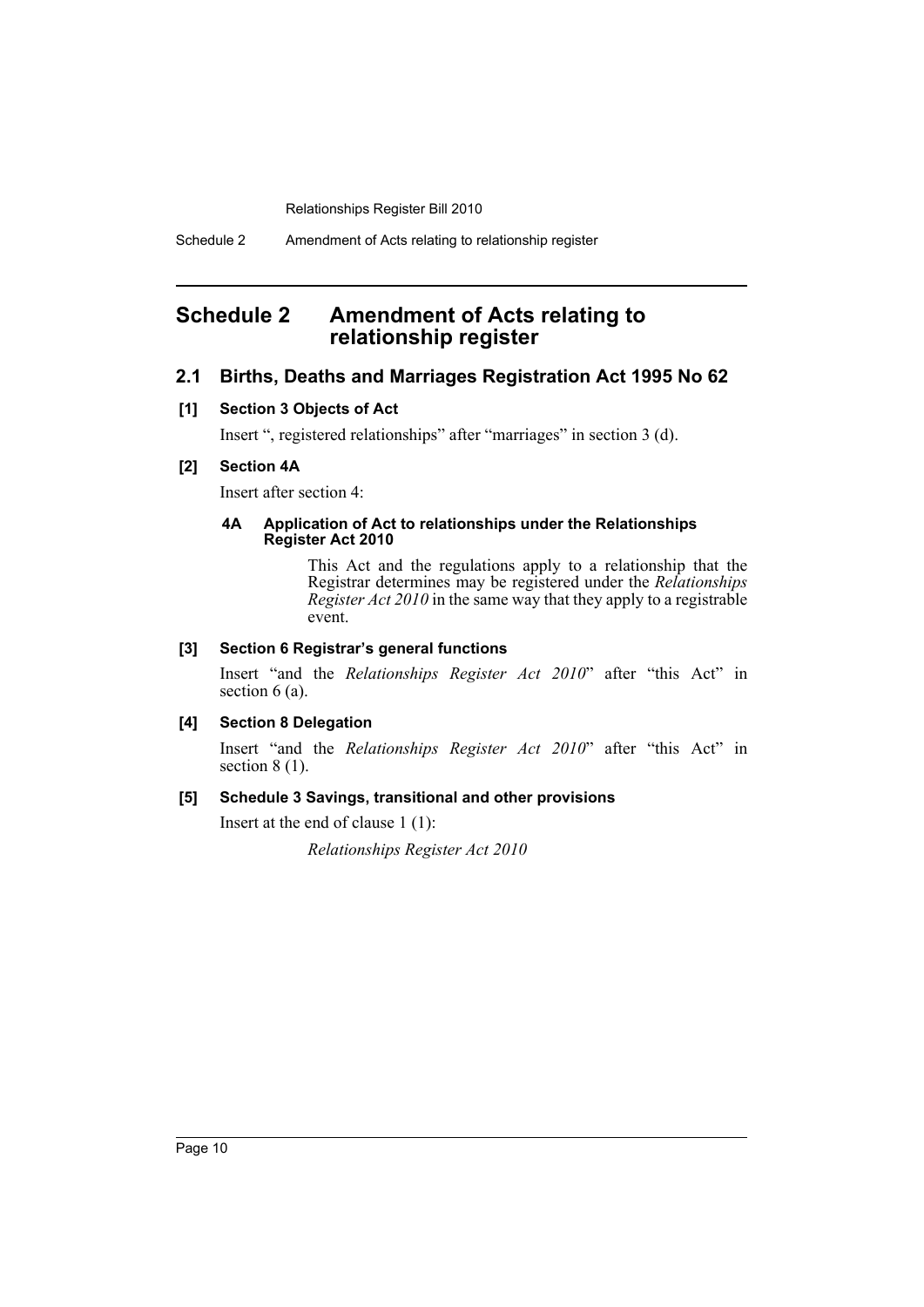Amendment of Acts relating to relationship register Schedule 2

## **2.2 Interpretation Act 1987 No 15**

#### **Section 21C**

Insert after section 21B:

#### **21C References to de facto partners and de facto relationships**

#### (1) **Meaning of "de facto partner"**

For the purposes of any Act or instrument, a person is the *de facto partner* of another person (whether of the same sex or a different sex) if:

- (a) the person is in a registered relationship or interstate registered relationship with the other person within the meaning of the *Relationships Register Act 2010*, or
- (b) the person is in a de facto relationship with the other person.

#### (2) **Meaning of "de facto relationship"**

For the purposes of any Act or instrument, a person is in a *de facto relationship* with another person if:

- (a) they have a relationship as a couple living together, and
- (b) they are not married to one another or related by family.

A de facto relationship can exist even if one of the persons is legally married to someone else or in a registered relationship or interstate registered relationship with someone else.

## (3) **Determination of "relationship as a couple"**

In determining whether 2 persons have a relationship as a couple for the purposes of subsection (2), all the circumstances of the relationship are to be taken into account, including any of the following matters that are relevant in a particular case:

- (a) the duration of the relationship,
- (b) the nature and extent of their common residence,
- (c) whether a sexual relationship exists,
- (d) the degree of financial dependence or interdependence, and any arrangements for financial support, between them,
- (e) the ownership, use and acquisition of property,
- (f) the degree of mutual commitment to a shared life,
- (g) the care and support of children,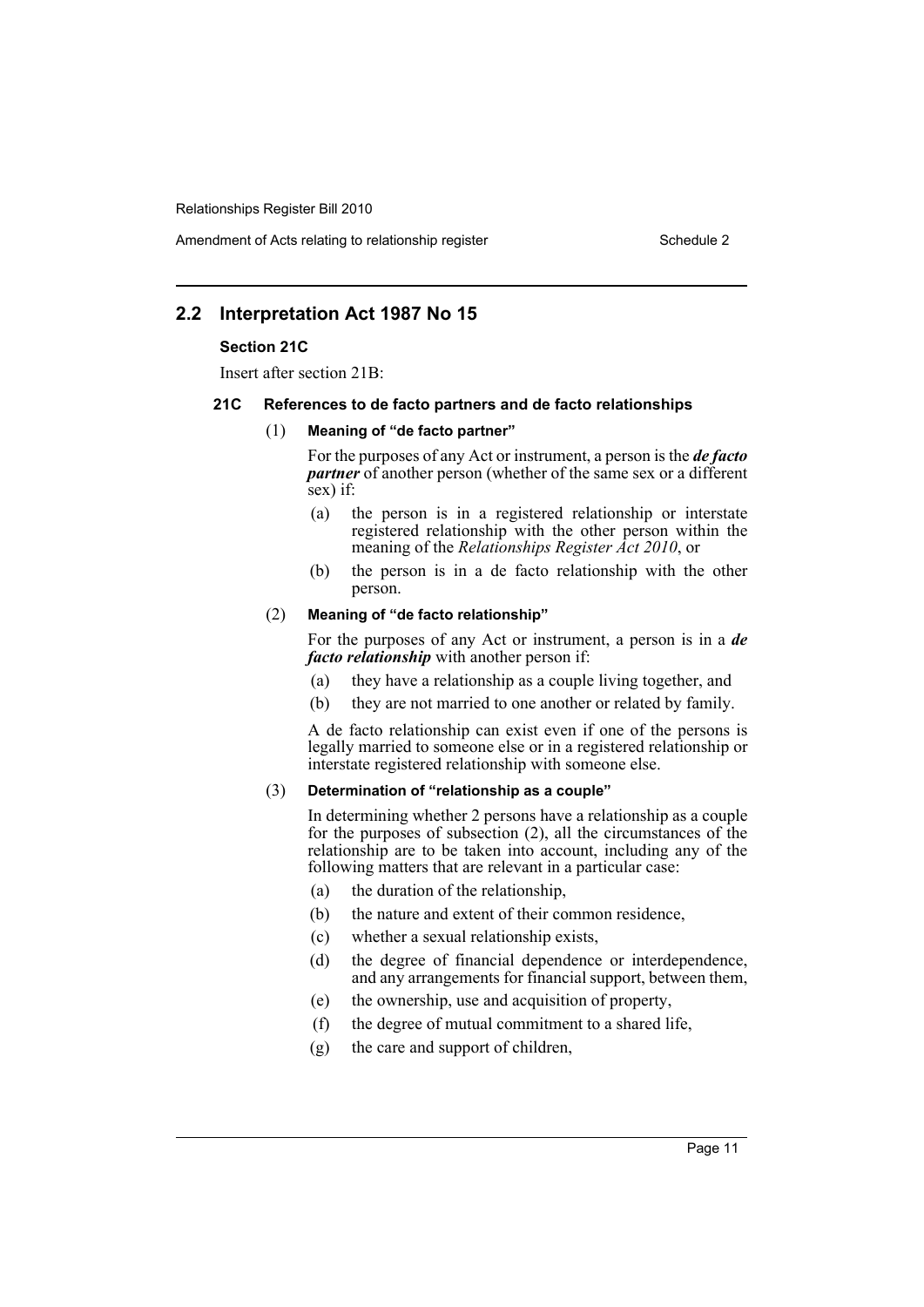- (h) the performance of household duties,
- (i) the reputation and public aspects of the relationship.

No particular finding in relation to any of those matters is necessary in determining whether 2 persons have a relationship as a couple.

#### (4) **Meaning of "related by family"**

For the purposes of subsection (2), 2 persons are *related by family* if:

- (a) one is the child (including an adopted child) of the other, or
- (b) one is another descendant of the other (even if the relationship between them is traced through an adoptive parent), or
- (c) they have a parent in common (including an adoptive parent of either or both of them).

This subsection applies:

- (a) even if an adoption has been declared void or is of no effect, and
- (b) to adoptions under the law of any place (whether in or out of Australia) relating to the adoption of children.

# **2.3 Property (Relationships) Act 1984 No 147**

#### **Section 3 Definitions**

Insert after section 3 (3):

(4) For the purposes of this Act, a registered relationship or an interstate registered relationship, within the meaning of the *Relationships Register Act 2010*, is a de facto relationship.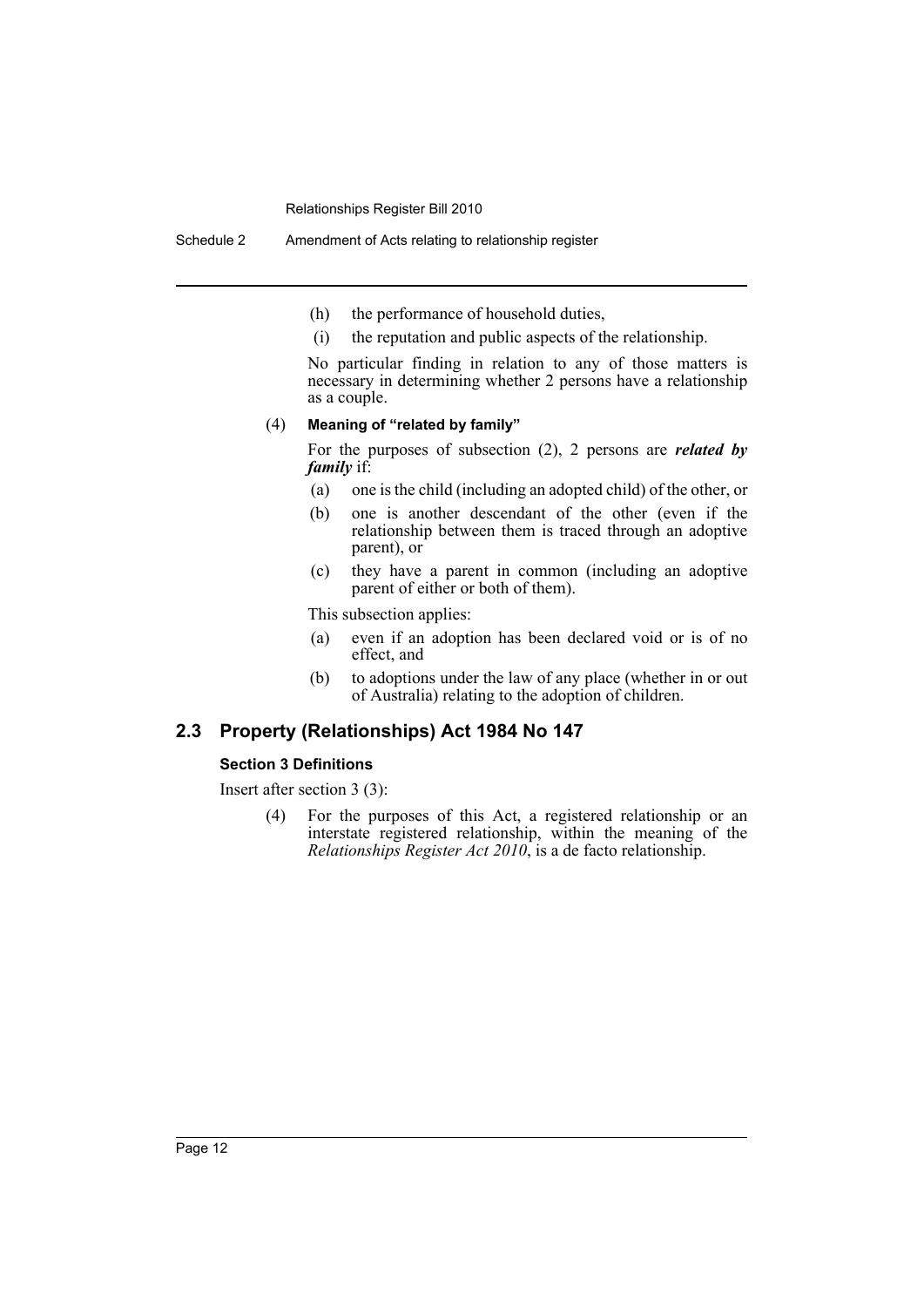Amendment of Acts and instruments relating to de facto partners Schedule 3

# <span id="page-14-0"></span>**Schedule 3 Amendment of Acts and instruments relating to de facto partners**

## **3.1 Aboriginal Land Rights Act 1983 No 42**

#### **[1] Section 4 Definitions**

Omit the definition of *de facto partner* from section 4 (1).

## **[2] Section 183 Persons who have pecuniary interests**

Insert after section 183 (2): **Note.** "De facto partner" is defined in section 21C of the *Interpretation Act 1987*.

### **3.2 Agricultural Industry Services Act 1998 No 45**

## **[1] Section 48 Disclosure and misuse of information**

Insert after section 48 (2): **Note.** "De facto partner" is defined in section 21C of the *Interpretation Act 1987*.

## **[2] Section 48 (3)**

Omit the subsection.

#### **3.3 Anatomy Act 1977 No 126**

#### **[1] Section 4 Definitions**

Omit section 4 (2) (d) (ii). Insert instead:

(ii) the person's de facto partner,

## **[2] Section 4 (2)**

Insert after the subsection:

**Note.** "De facto partner" is defined in section 21C of the *Interpretation Act 1987*.

## **3.4 Anti-Discrimination Act 1977 No 48**

## **[1] Section 4 Definitions**

Omit the definitions of *de facto partner* and *de facto relationship* from section  $4(1)$ .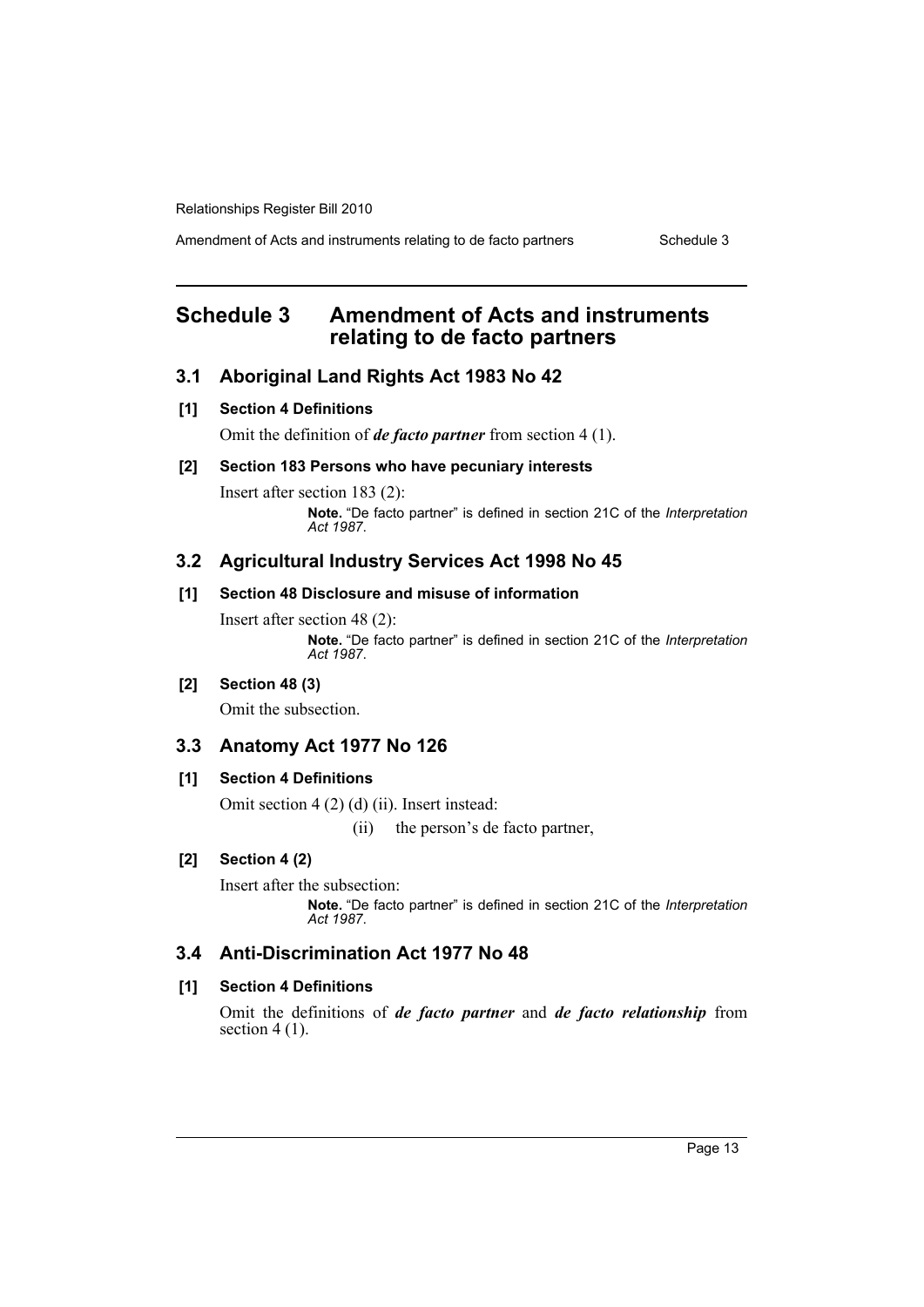Schedule 3 Amendment of Acts and instruments relating to de facto partners

## **[2] Section 49S Meaning of "responsibilities as a carer"**

Omit paragraph (b) of the definition of *spouse* from section 49S (3). Insert instead:

(b) the de facto partner of a person.

#### **[3] Section 49S (3), definition of "spouse"**

Insert after the definition: **Note.** "De facto partner" is defined in section 21C of the *Interpretation Act 1987*.

## **3.5 Apprenticeship and Traineeship Act 2001 No 80**

#### **[1] Section 25 Juniors not to be employed in recognised trade vocations unless apprentices or qualified tradespersons**

Insert after section 25 (2): **Note.** "De facto partner" is defined in section 21C of the *Interpretation Act 1987*.

## **[2] Section 25 (3)**

Omit the subsection.

## **3.6 Assisted Reproductive Technology Act 2007 No 69**

## **[1] Section 4 Definitions**

Omit paragraph (b) of the definition of *spouse* from section 4 (1).

Insert instead:

(b) the person's de facto partner,

## **[2] Section 4 (1), definition of "spouse"**

Insert after the definition:

**Note.** "De facto partner" is defined in section 21C of the *Interpretation Act 1987*.

# **3.7 Bail Act 1978 No 161**

## **[1] Section 4 Definitions**

Insert "de facto partner," after "husband," in paragraph (a) of the definition of *close relative* in section 4 (1).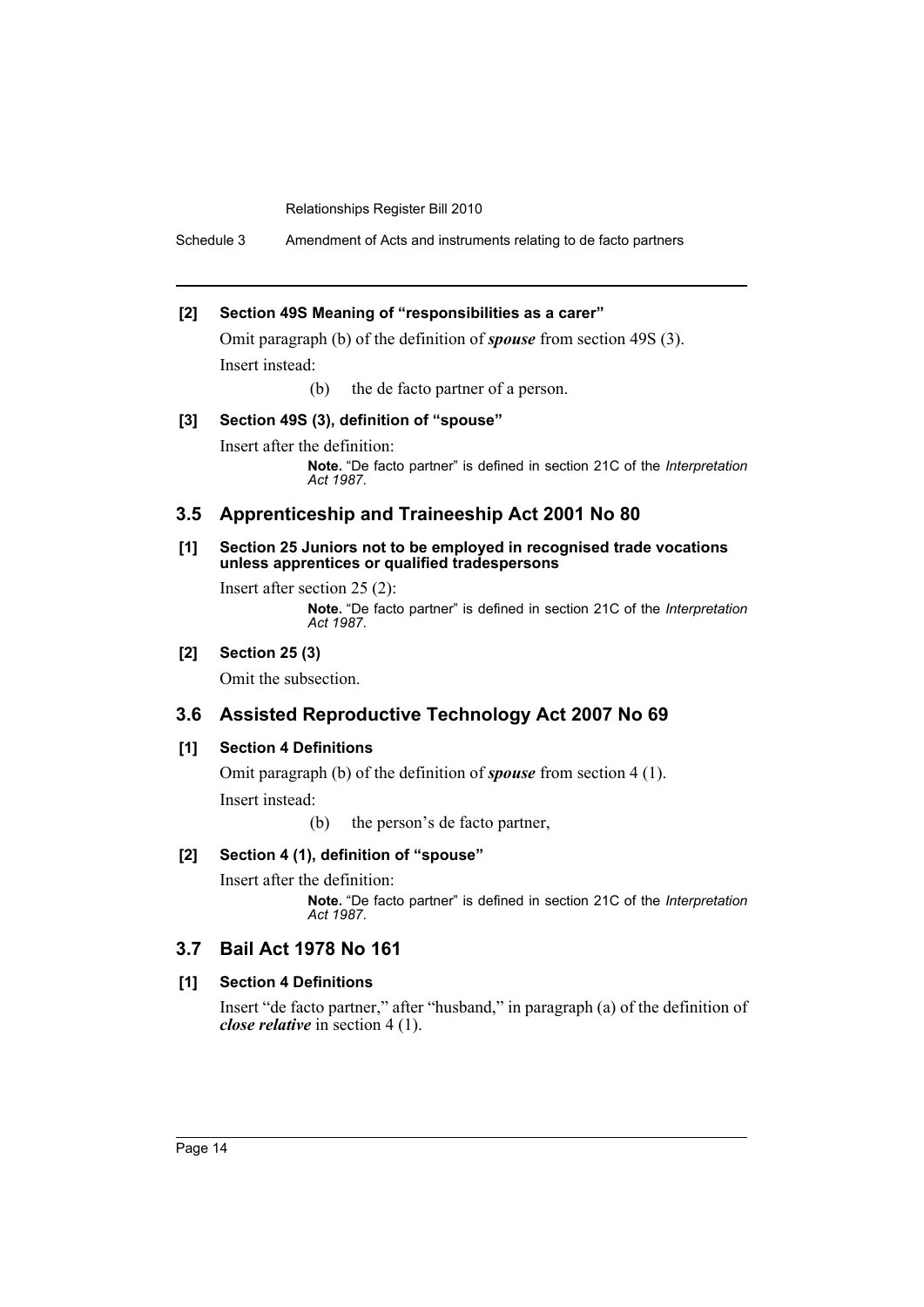## **[2] Section 4 (1), definition of "close relative"**

Insert after the definition: **Note.** "De facto partner" is defined in section 21C of the *Interpretation Act 1987*.

## **3.8 Bail Regulation 2008**

#### **[1] Clause 3 Definitions**

Omit the definition of *de facto partner* from clause 3 (1).

#### **[2] Clause 7 Manner of application in relation to bail**

Insert after clause 7 (2): **Note.** "De facto partner" is defined in section 21C of the *Interpretation Act 1987*.

## **3.9 Births, Deaths and Marriages Registration Regulation 2006**

## **[1] Clause 3 Definitions**

Omit the definition of *de facto partner* from clause 3 (1).

#### **[2] Clause 10 Persons who may apply for old birth certificate**

Insert after clause 10 (1): **Note.** "De facto partner" is defined in section 21C of the *Interpretation Act 1987*.

## **3.10 Building Professionals Act 2005 No 115**

#### **Section 68 Meaning of being related to another person**

Insert after the section:

**Note.** "De facto partner" is defined in section 21C of the *Interpretation Act 1987*.

## **3.11 Casino Control Regulation 2009**

#### **Schedule 6 Applied provisions of Liquor Act 2007 as modified**

Insert after the definition of *responsible adult* in clause 4 (1): **Note.** "De facto partner" is defined in section 21C of the *Interpretation Act 1987*.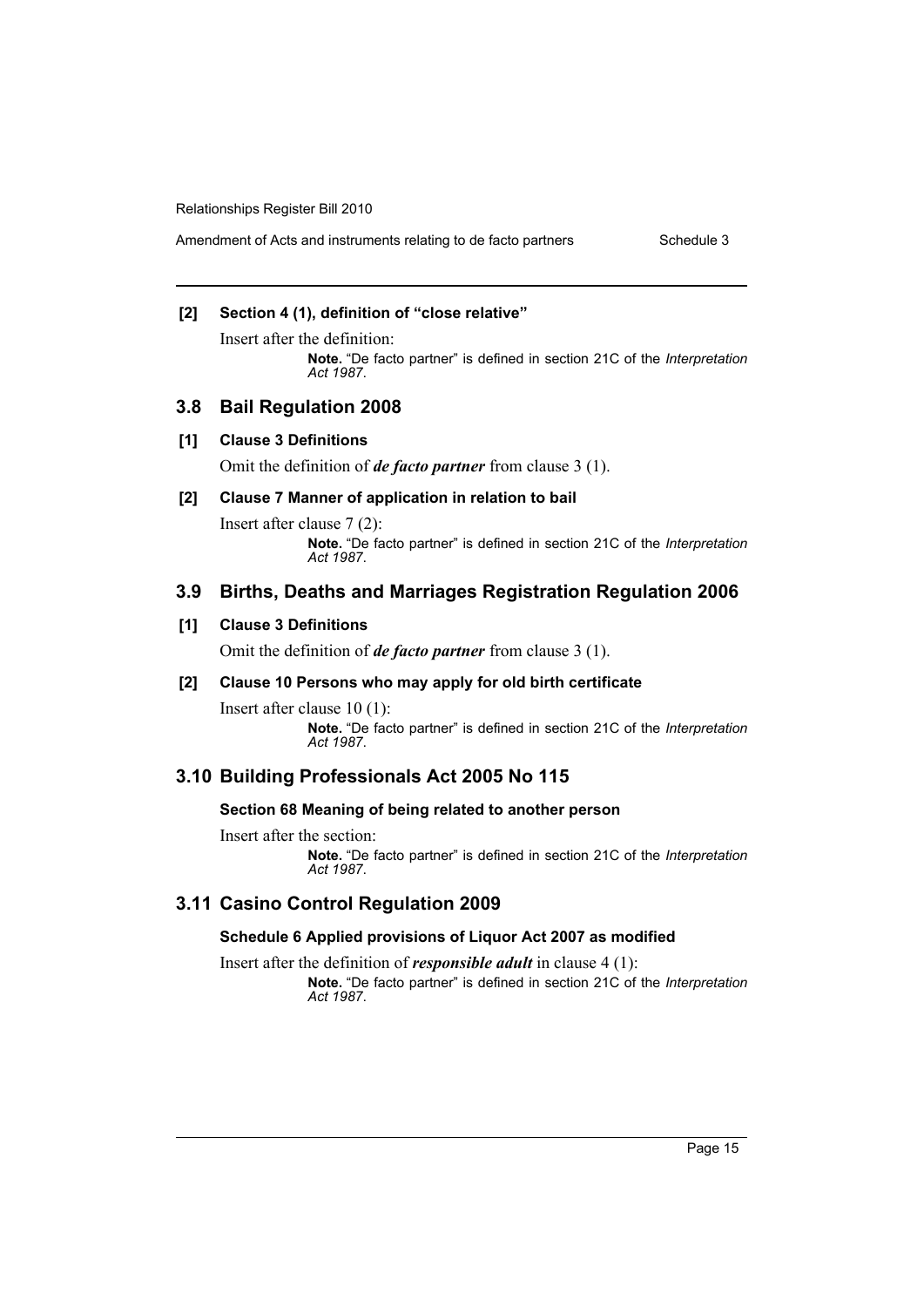Schedule 3 Amendment of Acts and instruments relating to de facto partners

## **3.12 Central Coast Water Corporation Act 2006 No 105**

## **[1] Schedule 6 Duties and liabilities of directors and other officers**

Insert after clause 4 (1): **Note.** "De facto partner" is defined in section 21C of the *Interpretation Act 1987*.

## **[2] Schedule 6, clause 4 (4)**

Omit the definition of *de facto partner*.

## **3.13 Charles Sturt University Act 1989 No 76**

#### **[1] Schedule 3 Duties of Council members**

Omit the definition of *de facto partner* from clause 5 (10).

#### **[2] Schedule 3, clause 5 (10)**

Insert after the subclause:

**Note.** "De facto partner" is defined in section 21C of the *Interpretation Act 1987*.

## **3.14 Charles Sturt University By-law 2005**

## **[1] Clause 2 Definitions**

Insert after the definition of *associate* in clause 2 (1): **Note.** "De facto partner" is defined in section 21C of the *Interpretation Act 1987*.

## **[2] Clause 2 (1), definition of "de facto partner"**

Omit the definition.

## **3.15 Child Protection (Offenders Prohibition Orders) Act 2004 No 46**

## **[1] Section 16D Contact prohibition order not to restrict certain contacts**

Omit ", de facto or same-sex partner" from section 16D (6) (a).

Insert instead "or de facto partner".

## **[2] Section 16D (6)**

Insert after the subsection: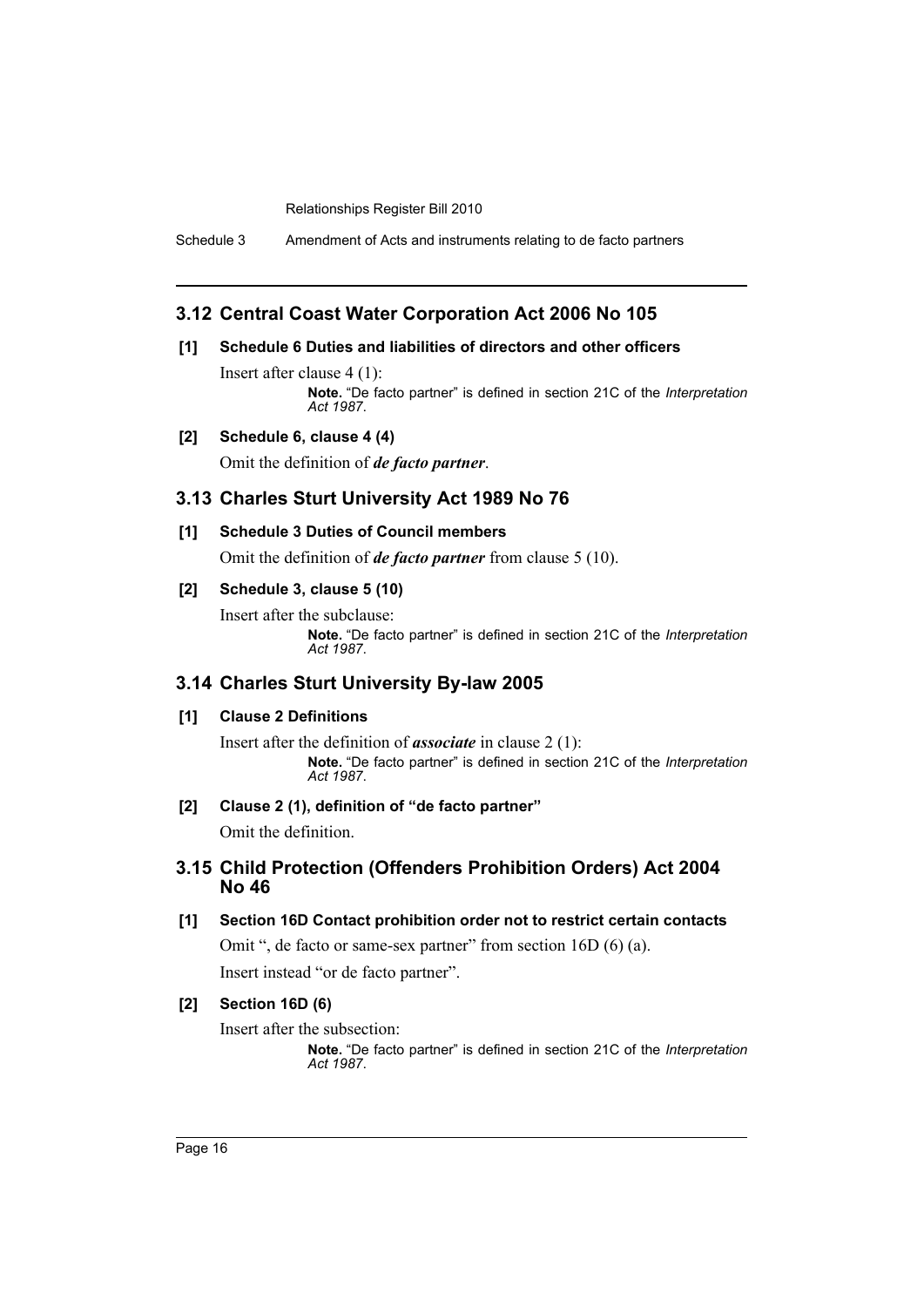Amendment of Acts and instruments relating to de facto partners Schedule 3

# **3.16 Children (Criminal Proceedings) Act 1987 No 55**

## **[1] Section 10 Exclusion of general public from criminal proceedings**

Omit paragraph (b) of the definition of *member of the immediate family* from section  $10(4)$ .

Insert instead:

(b) the victim's de facto partner, or

## **[2] Section 10 (4)**

Insert after the subsection: **Note.** "De facto partner" is defined in section 21C of the *Interpretation*

*Act 1987*.

# **3.17 Children's Services Regulation 2004**

## **[1] Dictionary**

Omit the definition of *de facto partner*.

## **[2] Dictionary, definition of "independent referee"**

Insert after the definition: **Note.** "De facto partner" is defined in section 21C of the *Interpretation Act 1987*.

# **3.18 Civil Liability Act 2002 No 22**

## **[1] Section 15B Damages for loss of capacity to provide domestic services**

Omit ", being a person who has a de facto relationship (within the meaning of the *Property (Relationships) Act 1984*) with the claimant" from paragraph (a) (ii) of the definition of *dependants* in section 15B (1).

## **[2] Section 15B (1), definition of "dependants"**

Insert after paragraph (a) (ii): **Note.** "De facto partner" is defined in section 21C of the *Interpretation Act 1987*.

#### **[3] Section 30 Limitation on recovery for pure mental harm arising from shock**

Omit paragraph (b) of the definition of *spouse or partner* from section 30 (5). Insert instead:

(b) a de facto partner,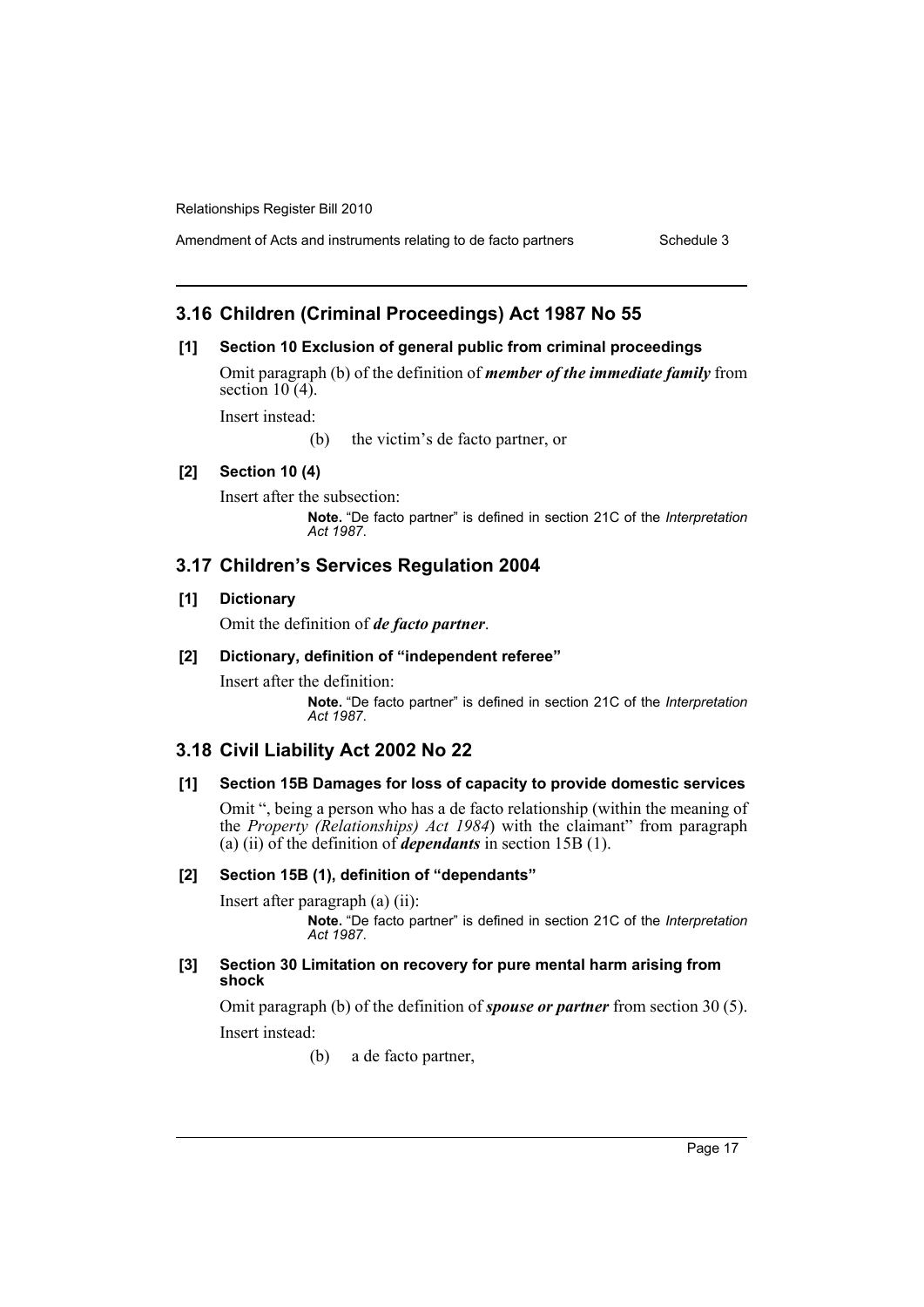Schedule 3 Amendment of Acts and instruments relating to de facto partners

## **3.19 Commercial Agents and Private Inquiry Agents Act 2004 No 70**

#### **[1] Schedule 2 Trust accounts, records and receivership in relation to debt collection**

Insert after clause 27 (2): **Note.** "De facto partner" is defined in section 21C of the *Interpretation Act 1987*.

**[2] Schedule 2, clause 27 (3)**

Omit the subclause.

## **3.20 Commercial Agents and Private Inquiry Agents Regulation 2006**

## **[1] Clause 14 Application fees**

Insert after clause 14 (5): **Note.** "De facto partner" is defined in section 21C of the *Interpretation Act 1987*.

## **[2] Clause 14 (6)**

Omit the subclause.

## **3.21 Compensation to Relatives Act 1897 No 31**

#### **Section 7 Construction of Act**

Omit section 7 (4) (b). Insert instead:

(b) a de facto partner. **Note.** "De facto partner" is defined in section 21C of the *Interpretation Act 1987*.

## **3.22 Contaminated Land Management Act 1997 No 140**

#### **[1] Section 54 Site auditor to avoid conflicts of interest**

Insert after section 54 (3):

**Note.** "De facto partner" is defined in section 21C of the *Interpretation Act 1987*.

## **[2] Section 54 (4)**

Omit the subsection.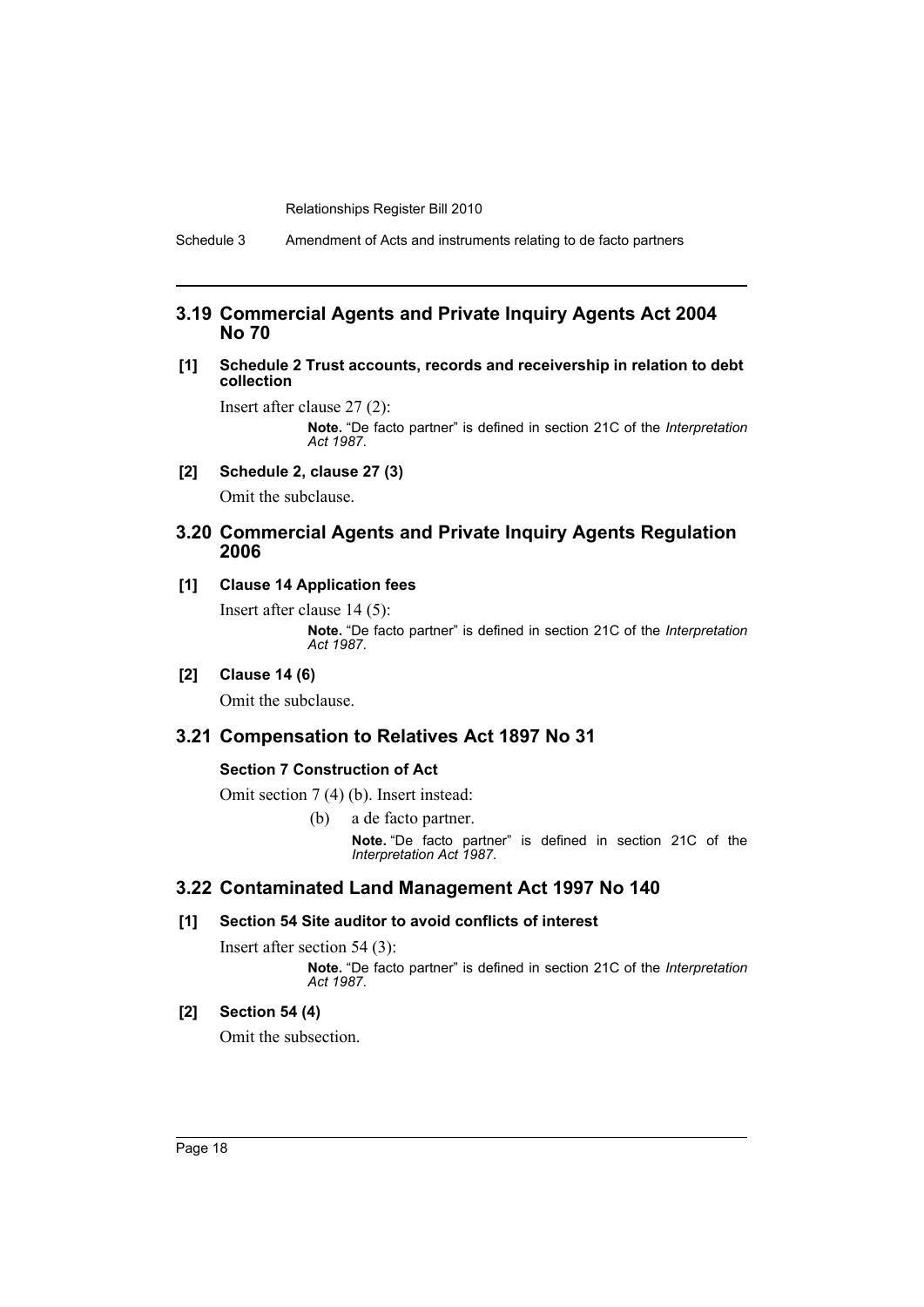## **3.23 Conveyancers Licensing Act 2003 No 3**

#### **[1] Section 91 Associates of a licensee**

Omit "being a person who has a de facto relationship (within the meaning of the *Property (Relationships) Act 1984*) with the licensee or other person," from section 91 $(2)$  $(b)$ .

## **[2] Section 91 (2)**

Insert after the subsection:

**Note.** "De facto partner" is defined in section 21C of the *Interpretation Act 1987*.

## **3.24 Co-operative Housing and Starr-Bowkett Societies Act 1998 No 11**

## **[1] Section 3 Definitions**

Omit the definition of *de facto partner* from section 3 (1).

#### **[2] Section 4 Interpretation—meaning of "associate"**

Insert after section 4 (2): **Note.** "De facto partner" is defined in section 21C of the *Interpretation Act 1987*.

## **3.25 Coroners Act 2009 No 41**

## **[1] Section 4 Definitions**

Omit paragraph (b) of the definition of *spouse* from section 4 (1).

Insert instead:

(b) a de facto partner,

## **[2] Section 4 (1), definition of "spouse"**

Insert after the definition:

**Note.** "De facto partner" is defined in section 21C of the *Interpretation Act 1987*.

## **[3] Section 5 Meaning of "relative"**

Omit section 5 (2). Insert instead:

(2) A reference in subsection  $(1)$  (a) to the child of a person includes, if the person was in a de facto relationship, or a domestic relationship within the meaning of the *Property (Relationships) Act 1984*, a reference to the following: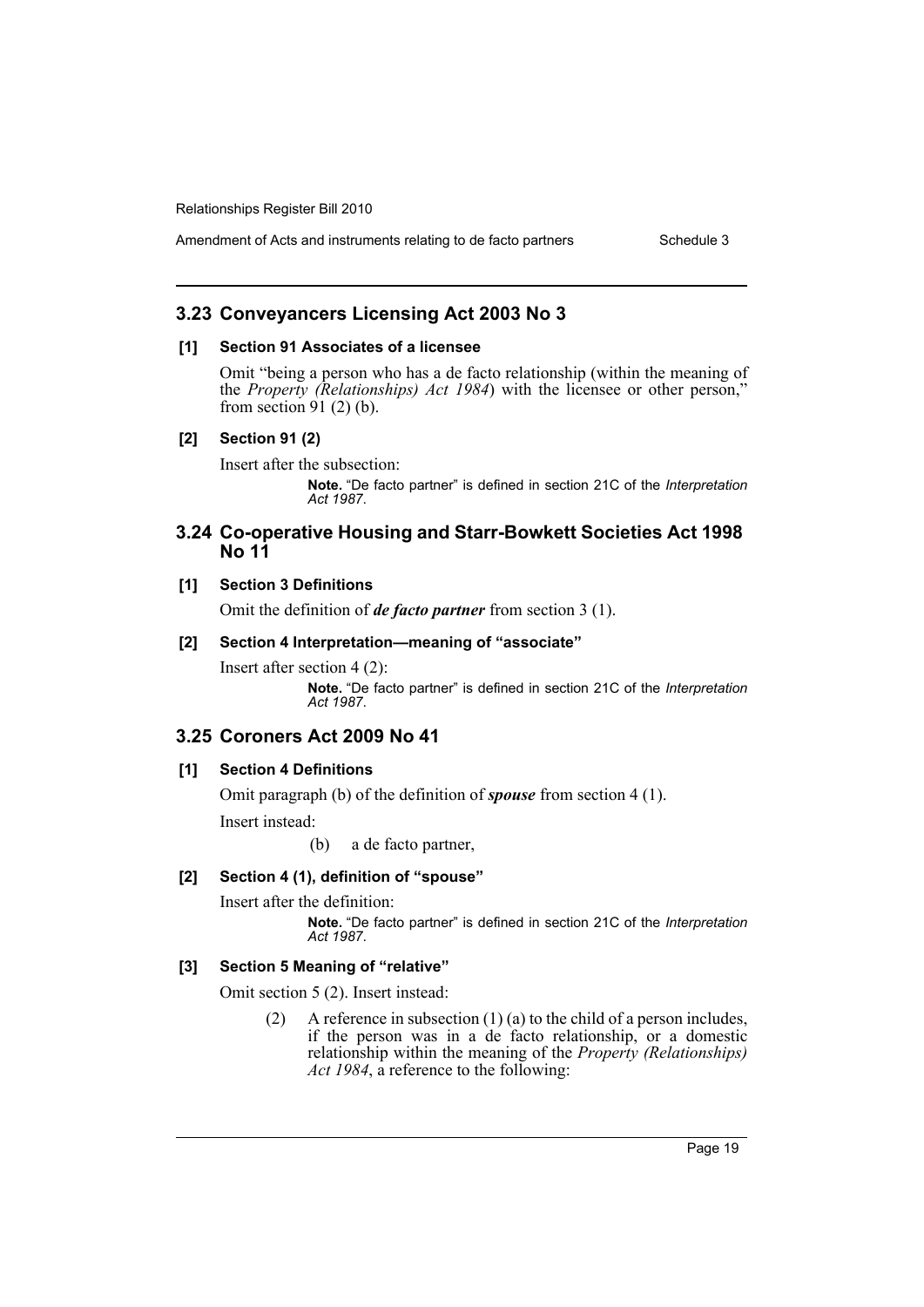Schedule 3 Amendment of Acts and instruments relating to de facto partners

- (a) a child born as a result of sexual relations between the parties to the relationship,
- (b) a child adopted by both parties,
- (c) in the case of a de facto relationship between a man and a woman, a child of the woman of whom the man is the father or of whom the man is presumed, by virtue of the *Status of Children Act 1996*, to be the father (except where the presumption is rebutted),
- (d) in the case of a de facto relationship between 2 women, a child of whom both of those women are presumed to be parents by virtue of the *Status of Children Act 1996*,
- (e) a child for whose long-term welfare both parties have parental responsibility (within the meaning of the *Children and Young Persons (Care and Protection) Act 1998*). **Note.** "De facto relationship" is defined in section 21C of the *Interpretation Act 1987*.
- (3) A reference in subsection (1) (a) to a parent includes a reference to a party to a relationship referred to in subsection (2) of which the deceased, or suspected deceased, was by virtue of subsection (2) a child.

## **3.26 Credit Act 1984 No 94**

#### **[1] Section 5 Definitions**

Omit the definition of *spouse* from section 5 (1). Insert instead:

*spouse* of a person includes a de facto partner of that person.

#### **[2] Section 5 (1), definition of "spouse"**

Insert after the definition:

**Note.** "De facto partner" is defined in section 21C of the *Interpretation Act 1987*.

#### **[3] Section 5 (5)**

Insert after section 5 (4):

(5) Notes included in this Act do not form part of this Act.

## **3.27 Crimes Act 1900 No 40**

#### **[1] Section 61AA Defence of lawful correction**

Omit the definition of *de facto spouse* from section 61AA (6).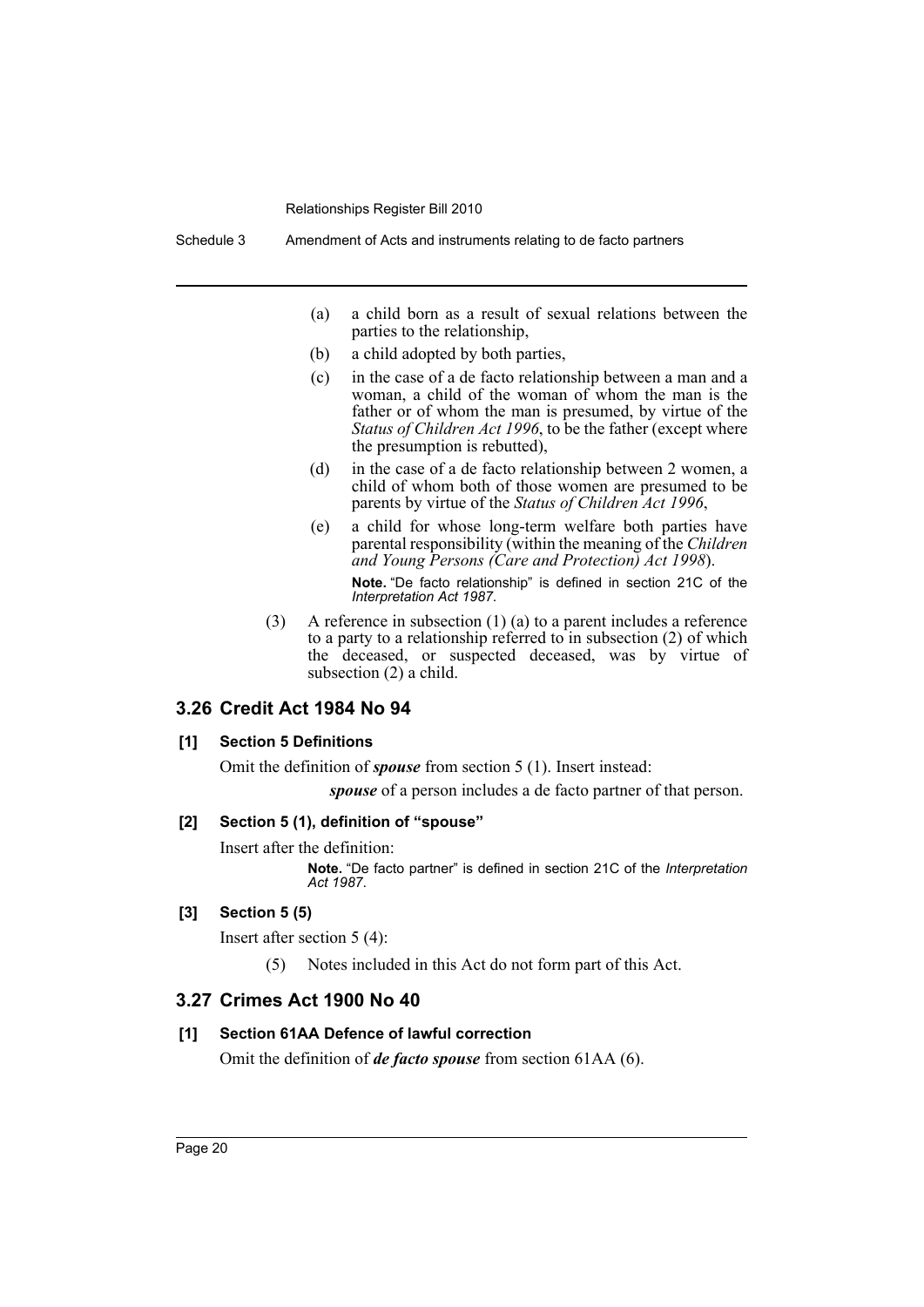# **[2] Section 61AA (6), definition of "person acting for a parent"**

Omit "de facto spouse". Insert instead "de facto partner".

# **[3] Section 61AA (6), definition of "person acting for a parent"**

Insert after the definition:

**Note.** "De facto partner" is defined in section 21C of the *Interpretation Act 1987*.

## **3.28 Crimes (Administration of Sentences) Act 1999 No 93**

## **[1] Section 26 Local leave permits**

Omit "a person with whom the inmate has a de facto relationship (within the meaning of the *Property (Relationships) Act 1984*)" from section 26 (5).

Insert instead "a de facto partner of the inmate".

## **[2] Section 26 (5)**

Insert after the subsection:

**Note.** "De facto partner" is defined in section 21C of the *Interpretation Act 1987*.

#### **[3] Section 29 Issue of interstate leave permit**

Omit section 29 (7). Insert instead:

(7) For the purposes of this section, *member of the inmate's immediate family* includes a de facto partner of the inmate.

## **3.29 Crimes (Administration of Sentences) Regulation 2008**

## **[1] Schedule 1 Information to be recorded in relation to inmates**

Omit "is living with another person in a de facto relationship" from item 20. Insert instead "has a de facto partner".

## **[2] Schedule 1**

Insert after item 20:

**Note.** "De facto partner" is defined in section 21C of the *Interpretation Act 1987*.

## **3.30 Crimes (Domestic and Personal Violence) Act 2007 No 80**

## **[1] Section 5 Meaning of "domestic relationship"**

Omit section 5 (b). Insert instead:

(b) is or has been a de facto partner of that other person, or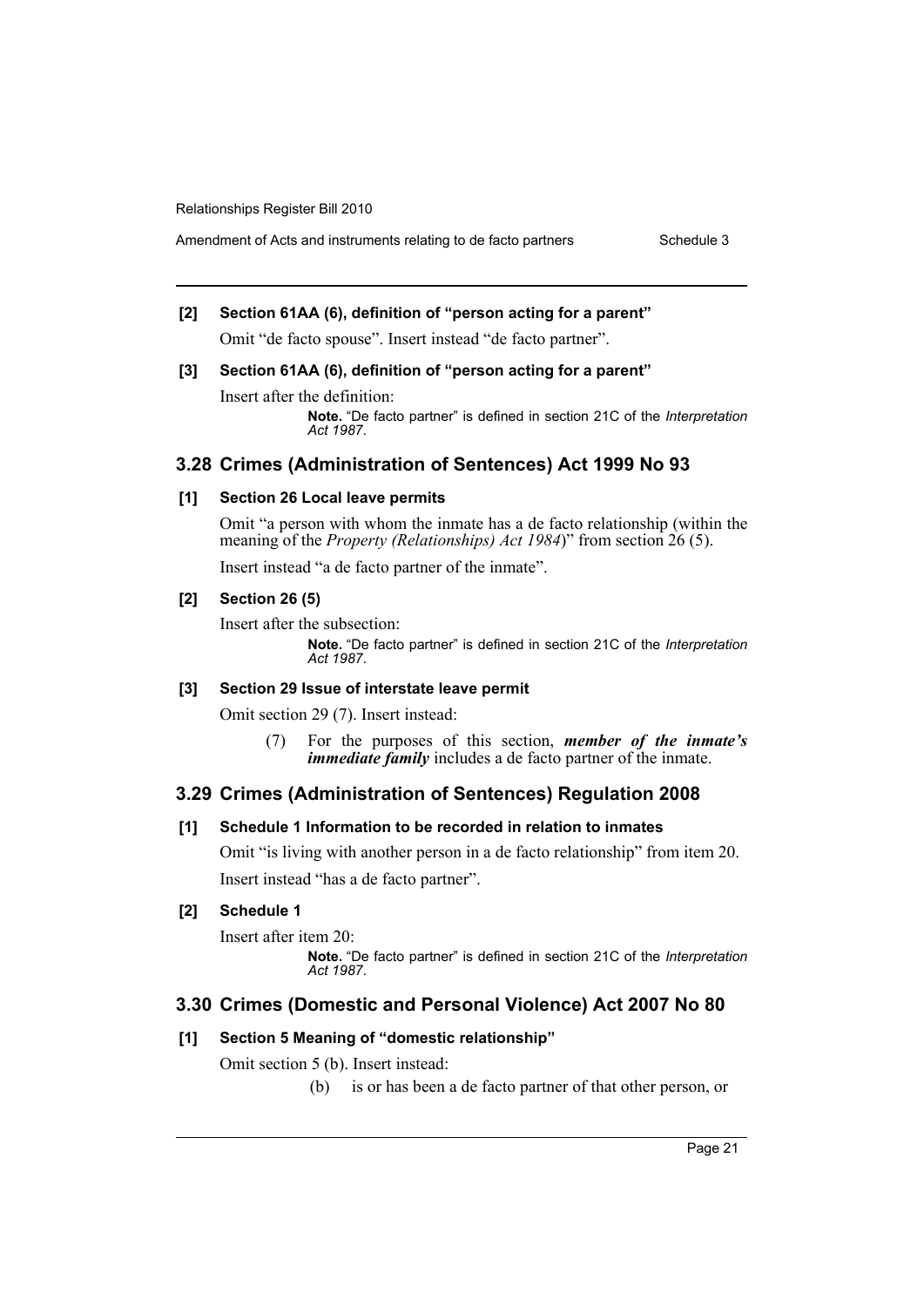Schedule 3 Amendment of Acts and instruments relating to de facto partners

## **[2] Section 5**

Insert after the section:

**Note.** "De facto partner" is defined in section 21C of the *Interpretation Act 1987*.

#### **[3] Section 6 Meaning of "relative"**

Omit "a de facto relationship, within the meaning of the *Property (Relationships) Act 1984*, with somebody else" from section 6 (b).

Insert instead "a de facto partner".

## **3.31 Crimes (Sentencing Procedure) Act 1999 No 92**

#### **[1] Section 26 Definitions**

Omit paragraph (b) of the definition of *member of the primary victim's immediate family*.

Insert instead:

(b) the victim's de facto partner, or

#### **[2] Section 26, definition of "member of the primary victim's immediate family"**

Insert after the definition:

**Note.** "De facto partner" is defined in section 21C of the *Interpretation Act 1987*.

#### **[3] Section 100A Non-association and place restriction orders not to restrict certain associations or activities**

Omit ", de facto or same-sex partner" from section 100A (3) (a). Insert instead "or de facto partner".

## **3.32 Criminal Assets Recovery Act 1990 No 23**

## **[1] Section 4 Definitions**

Omit the definition of *de facto partner* from section 4 (1).

#### **[2] Section 12 Supreme Court may make further orders**

Insert after section 12 (1):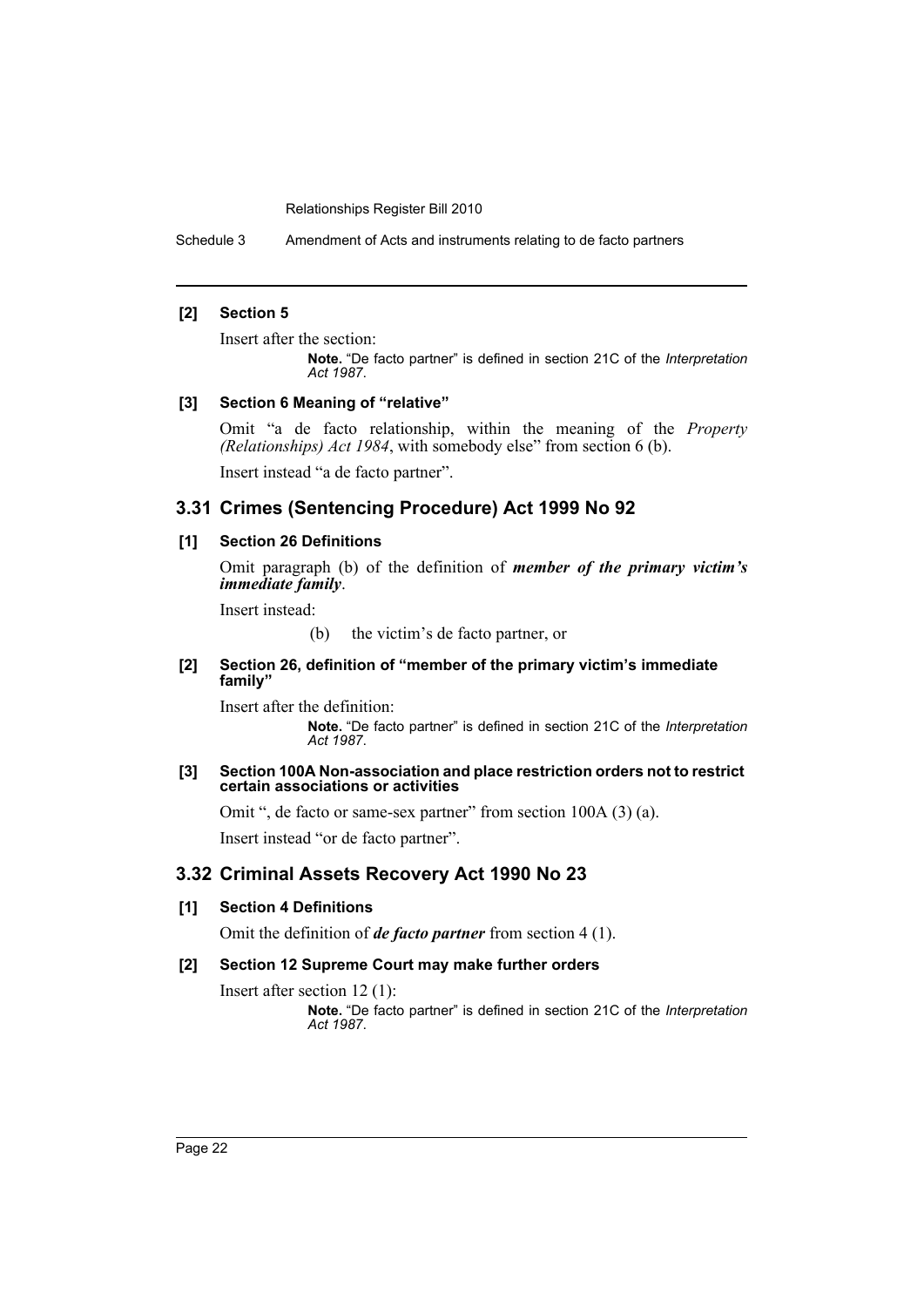Amendment of Acts and instruments relating to de facto partners Schedule 3

## **3.33 Criminal Procedure Act 1986 No 209**

#### **Section 279 Compellability of spouses to give evidence in certain proceedings**

Omit section 279 (1) (a). Insert instead:

(a) a reference to the spouse of an accused person includes a reference to the de facto partner of an accused person, and **Note.** "De facto partner" is defined in section 21C of the *Interpretation Act 1987*.

## **3.34 Criminal Procedure Regulation 2005**

#### **[1] Clause 19A Forum sentencing program**

Omit clause 19A (4) (b). Insert instead:

(b) is or has been a de facto partner of that other person, or

## **[2] Clause 19A (4)**

Insert after the subclause:

**Note.** "De facto partner" is defined in section 21C of the *Interpretation Act 1987*.

## **3.35 Crown Lands (General Reserves) By-law 2006**

#### **[1] Clause 4 Definitions**

Omit paragraph (b) of the definition of *spouse* from clause 4 (1). Insert instead:

(b) a de facto partner,

## **[2] Clause 4 (1), definition of "spouse"**

Insert after the definition: **Note.** "De facto partner" is defined in section 21C of the *Interpretation Act 1987*.

## **3.36 Drug and Alcohol Treatment Act 2007 No 7**

## **[1] Section 5 Definitions**

Omit "the other party to any de facto relationship (within the meaning of the *Property (Relationships) Act 1984*) with the dependent person if the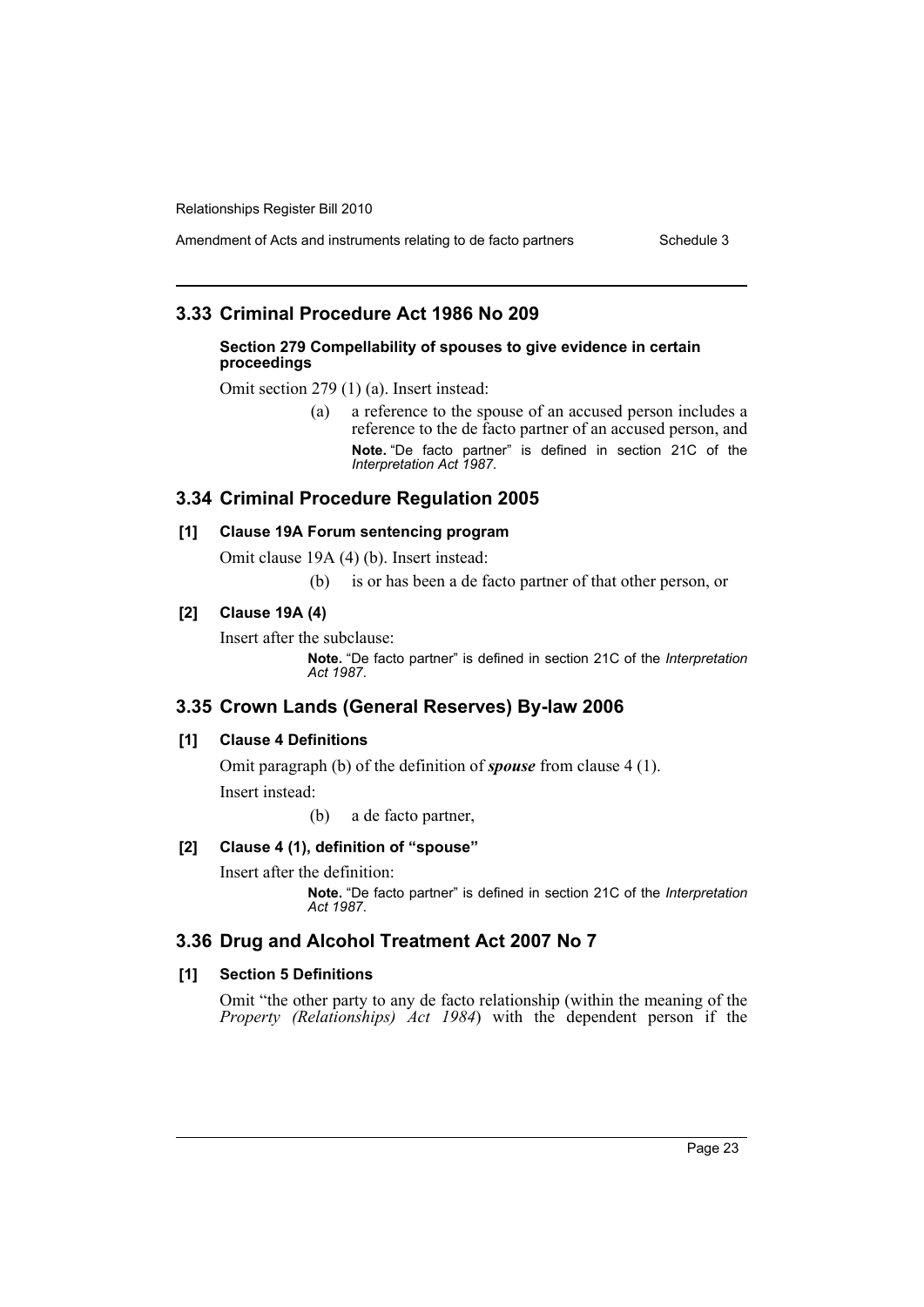Schedule 3 Amendment of Acts and instruments relating to de facto partners

relationship between that party" from paragraph (c) (ia) of the definition of *primary carer* in section  $5(1)$ .

Insert instead "the de facto partner of the dependent person, if any, if the relationship between that de facto partner".

## **[2] Section 5 (1), definition of "primary carer"**

Insert after the definition:

**Note.** "De facto partner" is defined in section 21C of the *Interpretation Act 1987*.

#### **[3] Schedule 2 Dependency certificate**

Omit "the other party to any de facto relationship (within the meaning of the *Property (Relationships) Act 1984*) with the dependent person if the relationship between that party" from paragraph (c) (ia) of the definition of *primary carer* in note 3.

Insert instead "the de facto partner of the dependent person, if any, if the relationship between that de facto partner".

## **3.37 Election Funding and Disclosures Act 1981 No 78**

#### **Section 96GB Meaning of "property developer"**

Omit the definition of *spouse* from section 96GB (3). Insert instead:

*spouse* of a person includes a de facto partner of that person. **Note.** "De facto partner" is defined in section 21C of the *Interpretation Act 1987*.

## **3.38 Environmental Planning and Assessment Act 1979 No 203**

#### **[1] Section 148 Disclosure and misuse of information**

Omit "(whether of the same or the opposite sex)" from section 148 (4).

## **[2] Section 148**

Insert after the section:

**Note.** "De facto partner" is defined in section 21C of the *Interpretation Act 1987*.

## **3.39 First Home Owner Grant Act 2000 No 21**

## **[1] Section 3 Definitions**

Insert at the end of the section:

(2) Notes included in this Act do not form part of this Act.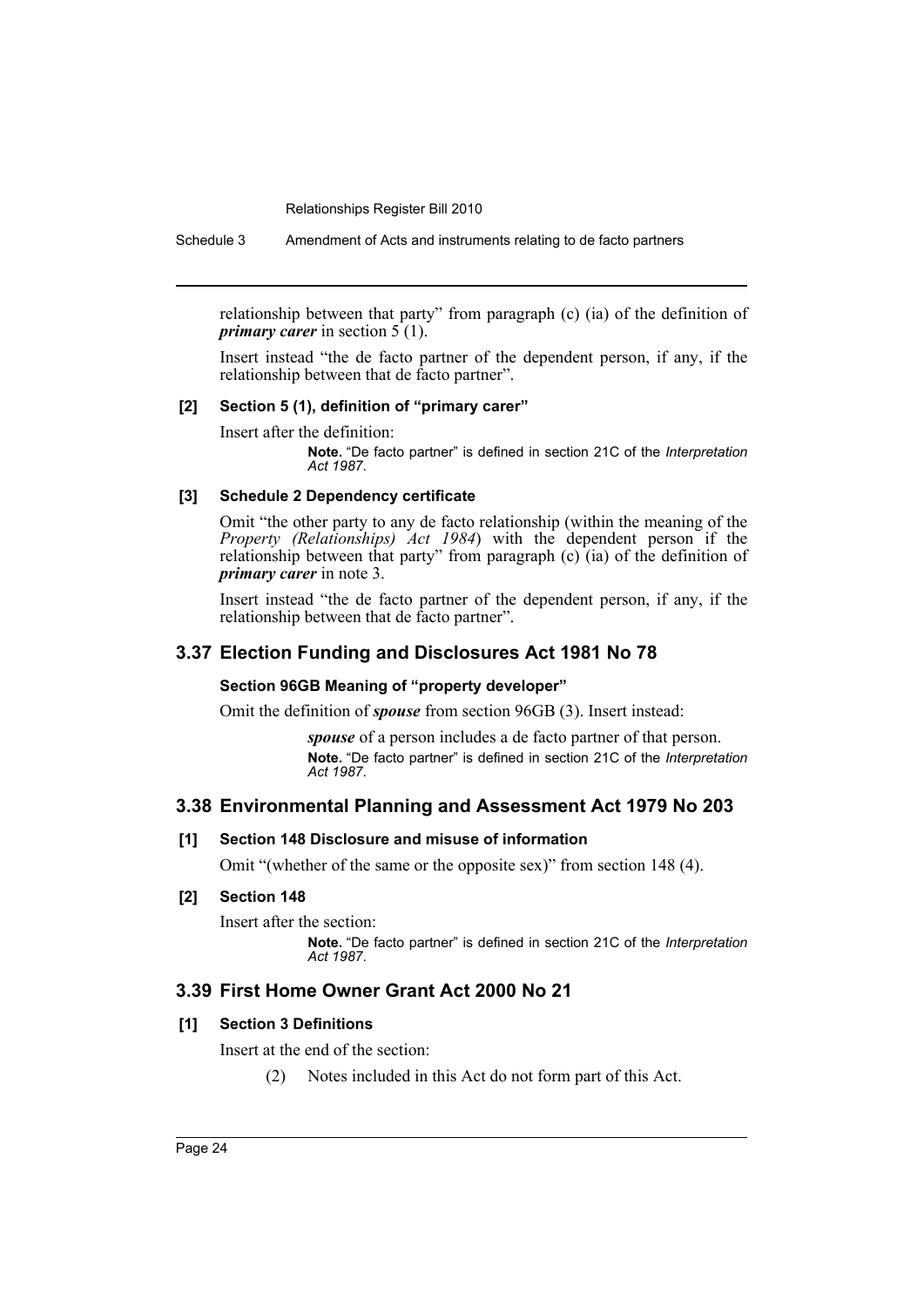Amendment of Acts and instruments relating to de facto partners Schedule 3

## **[2] Section 6 Spouses**

Omit section 6 (1) (b). Insert instead:

(b) the person is the de facto partner of the other person.

#### **[3] Section 6 (1)**

Insert after the subsection:

**Note.** "De facto partner" is defined in section 21C of the *Interpretation Act 1987*.

## **3.40 Greyhound Racing Act 2009 No 19**

## **[1] Section 3 Definitions**

Omit the definition of *de facto partner* from section 3 (1).

## **[2] Section 3 (4)**

Insert after section 3 (3):

(4) Notes included in this Act do not form part of this Act.

### **[3] Section 19 Registration of bookmakers**

Insert after the definition of *close family member of a director* in section 19 (9):

**Note.** "De facto partner" is defined in section 21C of the *Interpretation Act 1987*.

## **3.41 Growth Centres (Development Corporations) Act 1974 No 49**

## **[1] Section 34 Disclosure of interest**

Omit "the parties to a de facto relationship" from section 34 (4).

Insert instead "de facto partners who are living together".

## **[2] Section 34 (4)**

Insert after the subsection:

**Note.** "De facto partner" is defined in section 21C of the *Interpretation Act 1987*.

## **[3] Section 34 (12)**

Omit the subsection.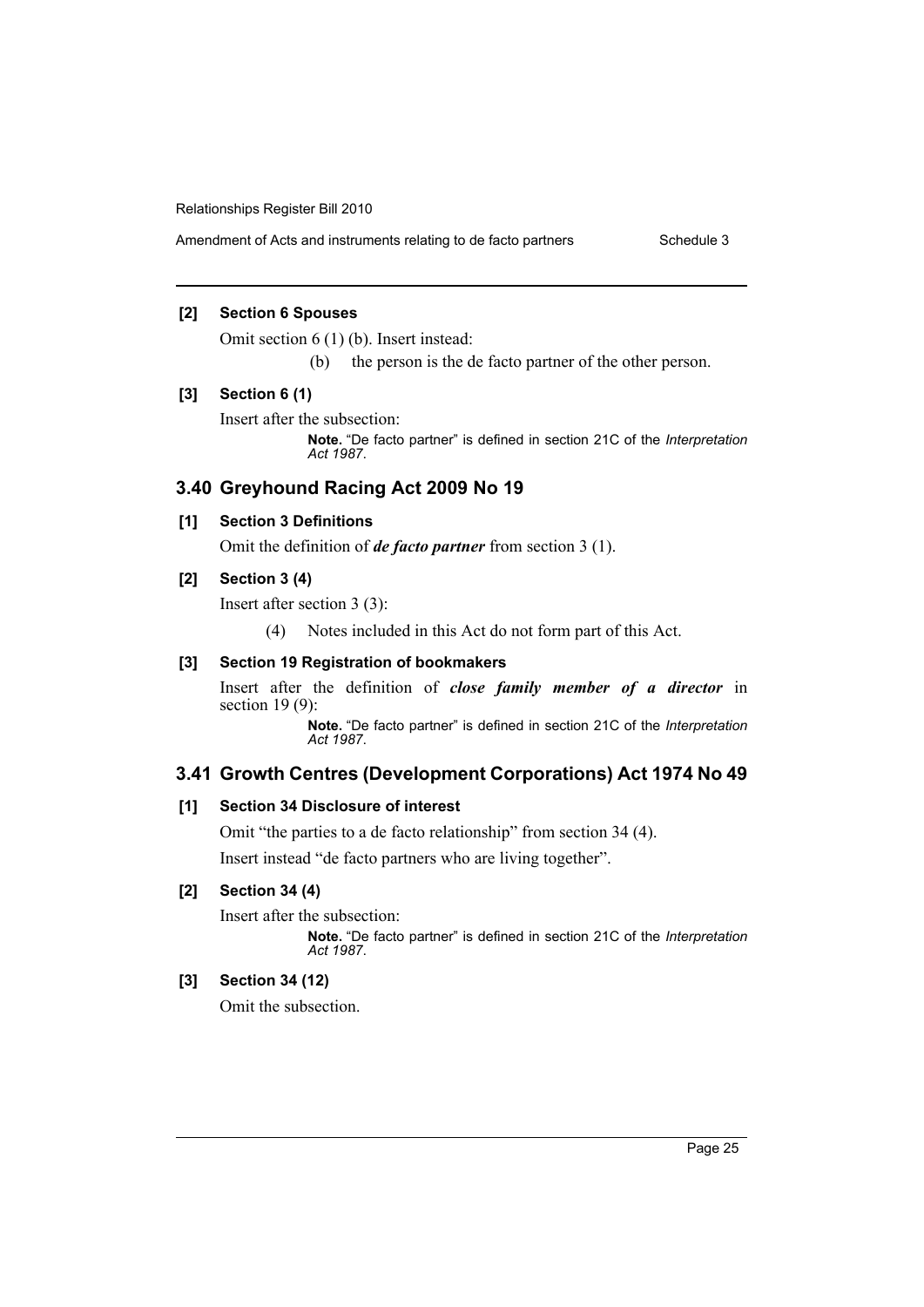Schedule 3 Amendment of Acts and instruments relating to de facto partners

## **3.42 Guardianship Act 1987 No 257**

## **[1] Section 3 Definitions**

Omit paragraph (b) of the definition of *spouse* from section 3 (1).

Insert instead:

(b) a de facto partner,

## **[2] Section 3 (1), definition of "spouse"**

Insert after the definition:

**Note.** "De facto partner" is defined in section 21C of the *Interpretation Act 1987*.

## **3.43 Harness Racing Act 2009 No 20**

## **[1] Section 3 Definitions**

Omit the definition of *de facto partner* from section 3 (1).

#### **[2] Section 3 (4)**

Insert after section 3 (3):

(4) Notes included in this Act do not form part of this Act.

## **[3] Section 19 Registration of bookmakers**

Insert after the definition of *close family member of a director* in section 19 (9):

**Note.** "De facto partner" is defined in section 21C of the *Interpretation Act 1987*.

## **3.44 Health Insurance Levies Act 1982 No 159**

## **[1] Section 4 Definitions**

Insert after section 4 (2):

(3) Notes included in this Act do not form part of this Act.

## **[2] Section 16B Contributors**

Omit "person with whom the person has a de facto relationship within the meaning of the *Property (Relationships) Act 1984*" from the definition of *spouse* in section 16B (4).

Insert instead "de facto partner of that person".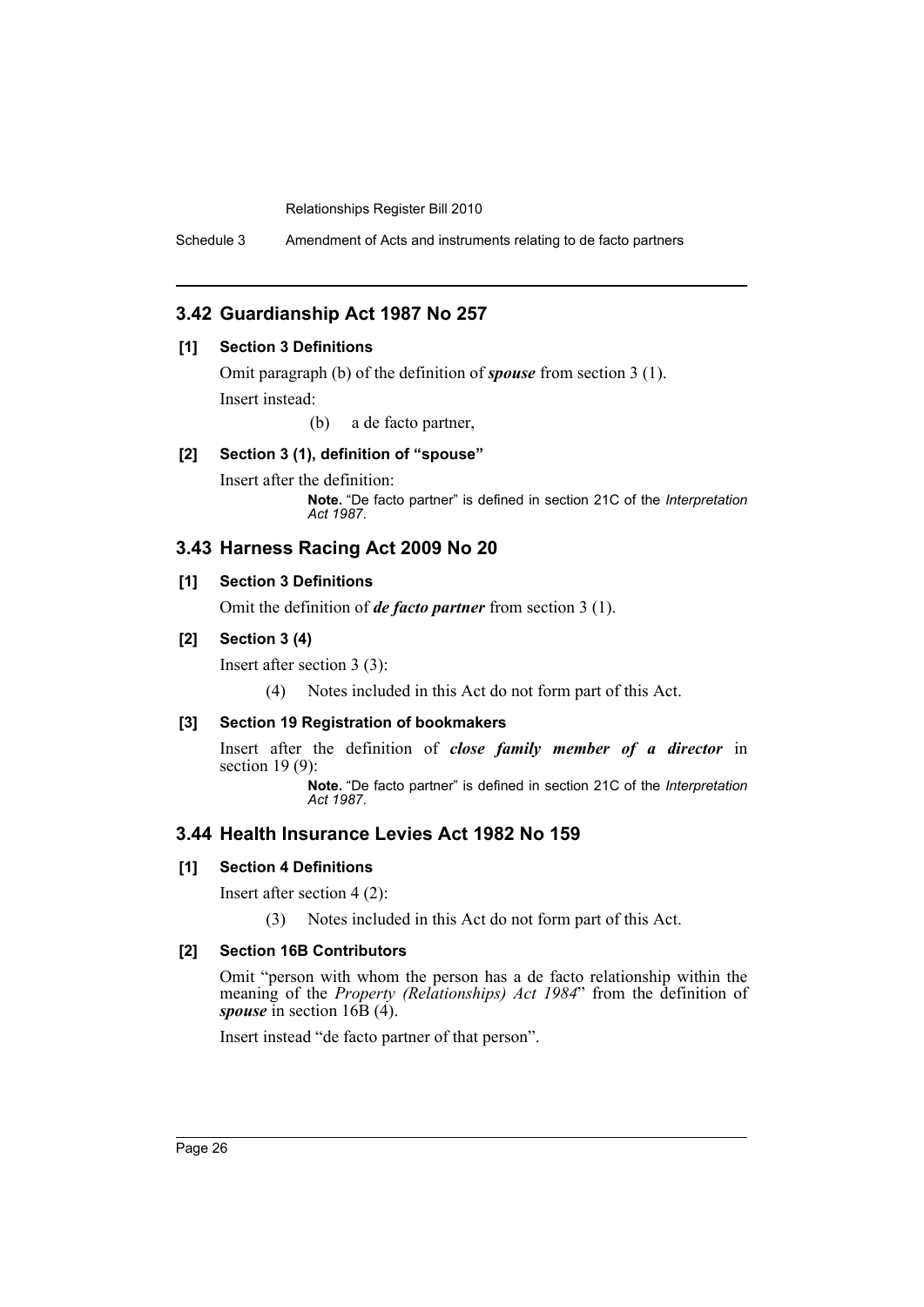Amendment of Acts and instruments relating to de facto partners Schedule 3

# **[3] Section 16B (4)**

Insert after the subsection:

**Note.** "De facto partner" is defined in section 21C of the *Interpretation Act 1987*.

## **3.45 Health Records and Information Privacy Act 2002 No 71**

#### **[1] Section 4 Definitions**

Omit paragraph (b) of the definition of *spouse* from section 4 (1).

Insert instead:

(b) a de facto partner,

## **[2] Section 4 (1), definition of "spouse"**

Insert after the definition:

**Note.** "De facto partner" is defined in section 21C of the *Interpretation Act 1987*.

# **3.46 Home Building Act 1989 No 147**

#### **[1] Section 3AA Meaning of "close associate" of applicant for, or holder of, licence**

Insert after section 3AA (2): **Note.** "De facto partner" is defined in section 21C of the *Interpretation Act 1987*.

## **[2] Section 3AA (4)**

Omit the subsection.

## **3.47 Human Tissue Act 1983 No 164**

## **[1] Section 4 Definitions**

Omit paragraph (b) of the definition of *spouse* from section 4 (1). Insert instead:

(b) a de facto partner,

## **[2] Section 4 (1), definition of "spouse"**

Insert after the definition: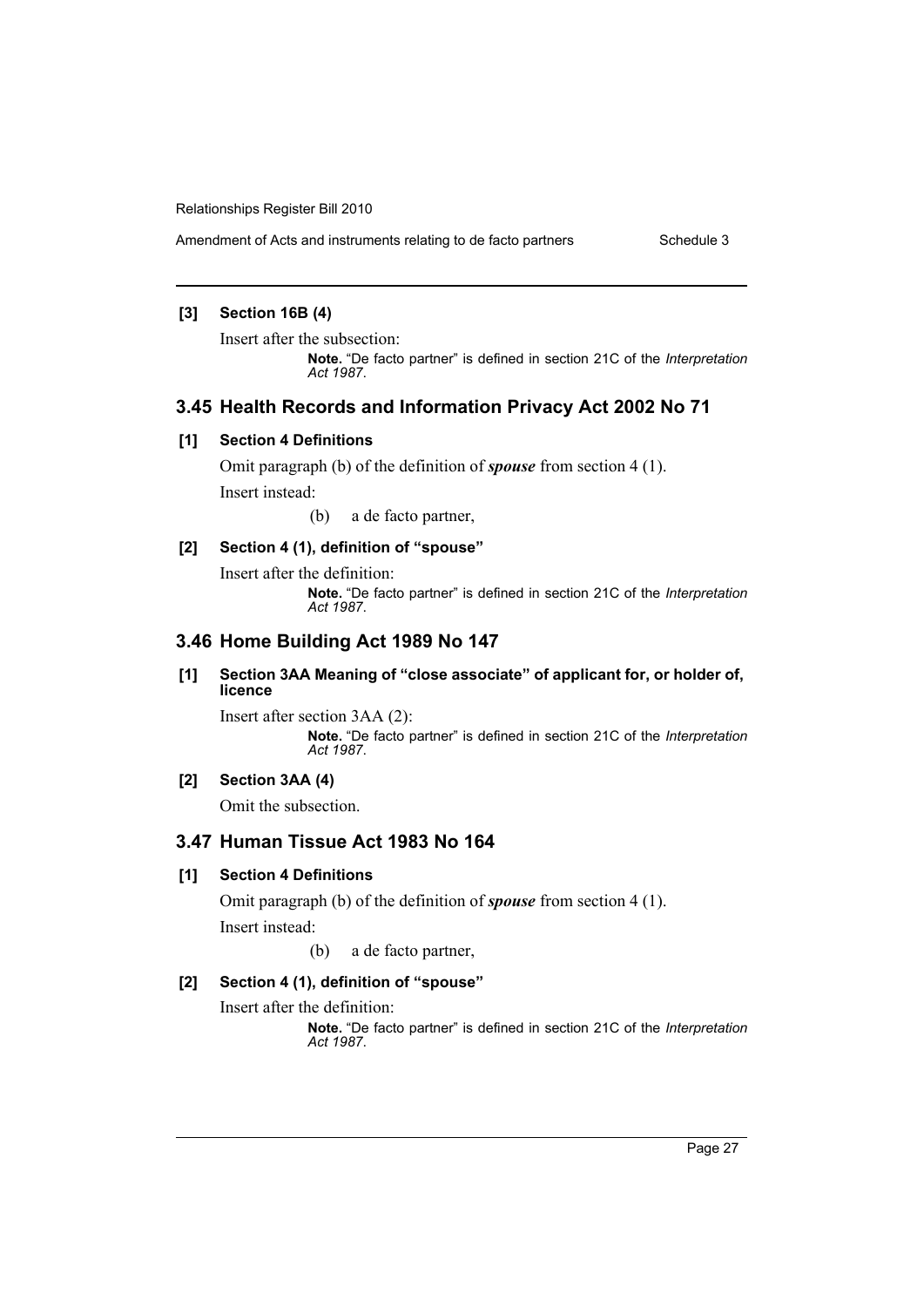Schedule 3 Amendment of Acts and instruments relating to de facto partners

## **3.48 Independent Commission Against Corruption Regulation 2005**

## **[1] Clause 3 Definitions**

Omit paragraph (b) of the definition of *spouse* from clause 3 (1). Insert instead:

(b) a de facto partner,

## **[2] Clause 3 (1), definition of "spouse"**

Insert after the definition: **Note.** "De facto partner" is defined in section 21C of the *Interpretation Act 1987*.

## **3.49 Industrial Relations Act 1996 No 17**

## **[1] Section 5 Definition of employee**

Insert after section 5 (4): **Note.** "De facto partner" is defined in section 21C of the *Interpretation Act 1987*.

## **[2] Section 72AB Definitions**

Omit section 72AB (2) (b). Insert instead:

(b) the person's de facto partner, or

## **[3] Dictionary**

Omit the definition of *de facto partner*.

## **3.50 Inebriates Act 1912 No 24**

## **[1] Section 2 Definitions**

Omit paragraph (b) of the definition of *Spouse*. Insert instead: (b) a de facto partner,

## **[2] Section 2, definition of "Spouse"**

Insert after the definition: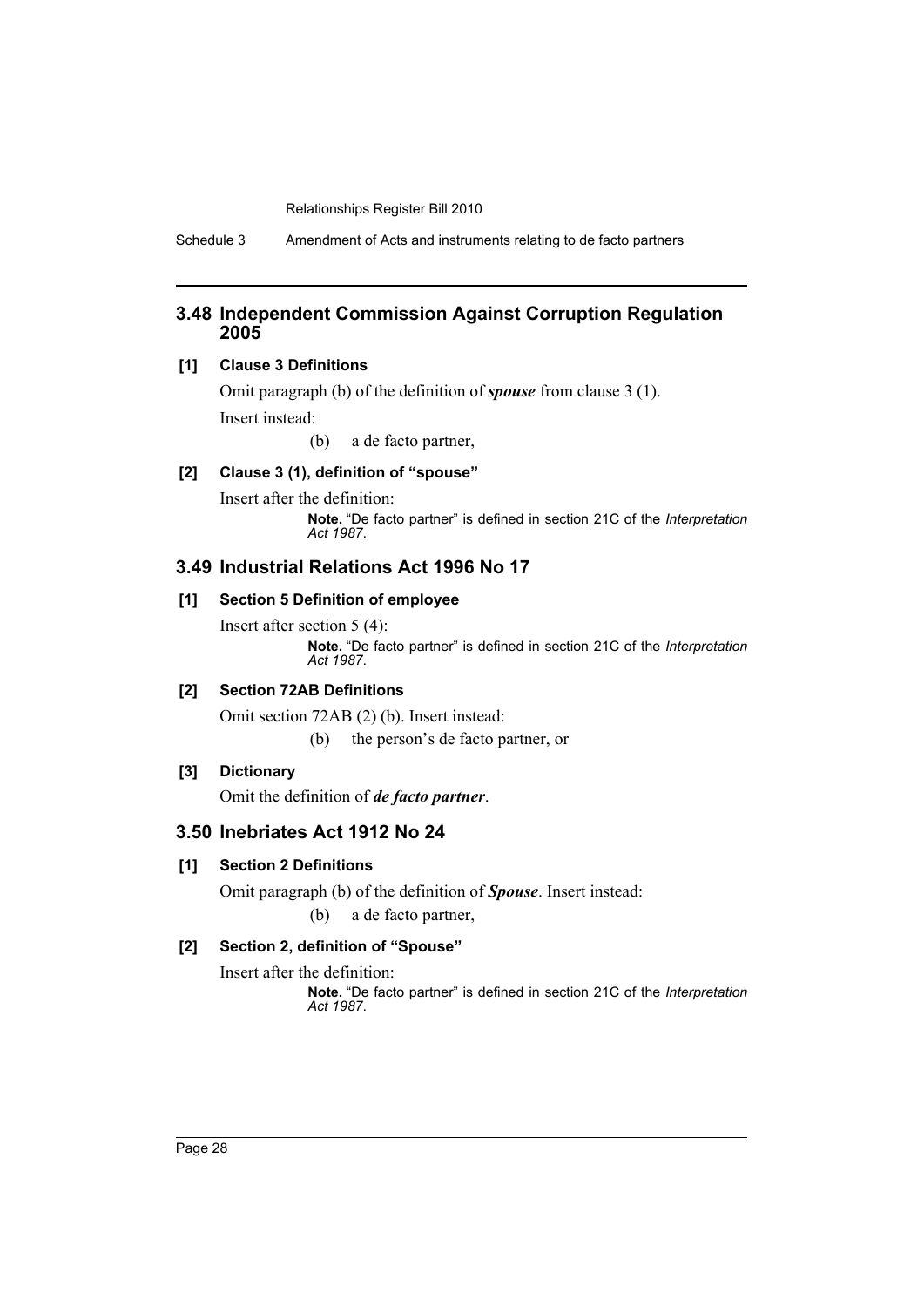Amendment of Acts and instruments relating to de facto partners Schedule 3

## **[3] Section 2A**

Insert after section 2:

#### **2A Notes**

Notes included in this Act do not form part of this Act.

## **3.51 Irrigation Areas (Reduction of Rents) Act 1974 No 83**

## **[1] Section 3 Interpretation**

Omit paragraph (b) of the definition of *domestic partner* from section 3 (1). Insert instead:

(b) the de facto partner of the eligible pensioner.

## **[2] Section 3 (1), definition of "domestic partner"**

Insert after the definition: **Note.** "De facto partner" is defined in section 21C of the *Interpretation Act 1987*.

## **3.52 Judges' Pensions Act 1953 No 41**

#### **[1] Section 2 Definitions**

Omit "within the meaning of the *Property (Relationships) Act 1984*" from the definition of *de facto partner* in section  $\frac{2}{1}$ .

## **[2] Section 2 (1), definition of "de facto partner"**

Insert after the definition:

**Note.** "De facto relationship" is defined in section 21C of the *Interpretation Act 1987*.

#### **3.53 Land Tax Management Act 1956 No 26**

#### **[1] Schedule 1AA Family unit trusts—special provisions**

Omit "in a de facto relationship (within the meaning of the *Property (Relationships) Act 1984*) with" from clause 2 (6) (a).

Insert instead "is the de facto partner of".

## **[2] Schedule 1AA, clause 2 (6) (a)**

Insert after the paragraph: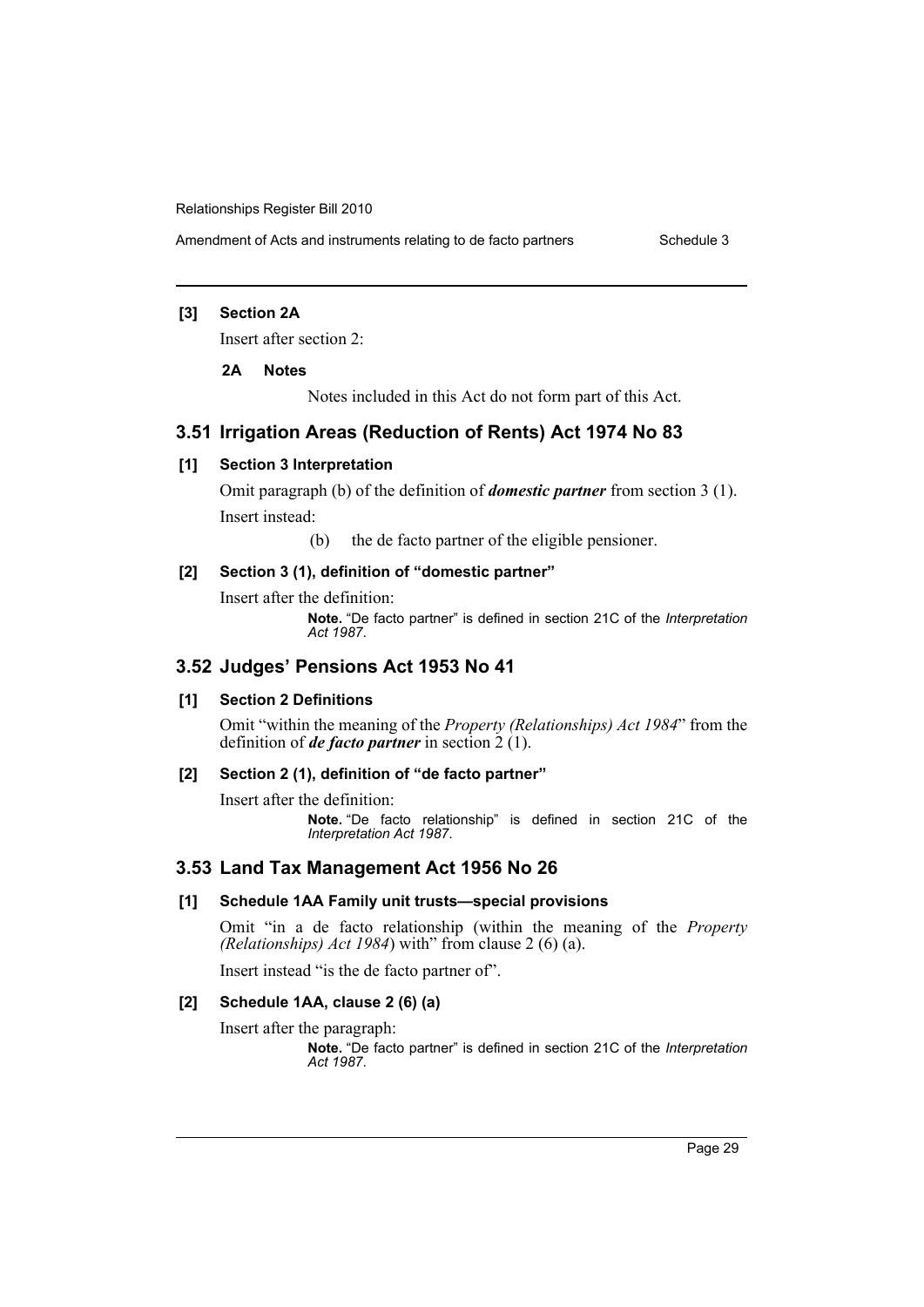Schedule 3 Amendment of Acts and instruments relating to de facto partners

#### **[3] Schedule 1A Principal place of residence exemption**

Omit clause 12 (7) (b). Insert instead:

(b) the person is the de facto partner of the other person.

#### **[4] Schedule 1A, clause 12 (8) (a)**

Insert "or is in a registered relationship or an interstate registered relationship, within the meaning of the *Relationships Register Act 2010*, with" after "legally married to".

## **3.54 Landlord and Tenant Act 1899 No 18**

#### **[1] Section 1C**

Insert after section 1B:

#### **1C Notes**

Notes included in this Act do not form part of this Act.

## **[2] Section 2B Spouse's tenancy rights on separation or desertion**

Omit "within the meaning of the *Property (Relationships) Act 1984*" from the definition of *spouse* in section 2B (2).

#### **[3] Section 2B (2)**

Insert after the subsection: **Note.** "De facto relationship" is defined in section 21C of the *Interpretation Act 1987*.

#### **[4] Section 25 Mode of service of summons**

Omit "within the meaning of the *Property (Relationships) Act 1984*" from the definition of *spouse* in section 25 (3).

## **3.55 Landlord and Tenant (Amendment) Act 1948 No 25**

## **[1] Section 8 Definitions**

Omit "within the meaning of the *Property (Relationships) Act 1984*" from the definition of *spouse* in section 8 (1).

#### **[2] Section 8 (1), definition of "spouse"**

Insert after the definition: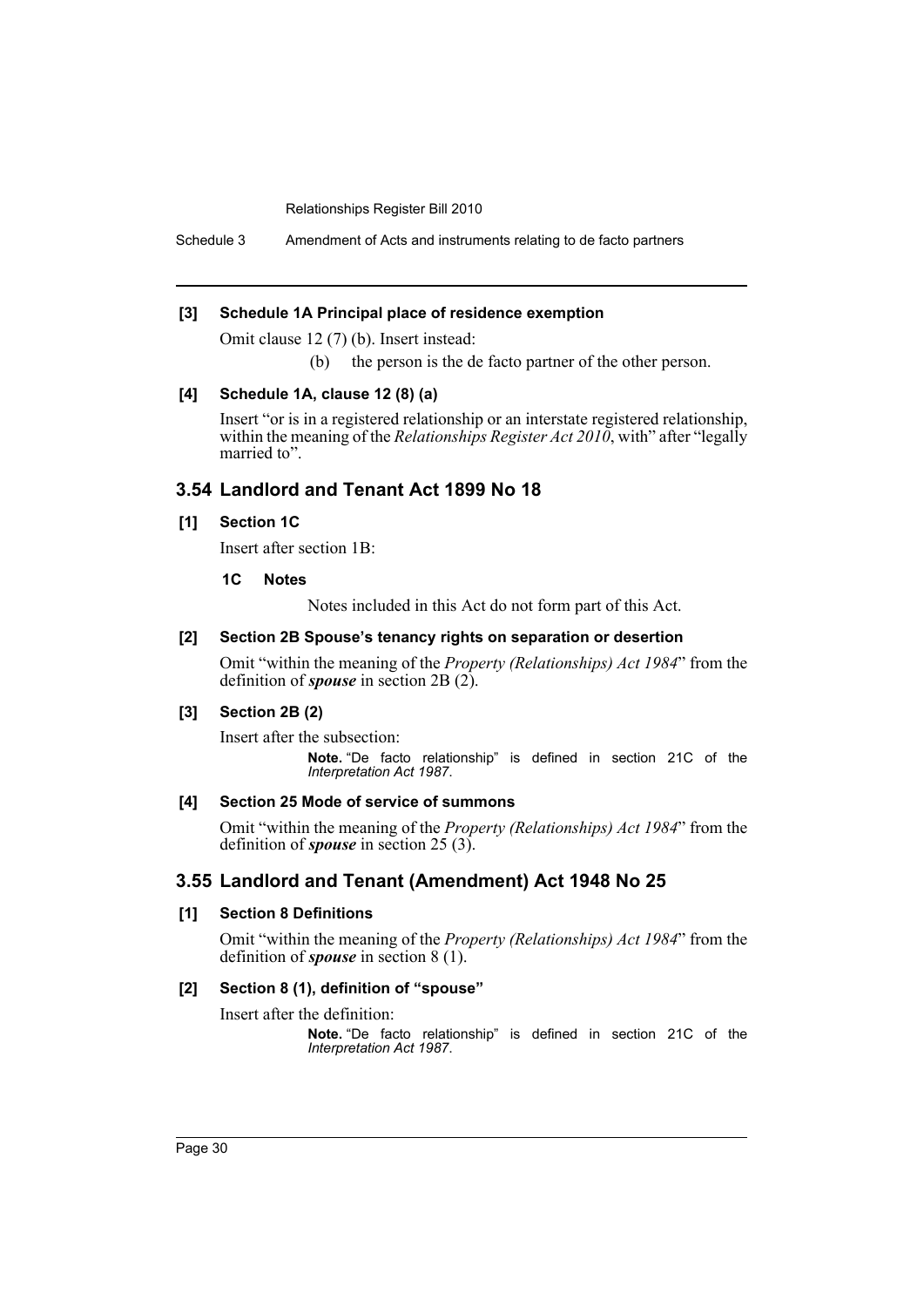Amendment of Acts and instruments relating to de facto partners Schedule 3

## **[3] Section 8 (5)**

Insert after section 8 (4):

(5) Notes included in this Act do not form part of this Act.

## **3.56 Law Reform (Miscellaneous Provisions) Act 1946 No 33**

#### **Section 5 Proceedings against and contribution between joint and several tort-feasors**

Omit section 5 (3) (c). Insert instead:

(c) the expression *spouse* of a person includes the de facto partner of a person at the time of his or her death. **Note.** "De facto partner" is defined in section 21C of the *Interpretation Act 1987*.

## **3.57 Legal Aid Commission Act 1979 No 78**

#### **[1] Section 4 Definitions**

Omit ", within the meaning of the *Property (Relationships) Act 1984*," from the definition of *de facto partner* in section  $4(1)$ .

#### **[2] Section 4 (1), definition of "de facto partner"**

Insert after the definition: **Note.** "De facto relationship" is defined in section 21C of the *Interpretation Act 1987*.

## **3.58 Legal Profession Act 2004 No 112**

#### **[1] Section 477 Definitions**

Omit "being a person who has a de facto relationship (within the meaning of the *Property (Relationships) Act 1984*) with the solicitor or other person," from section 477 (3) (b).

## **[2] Section 477 (3)**

Insert after the subsection: **Note.** "De facto partner" is defined in section 21C of the *Interpretation Act 1987*.

# **3.59 Liquor Act 2007 No 90**

#### **[1] Section 4 Definitions**

Omit the definition of *de facto partner* from section 4 (1).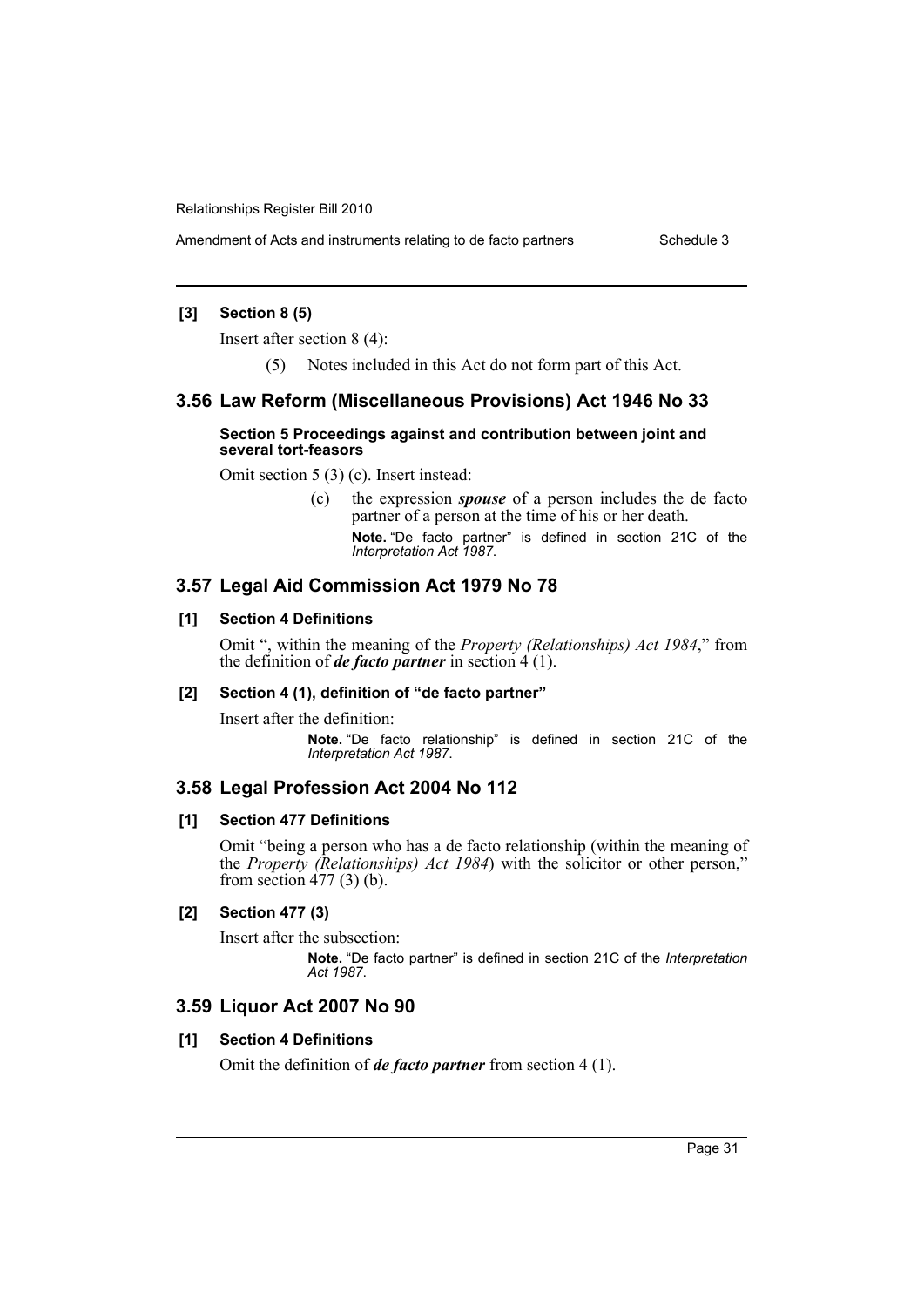Schedule 3 Amendment of Acts and instruments relating to de facto partners

## **[2] Section 62 Carrying on licensee's business after death etc of licensee**

Insert after section 62 (2):

**Note.** "De facto partner" is defined in section 21C of the *Interpretation Act 1987*.

## **3.60 Local Government Act 1993 No 30**

#### **[1] Section 443 Who has a pecuniary interest?**

Insert after section 443 (1): **Note.** "De facto partner" is defined in section 21C of the *Interpretation Act 1987*.

## **[2] Dictionary**

Omit the definition of *de facto partner*.

## **3.61 Local Government and Other Authorities (Superannuation) Act 1927 No 35**

#### **[1] Section 15BO Pension payable to widow, widower or de facto partner of deceased pensioner**

Insert after section 15BO (1): **Note.** "De facto partner" is defined in section 21C of the *Interpretation Act 1987*.

## **[2] Section 15BO (5)**

Omit the definition of *de facto partner*.

## **3.62 Lord Howe Island Regulation 2004**

## **[1] Clause 66 Reduction of annual rent for eligible pensioners**

Omit "person with whom the eligible pensioner is in a de facto relationship, within the meaning of the *Property (Relationships) Act 1984*" from the definition of *spouse* in clause 66 (4).

Insert instead "de facto partner of the eligible pensioner".

# **[2] Clause 66 (4), definition of "spouse"**

Insert after the definition: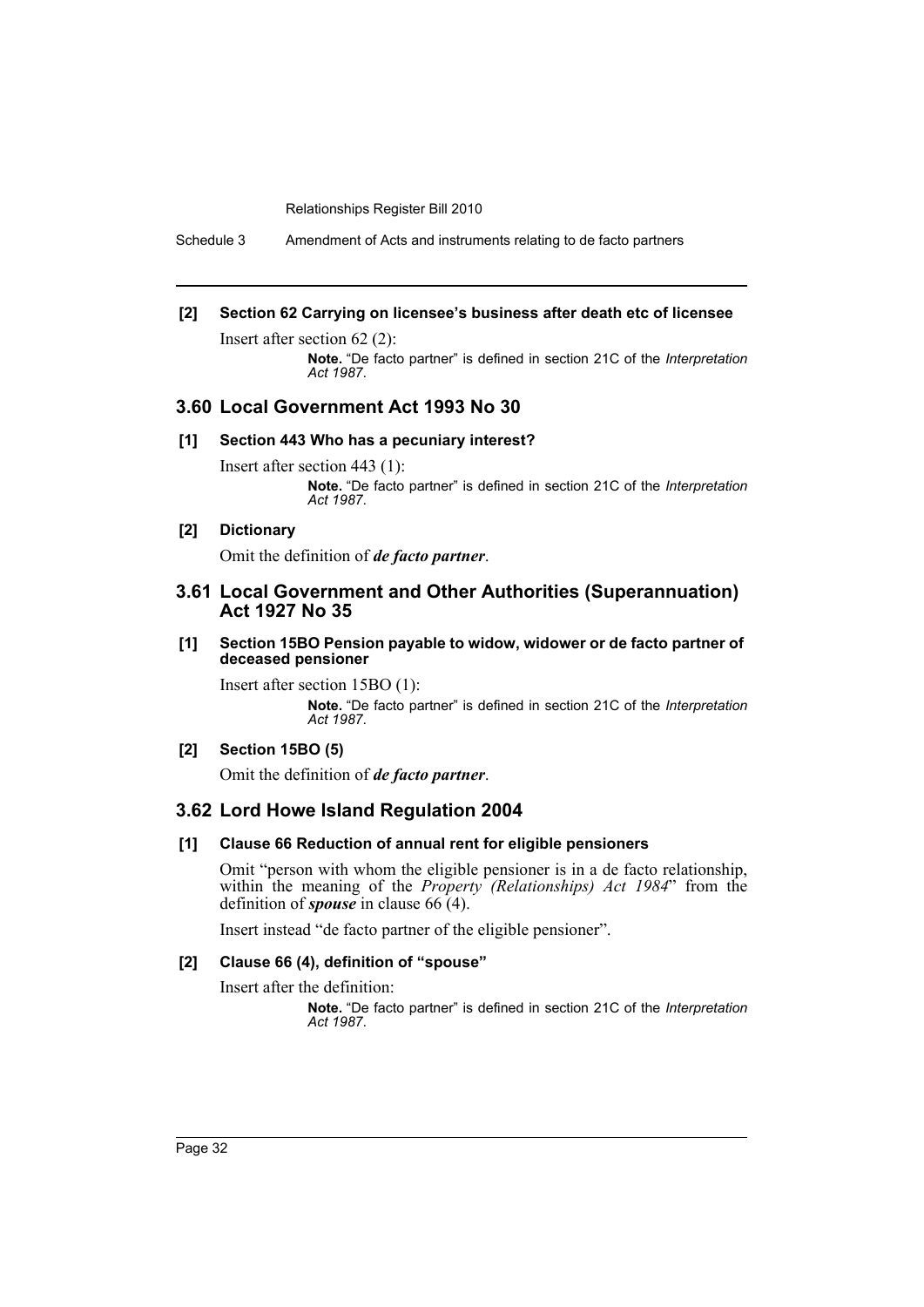Amendment of Acts and instruments relating to de facto partners Schedule 3

## **3.63 Lotteries and Art Unions Regulation 2007**

## **[1] Clause 96 Certain persons not to be involved in mini-numbers lottery**

Insert after clause 96 (1): **Note.** "De facto partner" is defined in section 21C of the *Interpretation Act 1987*.

## **[2] Clause 96 (2)**

Omit the subclause.

## **3.64 Macquarie University Act 1989 No 126**

#### **[1] Schedule 2A Duties of Council members**

Omit the definition of *de facto partner* from clause 5 (10).

## **[2] Schedule 2A, clause 5 (10)**

Insert after the subclause: **Note.** "De facto partner" is defined in section 21C of the *Interpretation Act 1987*.

## **3.65 Mental Health Act 2007 No 8**

## **[1] Section 4 Definitions**

Omit paragraph (b) of the definition of *spouse* from section 4 (1). Insert instead:

(b) a de facto partner,

## **[2] Section 4 (1), definition of "spouse"**

Insert after the definition:

**Note.** "De facto partner" is defined in section 21C of the *Interpretation Act 1987*.

## **3.66 Motor Accidents Act 1988 No 102**

## **[1] Section 3 Definitions**

Omit paragraph (b) of the definition of *spouse* from section 3 (1). Insert instead:

(b) a de facto partner,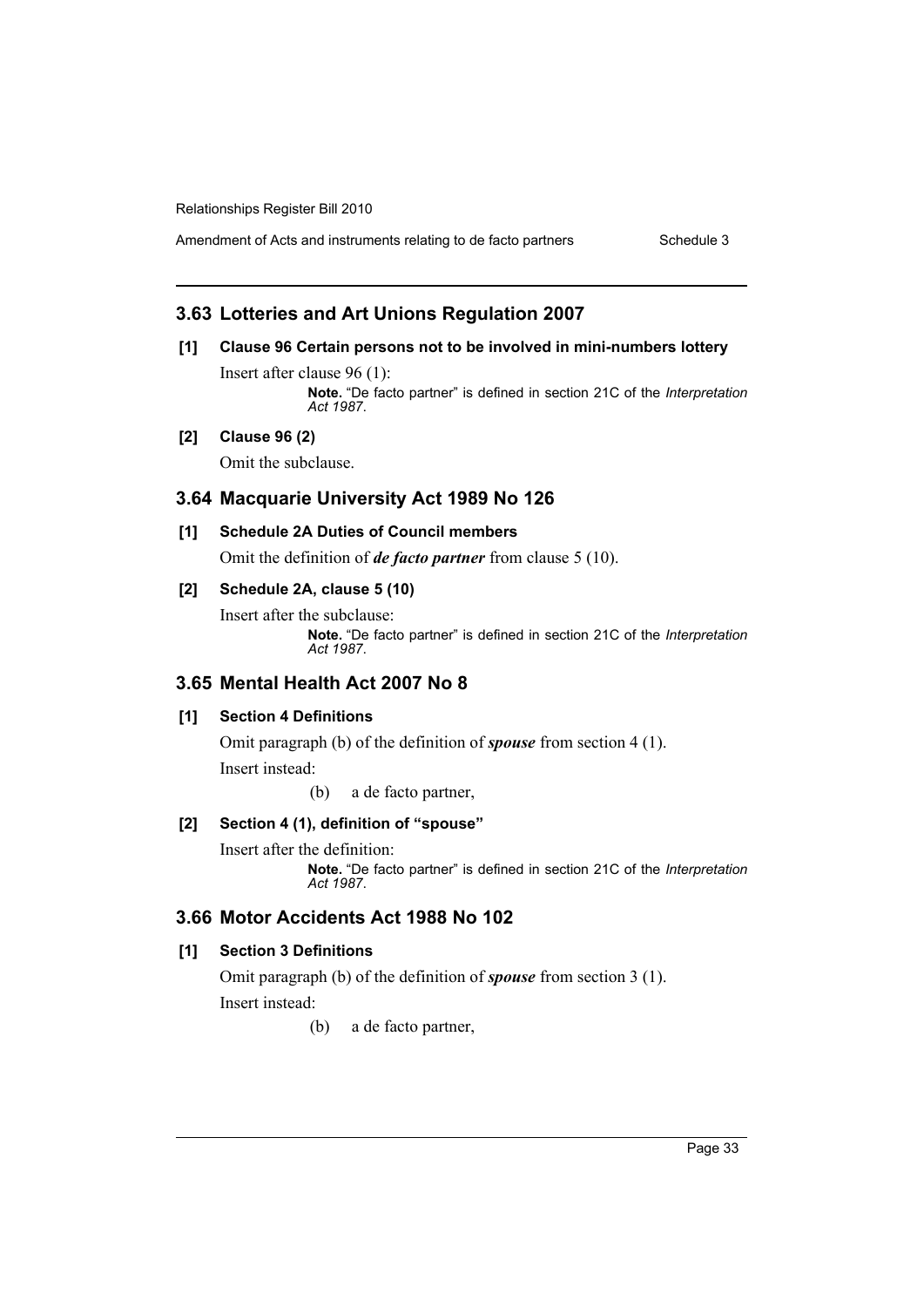Schedule 3 Amendment of Acts and instruments relating to de facto partners

## **[2] Section 3 (1), definition of "spouse"**

Insert after the definition:

**Note.**"De facto partner" is defined in section 21C of the *Interpretation Act 1987*.

## **3.67 Motor Accidents Compensation Act 1999 No 41**

#### **[1] Section 3 Definitions**

Omit paragraph (b) of the definition of *spouse*. Insert instead: (b) a de facto partner,

## **[2] Section 3, definition of "spouse"**

Insert after the definition: **Note.** "De facto partner" is defined in section 21C of the *Interpretation Act 1987*.

## **3.68 Motor Vehicles Taxation Act 1988 No 111**

#### **[1] Section 16 Vehicles totally exempt from tax**

Omit "in a de facto relationship with" from section 16 (2) (b) (ii). Insert instead "are de facto partners of".

## **[2] Section 16 (2)**

Insert after the subsection: **Note.** "De facto partner" is defined in section 21C of the *Interpretation Act 1987*.

## **[3] Section 16 (4)**

Omit the subsection.

# **3.69 New South Wales Retirement Benefits Act 1972 No 70**

**[1] Section 27A Pension to be paid to eligible surviving spouse or de facto partner**

Insert after section 27A (1):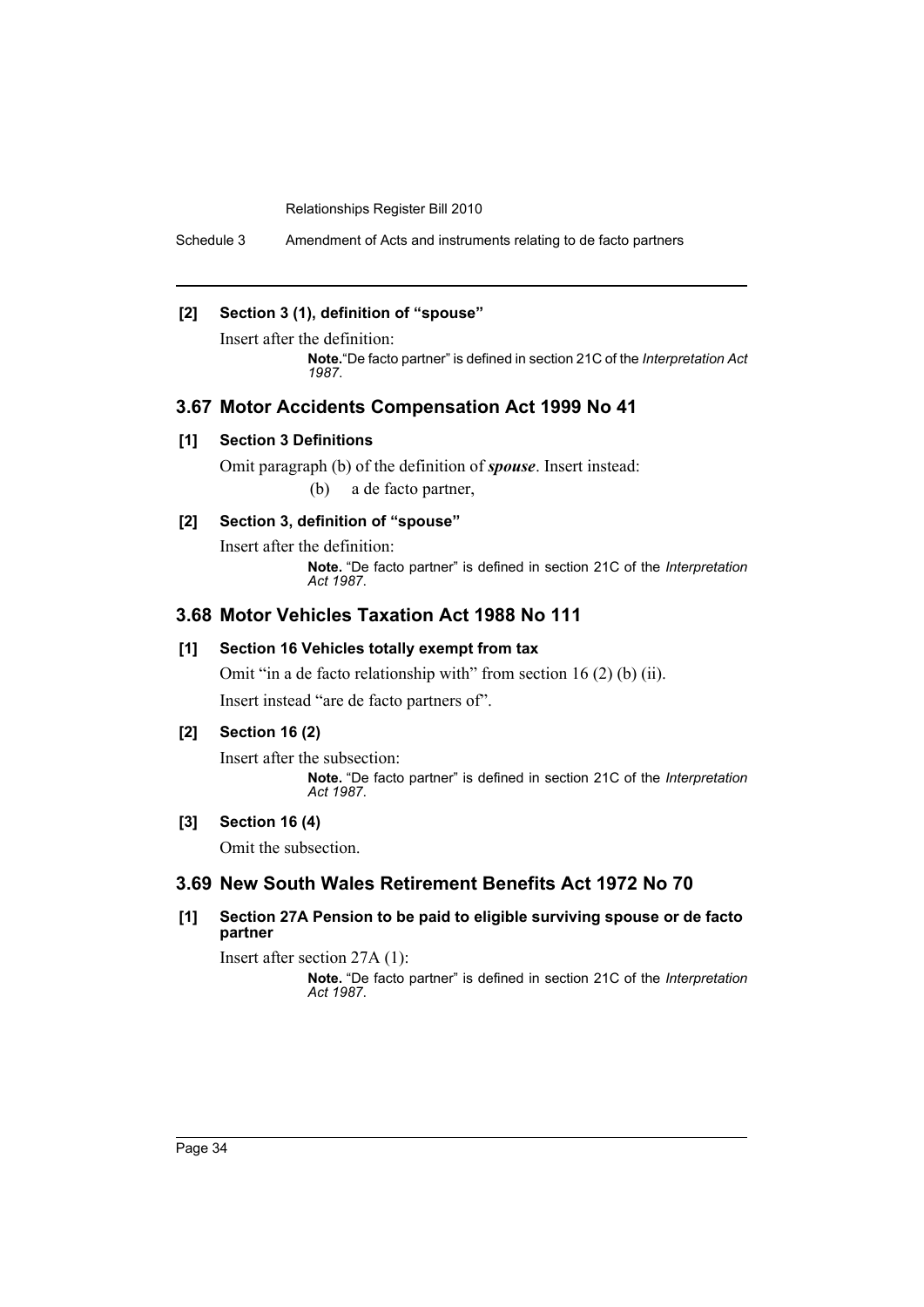Amendment of Acts and instruments relating to de facto partners Schedule 3

## **[2] Section 27A (2)**

Omit "in a de facto relationship" wherever occurring. Insert instead "de facto partners".

## **[3] Section 27A (4)**

Omit the definition of *de facto partner*.

## **3.70 NSW Trustee and Guardian Act 2009 No 49**

## **[1] Section 3 Definitions**

Omit "within the meaning of the *Property (Relationships) Act 1984*" from paragraph (b) of the definition of *spouse* in section 3 (1).

## **[2] Section 3 (1), definition of "spouse"**

Insert after the definition:

**Note.** "De facto relationship" is defined in section 21C of the *Interpretation Act 1987*.

## **[3] Section 54 Declaration and order where person missing**

Insert "or de facto partner" after "spouse" in section 54 (3) (a).

## **[4] Section 54 (3)**

Insert after the subsection: **Note.** "De facto partner" is defined in section 21C of the *Interpretation Act 1987*.

# **3.71 Parliamentary Contributory Superannuation Act 1971 No 53**

## **[1] Section 3 Definitions**

Omit the definition of *de facto partner* from section 3 (1).

## **[2] Section 19A Variation of certain annual pensions**

Insert after section 19A (2):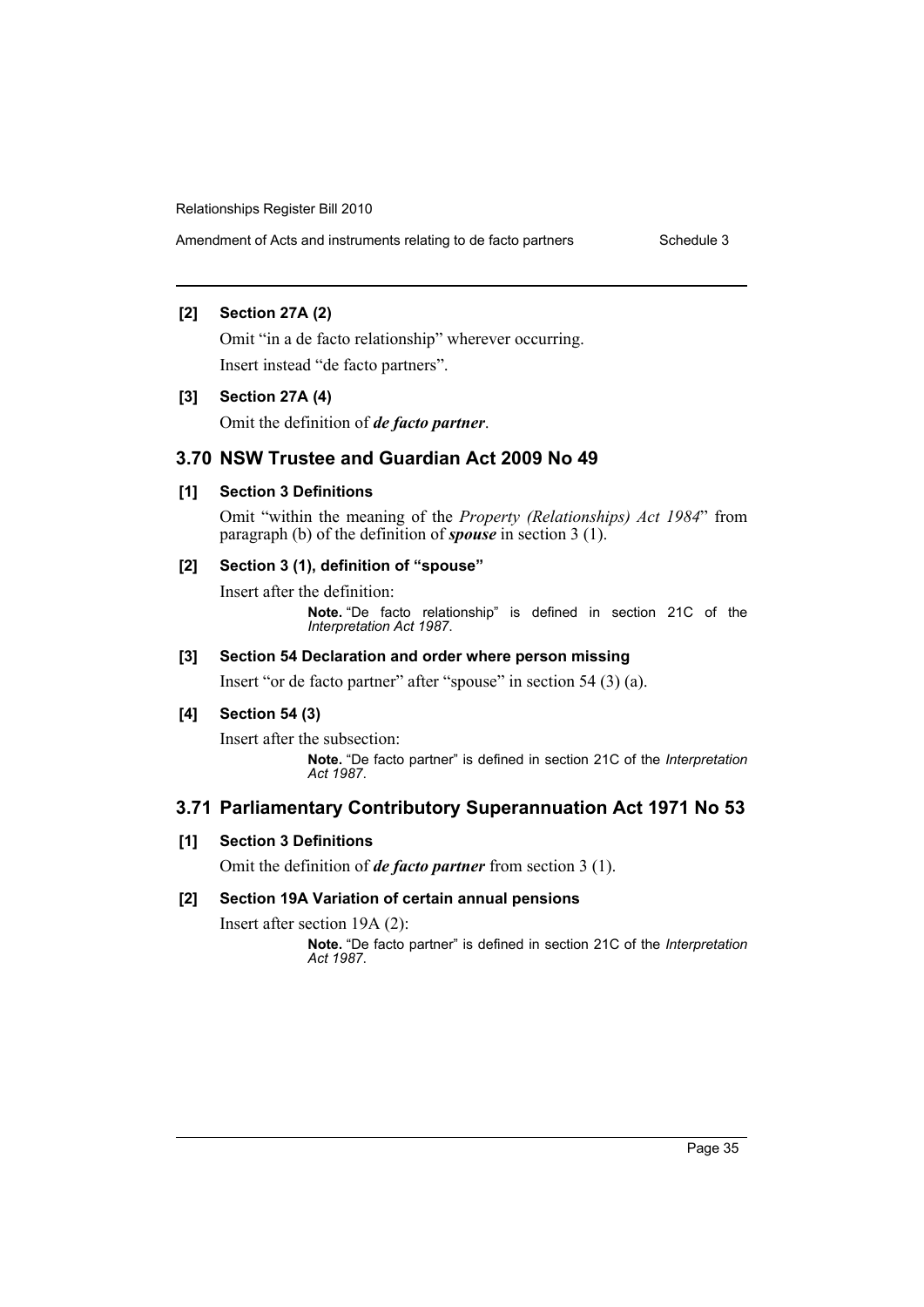Schedule 3 Amendment of Acts and instruments relating to de facto partners

## **3.72 Parliamentary Contributory Superannuation Regulation 2008**

#### **[1] Clause 7 Evidence of age, marriage or entitlement**

Omit clause 7 (1) (c). Insert instead:

(c) if the person is in a registered relationship or an interstate registered relationship, within the meaning of the *Relationships Register Act 2010*, or in a de facto relationship, his or her relationship.

**Note.**"De facto relationship" is defined in section 21C of the *Interpretation Act 1987*.

#### **[2] Clause 7 (2) (b)**

Omit the paragraph. Insert instead:

(b) his or her registered relationship, interstate registered relationship or de facto relationship with the member or former member.

## **3.73 Pawnbrokers and Second-hand Dealers Regulation 2008**

#### **[1] Clause 11 Special provisions relating to keeping of records by certain licensees**

Omit "the other party to a de facto relationship within the meaning of the *Property (Relationships) Act 1984*" from clause 11 (9).

Insert instead "a de facto partner".

#### **[2] Clause 11 (9)**

Insert after the subclause:

**Note.** "De facto partner" is defined in section 21C of the *Interpretation Act 1987*.

## **3.74 Police Act 1990 No 47**

#### **[1] Section 216AA Special risk benefit where student of policing hurt while undergoing police education**

Omit the definition of *spouse* from section 216AA (6). Insert instead:

*spouse* of a student of policing includes a de facto partner of the student at the time of his or her death.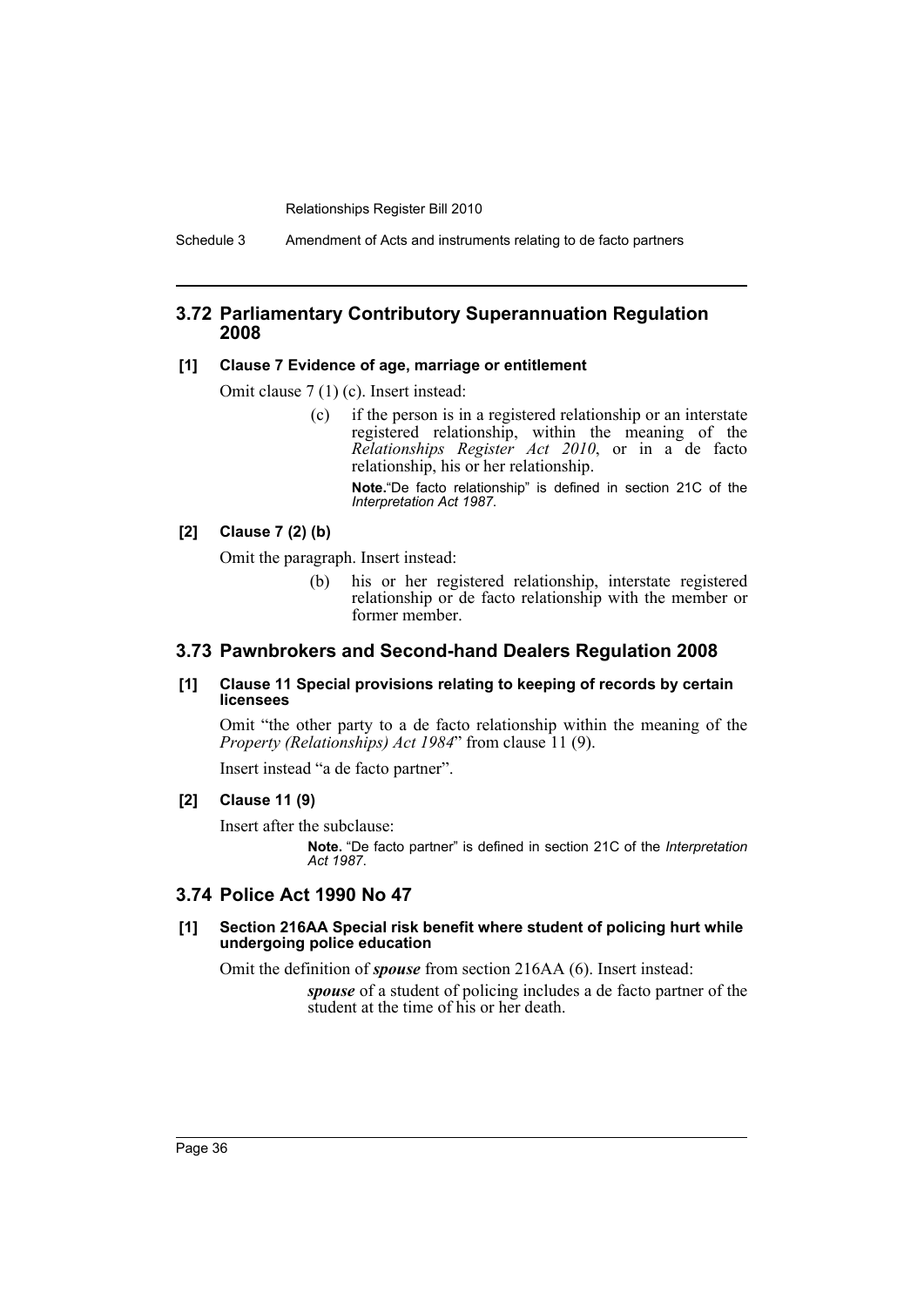## **[2] Section 216AA (6)**

Insert after the subsection:

**Note.**"De facto partner" is defined in section 21C of the *Interpretation Act 1987*.

## **3.75 Police Association Employees (Superannuation) Act 1969 No 33**

#### **[1] Section 2 Definitions**

Omit the definition of *de facto partner* from section 2 (1).

#### **[2] Section 3 Employees of Association transferring from employment as police officers**

Insert after section 3 (9):

**Note.** "De facto partner" is defined in section 21C of the *Interpretation Act 1987*.

#### **[3] Schedule 1 Savings and transitional provisions**

Insert at the end of clause 1 (1):

*Relationships Register Act 2010*

## **[4] Schedule 1, Part 4**

Insert after Part 3:

# **Part 4 Relationships Register Act 2010**

## **6 De facto partner entitlements**

- (1) The amendment to section 2 (1) made by the *Relationships Register Act 2010* applies only to or in respect of prescribed persons who die on or after the commencement of that amendment.
- (2) The definition of *de facto partner*, as in force immediately before that commencement, applies to or in respect of prescribed persons who die before that commencement.

## **3.76 Police Regulation 2008**

## **[1] Clause 100 Payment where member of the NSW Police Force has died**

Omit "in a de facto relationship (within the meaning of the *Property (Relationships) Act 1984*) with" from clause 100 (7).

Insert instead "the de facto partner of".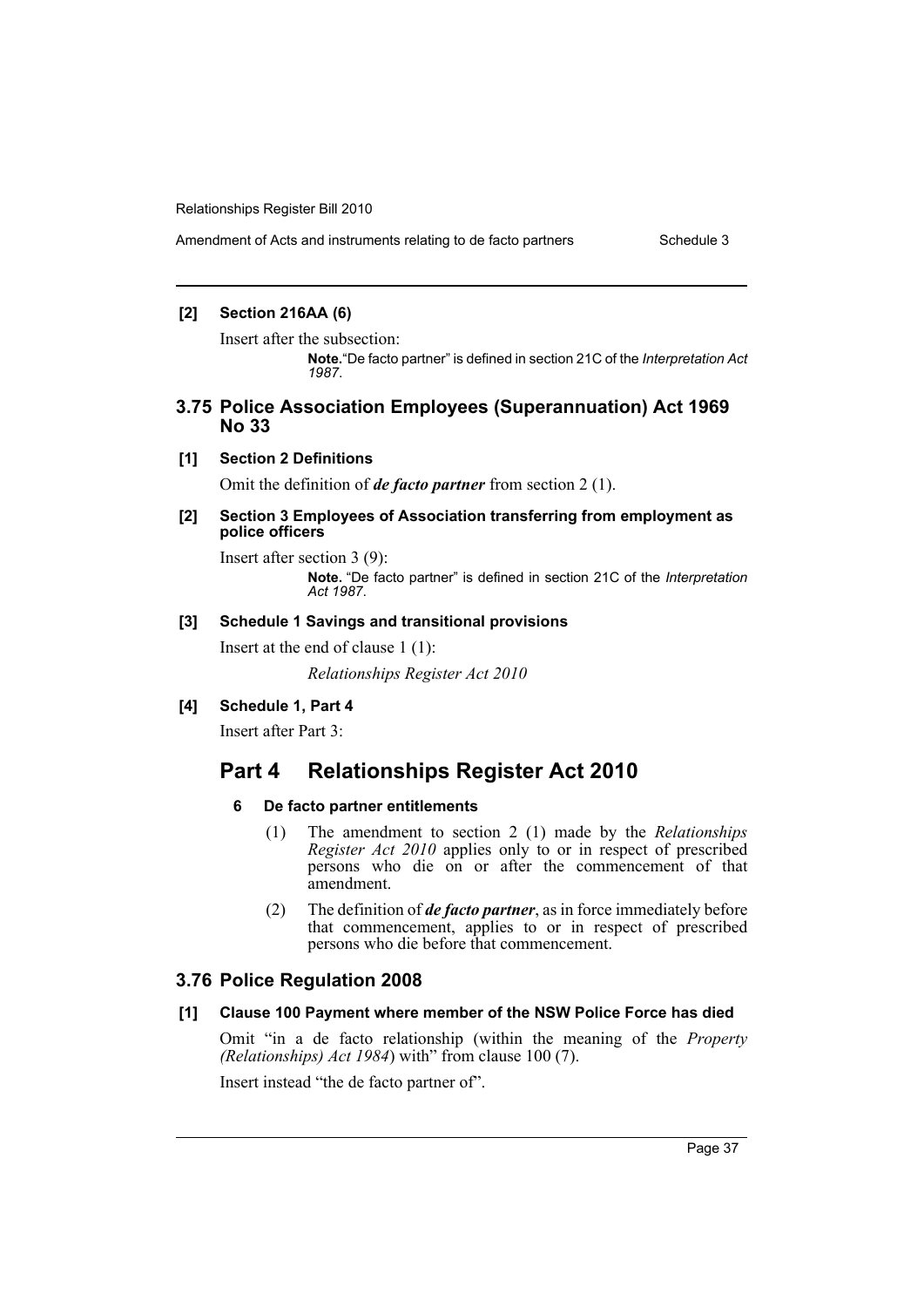Schedule 3 Amendment of Acts and instruments relating to de facto partners

## **[2] Clause 100 (7)**

Insert after the subclause:

**Note.** "De facto partner" is defined in section 21C of the *Interpretation Act 1987*.

### **[3] Clause 105 Termination of services**

Omit "in a de facto relationship (within the meaning of the *Property (Relationships) Act 1984*) with" from clause 105 (7).

Insert instead "the de facto partner of".

#### **[4] Clause 111 Miscellaneous**

Omit "in a de facto relationship (within the meaning of the *Property (Relationships) Act 1984*) with" from clause 111 (10).

Insert instead "the de facto partner of".

## **3.77 Police Regulation (Superannuation) Act 1906 No 28**

#### **[1] Section 1 Name of Act, commencement and definitions**

Omit the definition of *de facto partner* from section 1 (2).

## **[2] Section 7A Amount of certain pensions**

Insert after the definition of *prescribed superannuation allowance* in section 7A (1):

**Note.** "De facto partner" is defined in section 21C of the *Interpretation Act 1987*.

## **[3] Schedule 6 Savings and transitional provisions**

Insert at the end of clause 1 (1):

*Relationships Register Act 2010*

## **[4] Schedule 6, Part 11**

Insert after Part 10:

# **Part 11 Relationships Register Act 2010**

## **31 De facto partner entitlements**

(1) The amendment to section 1 (2) made by the *Relationships Register Act 2010* applies only to or in respect of members or former members who die on or after the commencement of that amendment.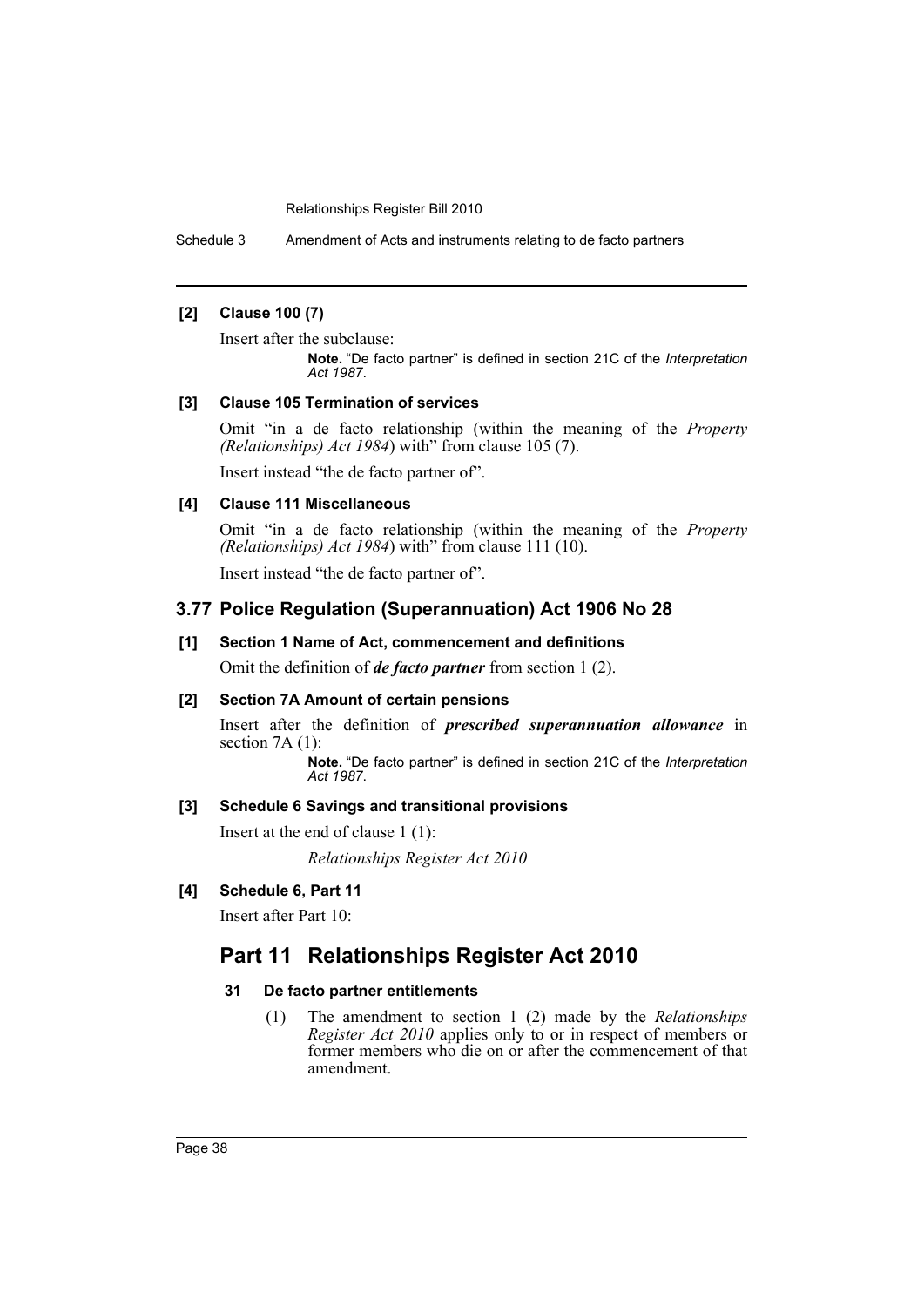Amendment of Acts and instruments relating to de facto partners Schedule 3

(2) The definition of *de facto partner*, as in force immediately before that commencement, applies to or in respect of members or former members who die before that commencement.

## **3.78 Powers of Attorney Act 2003 No 53**

#### **Schedule 3 Prescribed expressions and authorisations for prescribed powers of attorney**

Insert "a registered relationship or interstate registered relationship, within the meaning of the *Relationships Register Act 2010*, or" before "a domestic relationship" in paragraph (b) of the definition of *relative* of a principal in clause  $1(3)$ .

## **3.79 Pre-Trial Diversion of Offenders Act 1985 No 153**

## **[1] Section 2A Purpose of Act**

Insert after the section:

**Note.** "De facto partner" is defined in section 21C of the *Interpretation Act 1987*.

## **[2] Section 3 Definitions**

Omit the definition of *de facto partner* from section 3 (1).

## **[3] Section 3 (3)**

Insert after section 3 (2):

(3) Notes included in this Act do not form part of this Act.

## **3.80 Privacy Code of Practice (General) 2003**

## **[1] Clause 17 Interpretation**

Omit paragraph (b) of the definition of *spouse* from clause 17 (1). Insert instead:

(b) a de facto partner,

## **[2] Clause 17 (1), definition of "spouse"**

Insert after the definition: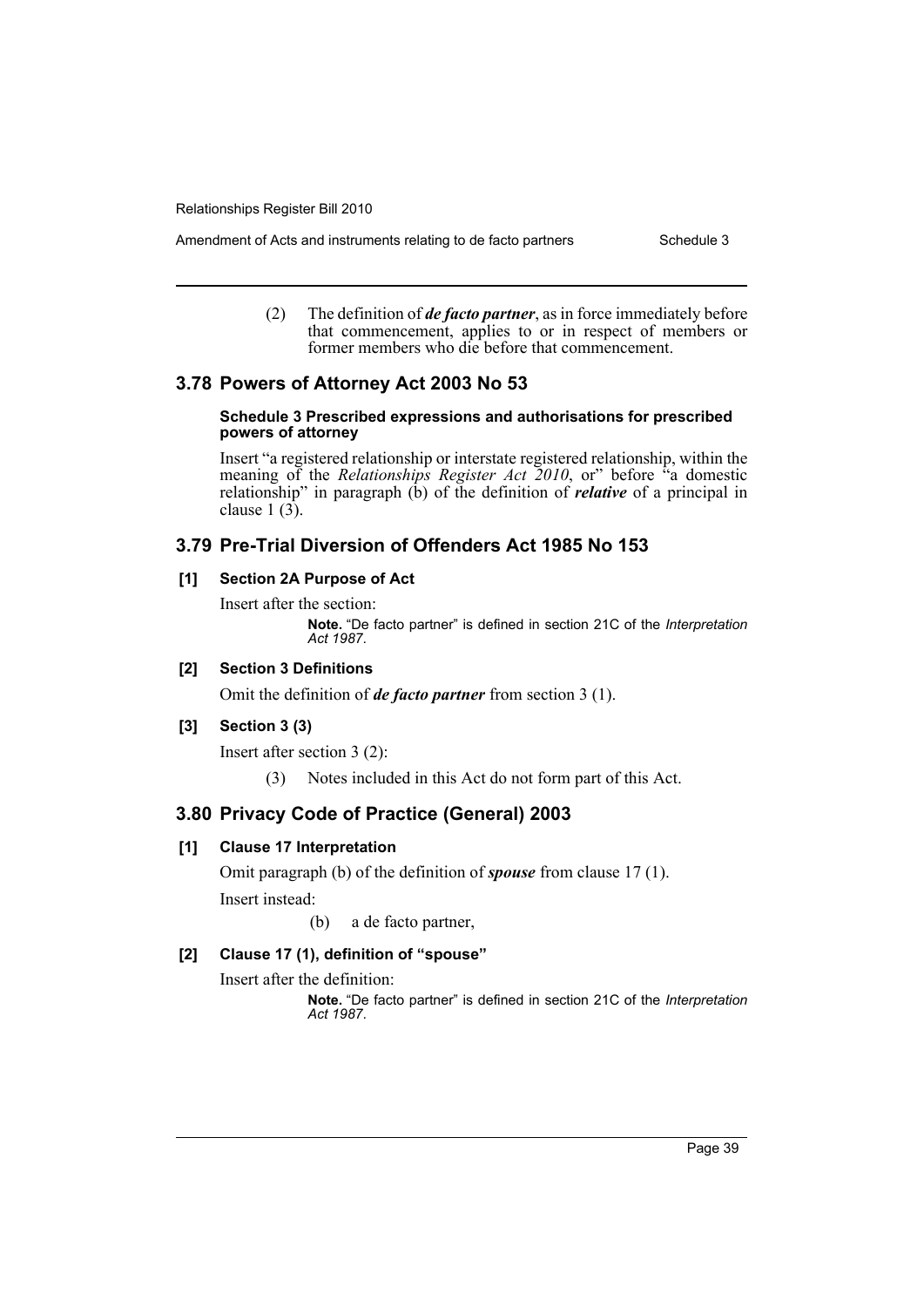Schedule 3 Amendment of Acts and instruments relating to de facto partners

## **3.81 Private Health Facilities Regulation 2010**

## **[1] Clause 18 Definitions**

Omit the definition of *de facto partner* from clause 18 (1).

#### **[2] Clause 18 (1), definition of "relative of a practitioner"**

Insert after the definition: **Note.** "De facto partner" is defined in section 21C of the *Interpretation Act 1987*.

## **3.82 Probate and Administration Act 1898 No 13**

#### **[1] Section 32G Interpretation**

Omit the definition of *de facto relationship* from section 32G (1).

## **[2] Section 32G (1), definition of "de facto spouse"**

Insert after the definition:

**Note.** "De facto relationship" is defined in section 21C of the *Interpretation Act 1987*.

## **3.83 Property, Stock and Business Agents Act 2002 No 66**

## **[1] Section 3 Definitions**

Omit the definition of *de facto partner* from section 3 (1).

#### **[2] Section 49 Restrictions on licensee obtaining beneficial interest in property**

Insert after the definition of *close relative* in section 49 (6):

**Note.** "De facto partner" is defined in section 21C of the *Interpretation Act 1987*.

## **3.84 Protection of the Environment Administration Regulation 2007**

## **[1] Clause 3 Definitions**

Omit "heterosexual or homosexual domestic" from paragraph (b) of the definition of *relative* in clause 3 (1).

#### **[2] Clause 3 (1), definition of "relative"**

Insert after the definition: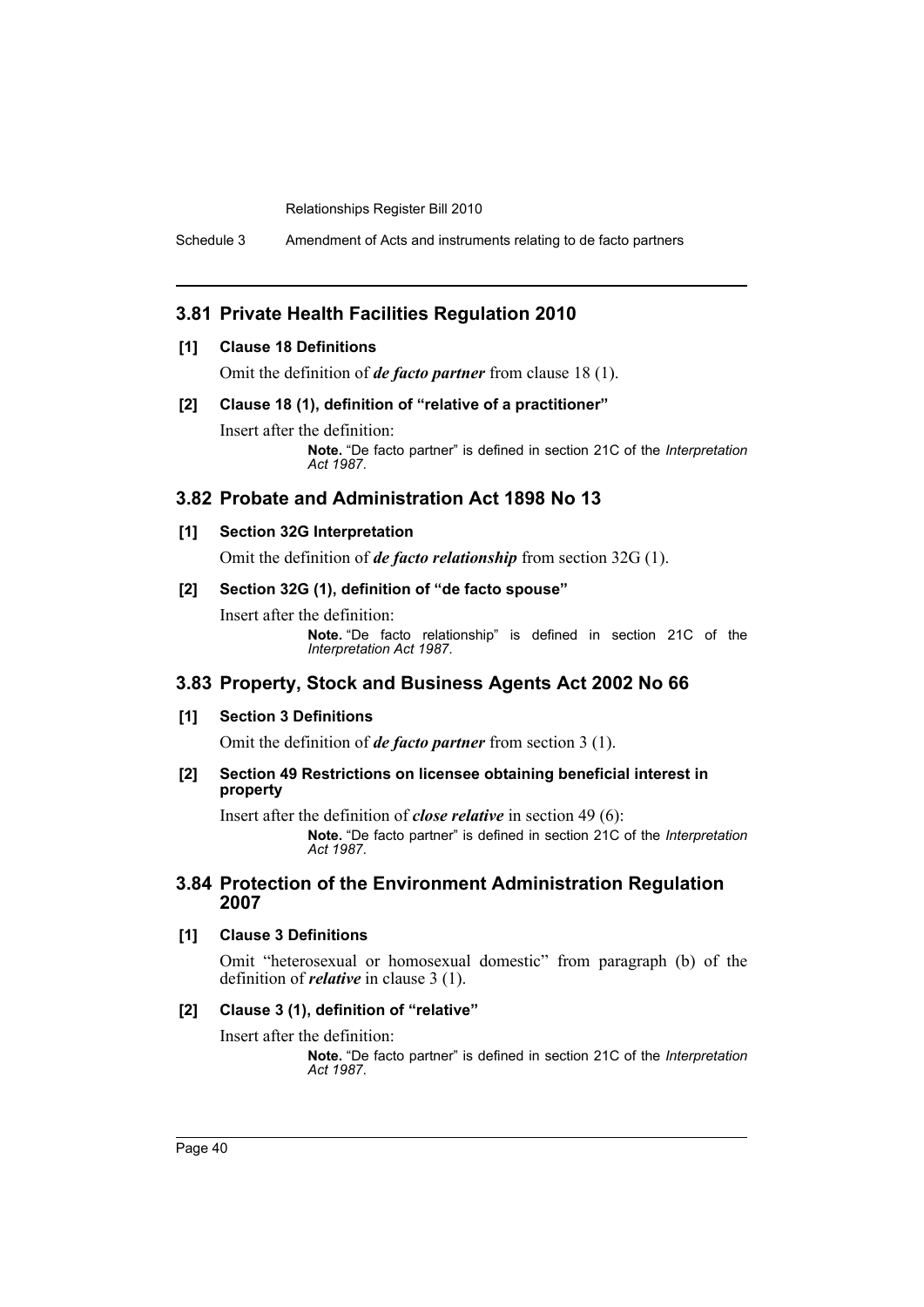Amendment of Acts and instruments relating to de facto partners Schedule 3

## **3.85 Public Authorities Superannuation Act 1985 No 41**

- **[1] Schedule 6 Transitional provisions—Local Government Pension Fund** Omit the definition of *de facto partner* from clause 1 (1).
- **[2] Schedule 6, clause 8 (4)**

Insert after the subclause: **Note.** "De facto partner" is defined in section 21C of the *Interpretation Act 1987*.

**[3] Schedule 7 Transitional provisions—New South Wales Retirement Fund** Omit the definition of *de facto partner* from clause 1 (1).

#### **[4] Schedule 7, clause 8 (5)**

Insert after the subclause: **Note.** "De facto partner" is defined in section 21C of the *Interpretation Act 1987*.

## **3.86 Public Authorities Superannuation (Transport Retirement Fund Closure) (Savings and Transitional) Regulation 1986**

#### **[1] Clause 11 Choice of benefit—transferred contributor**

Insert after clause 11 (5): **Note.** "De facto partner" is defined in section 21C of the *Interpretation Act 1987*.

## **[2] Clause 11 (6)**

Omit the subclause.

## **3.87 Public Health (Disposal of Bodies) Regulation 2002**

#### **[1] Clause 3 Definitions**

Omit "of the dead person, a person with whom the dead person had a de facto relationship (within the meaning of the *Property (Relationships) Act 1984*)" from paragraph (b) of the definition of *nearest surviving relative* in clause  $3(1)$ .

Insert instead "or de facto partner of the dead person".

#### **[2] Clause 3 (1), definition of "nearest surviving relative"**

Insert after the definition: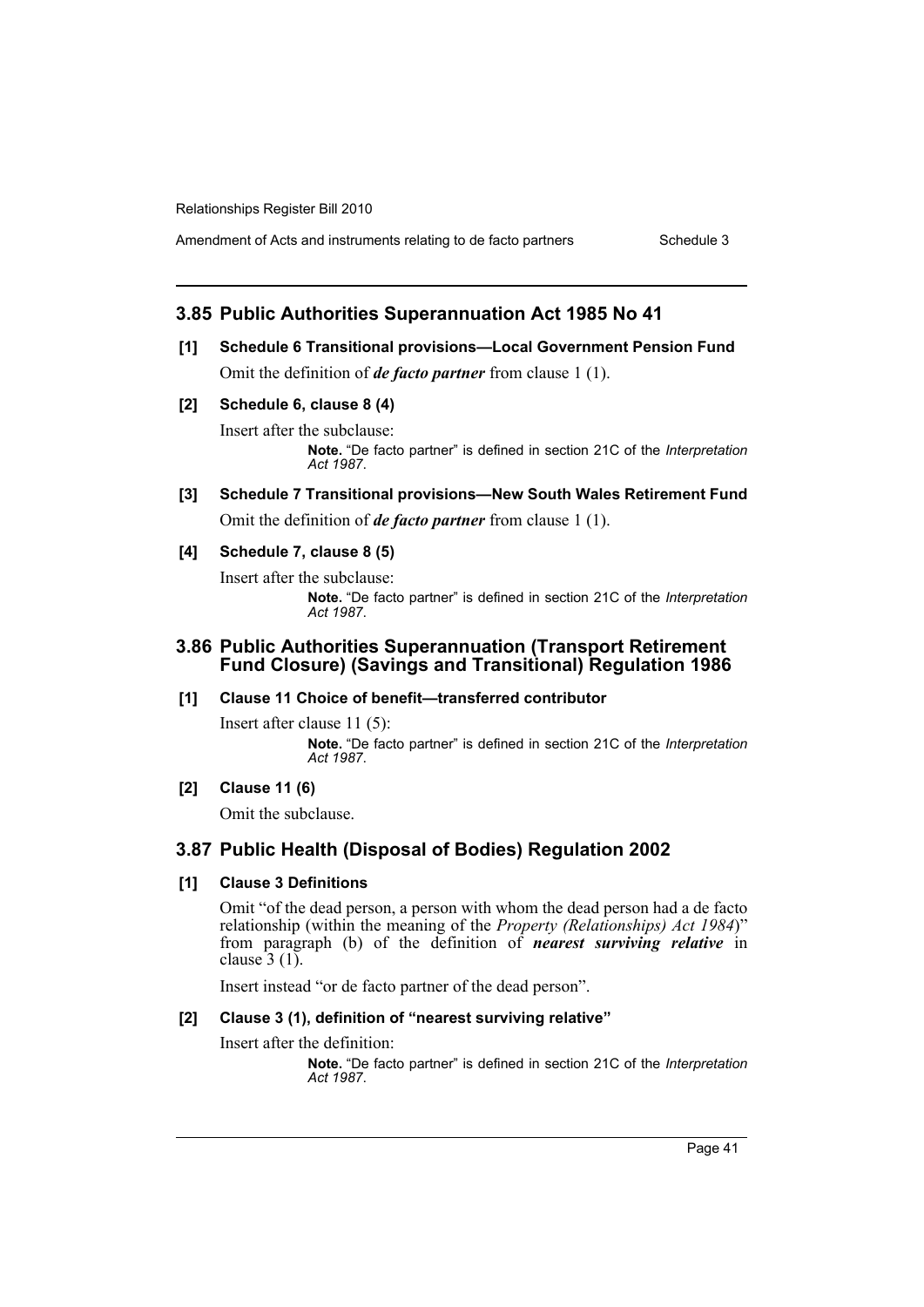Schedule 3 Amendment of Acts and instruments relating to de facto partners

## **3.88 Public Sector Employment and Management Act 2002 No 43**

#### **Schedule 3 Extended leave entitlements for officers and temporary employees in the Public Service**

Omit clause 5 (6). Insert instead:

(6) In this clause, *spouse* of an officer or temporary employee includes a de facto partner of the officer or temporary employee at the time of his or her death. **Note.** "De facto partner" is defined in section 21C of the *Interpretation Act 1987*.

## **3.89 Registered Clubs Act 1976 No 31**

## **[1] Section 4 Definitions**

Omit the definition of *de facto partner* from section 4 (1).

## **[2] Section 41B Definitions**

Omit paragraph (b) of the definition of *close relative* from section 41B (1). Insert instead:

> (b) a spouse or de facto partner of the person or of a person referred to in paragraph (a).

**Note.** "De facto partner" is defined in section 21C of the *Interpretation Act 1987*.

## **3.90 Residential Tenancies Regulation 2006**

#### **[1] Clause 23 Home Purchase Assistance Authority**

Omit "within the meaning of the *Property (Relationships) Act 1984*" from the definition of *spouse* in clause 23 (2).

#### **[2] Clause 23 (2), definition of "spouse"**

Insert after the definition: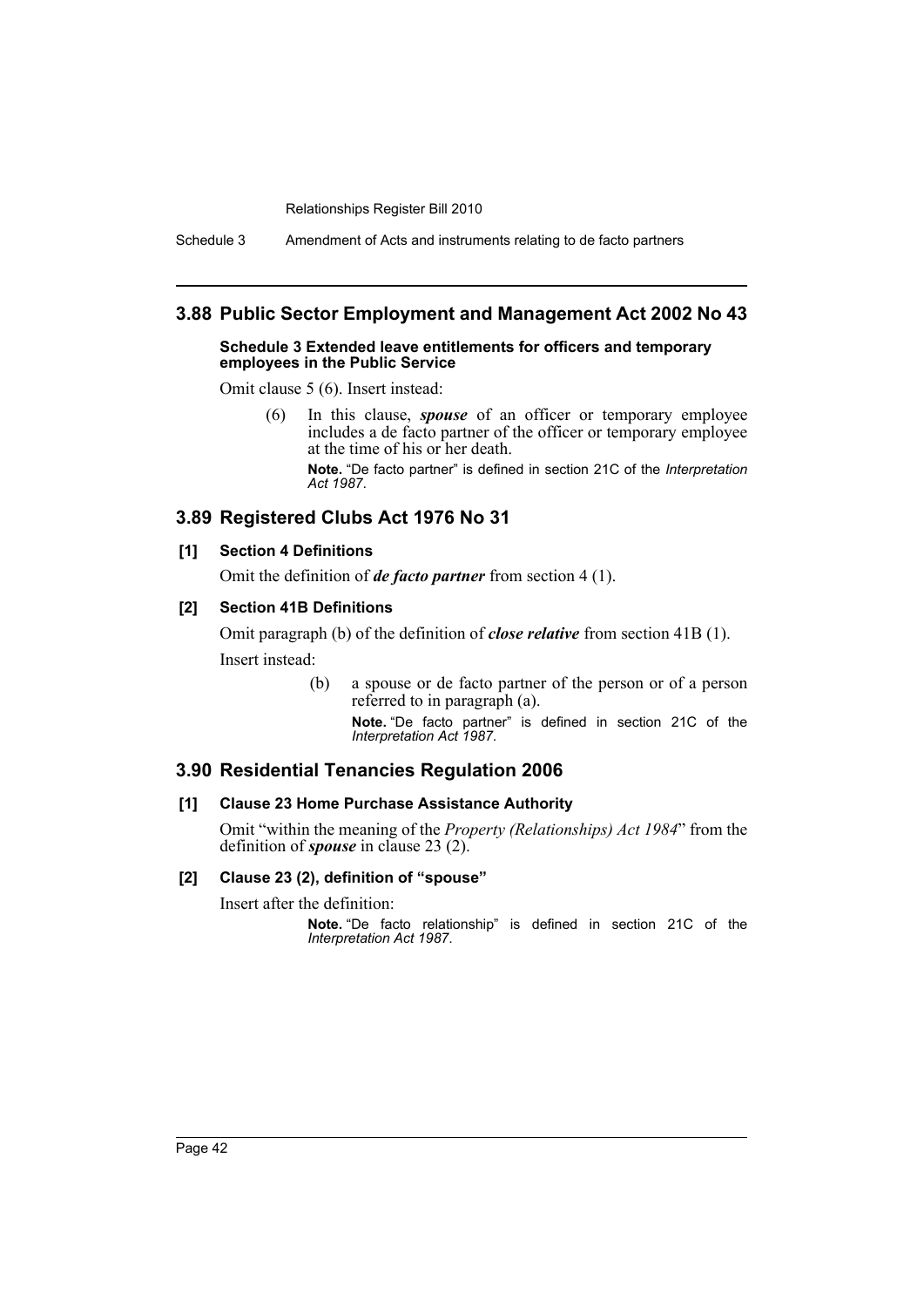Amendment of Acts and instruments relating to de facto partners Schedule 3

# **3.91 Retirement Villages Act 1999 No 81**

## **[1] Section 4 Definitions**

Omit paragraph (a) (i) of the definition of *close associate* from section 4 (1). Insert instead:

> (i) the spouse, de facto partner, parent, child or sibling of the operator, or

## **[2] Section 4 (1), definition of "close associate"**

Omit paragraph (a) (iii) of the definition. Insert instead:

(iii) a body corporate of which the operator (or the operator's spouse, de facto partner, parent, child or sibling, or the operator's parent, child or sibling by marriage) is a director or secretary, and

## **[3] Section 4 (1), definition of "close associate"**

Omit paragraph (b) (ii) of the definition. Insert instead:

(ii) the spouse, de facto partner, parent, child or sibling (or the parent, child or sibling by marriage) of such a director or secretary, or

## **[4] Section 4 (1), definition of "close associate"**

Insert after the definition:

**Note.**"De facto partner" is defined in section 21C of the *Interpretation Act 1987*.

# **3.92 Retirement Villages Regulation 2009**

## **[1] Clause 8 Resident**

Omit "of another resident or is the other party to a de facto relationship with another resident" from clause 8 (1) (a).

Insert instead "or the de facto partner of another resident".

## **[2] Clause 8 (1)**

Insert after the subclause: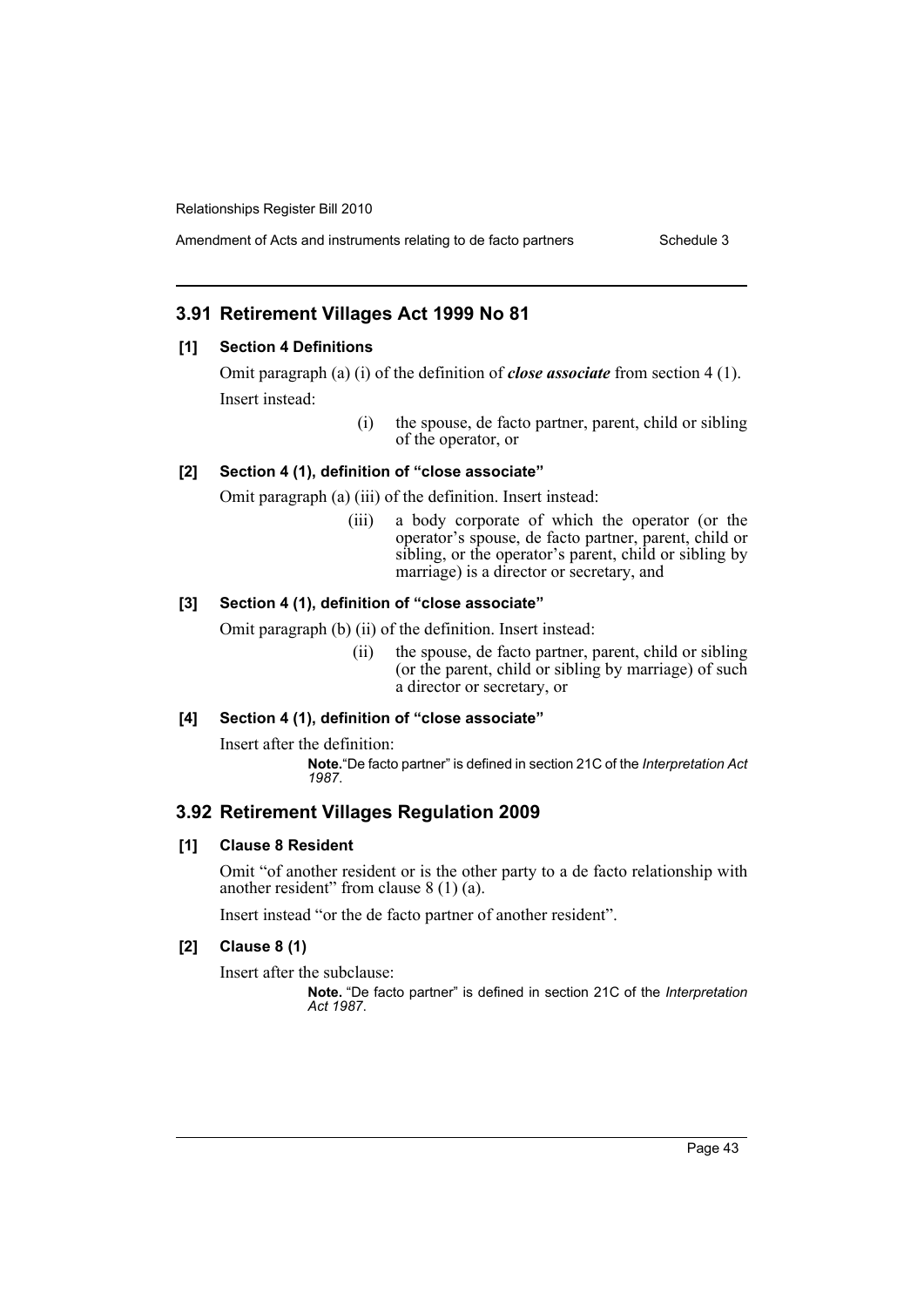Schedule 3 Amendment of Acts and instruments relating to de facto partners

## **3.93 Road Transport (General) Act 2005 No 11**

## **[1] Section 23 Associates**

Insert after section 23 (1):

**Note.** "De facto partner" is defined in section 21C of the *Interpretation Act 1987*.

## **[2] Section 23 (2)**

Omit the definition of *de facto partner*.

## **3.94 Road Transport (Vehicle Registration) Regulation 2007**

#### **[1] Clause 76E Exemption for eligible pensioners**

Omit "in a de facto relationship with each other" from clause 76E (3). Insert instead "are de facto partners".

#### **[2] Clause 76E (3)**

Insert after the subsection:

**Note.** "De facto partner" is defined in section 21C of the *Interpretation Act 1987*.

## **[3] Clause 76E (4)**

Omit the subclause.

#### **[4] Clause 80 Exemption for eligible pensioners**

Omit "in a de facto relationship with each other" from clause 80 (3). Insert instead "are de facto partners".

## **[5] Clause 80 (4)**

Omit the definition of *de facto relationship*.

## **3.95 Rural Lands Protection Act 1998 No 143**

## **[1] Schedule 1 Constitution and procedure of State Council and boards of authorities**

Insert after clause 3 (2):

**Note.** "De facto partner" is defined in section 21C of the *Interpretation Act 1987*.

## **[2] Dictionary**

Omit the definition of *de facto partner*.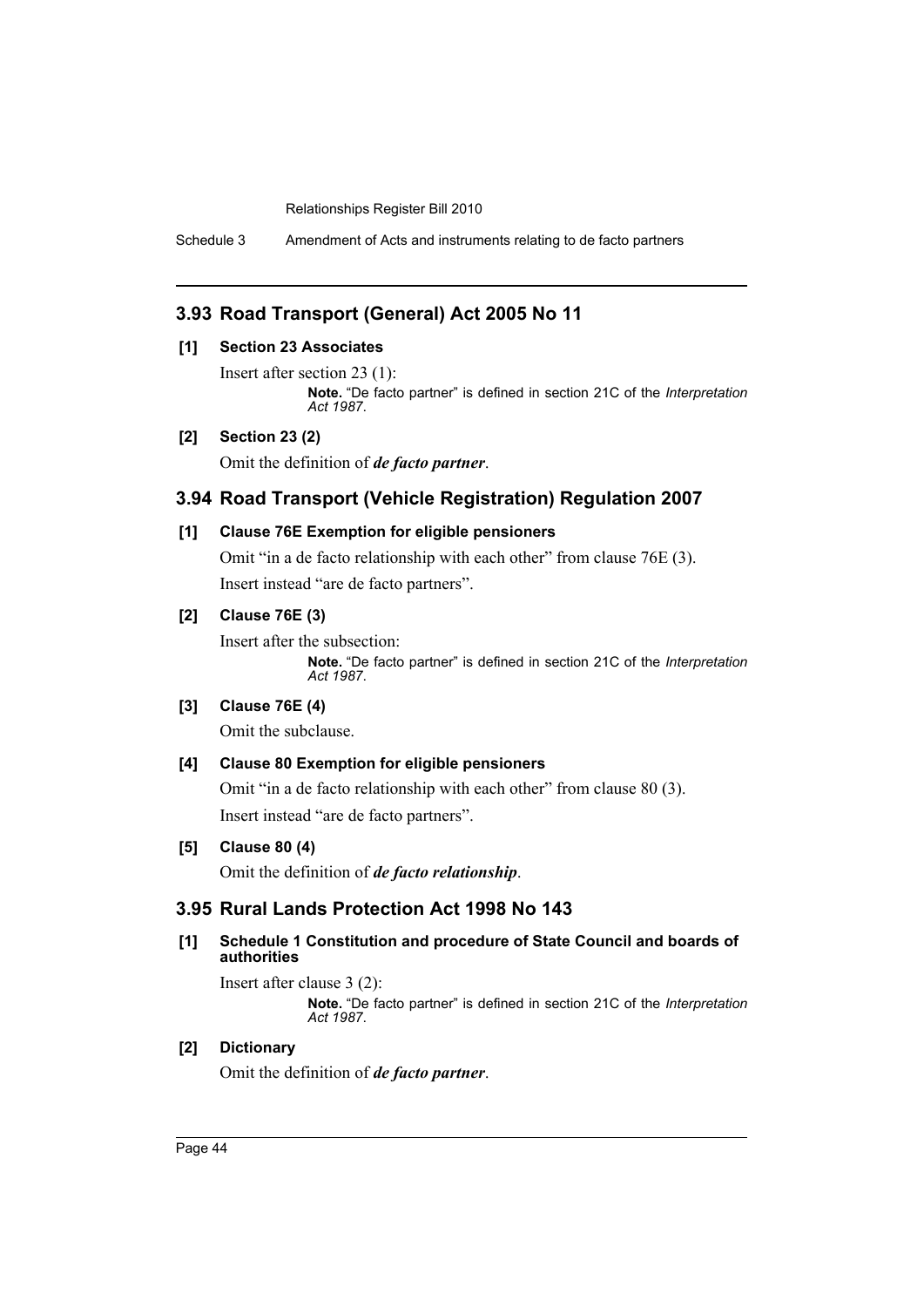## **3.96 Security Industry Regulation 2007**

#### **[1] Clause 14 Application for class 1, class 2 or provisional licences written references: section 14 (3) (b)**

Omit paragraph (b) of the definition of *spouse or partner* from clause 14 (4). Insert instead:

(b) a de facto partner,

## **[2] Clause 14 (4), definition of "spouse or partner"**

Insert after the definition: **Note.** "De facto partner" is defined in section 21C of the *Interpretation Act 1987*.

## **3.97 Southern Cross University Act 1993 No 69**

## **[1] Schedule 2A Duties of Council members**

Omit the definition of *de facto partner* from clause 5 (10).

## **[2] Schedule 2A, clause 5 (10)**

Insert after the subclause: **Note.** "De facto partner" is defined in section 21C of the *Interpretation Act 1987*.

## **3.98 Sporting Injuries Insurance Act 1978 No 141**

#### **[1] Section 3**

Insert after section 2:

#### **3 Notes**

Notes included in this Act do not form part of this Act.

## **[2] Section 26 Payment of benefits for death**

Omit the definition of *spouse* from section 26 (1). Insert instead:

*spouse* of a deceased person includes a de facto partner of the deceased person at the time of his or her death.

## **[3] Section 26 (1), definition of "spouse"**

Insert after the definition: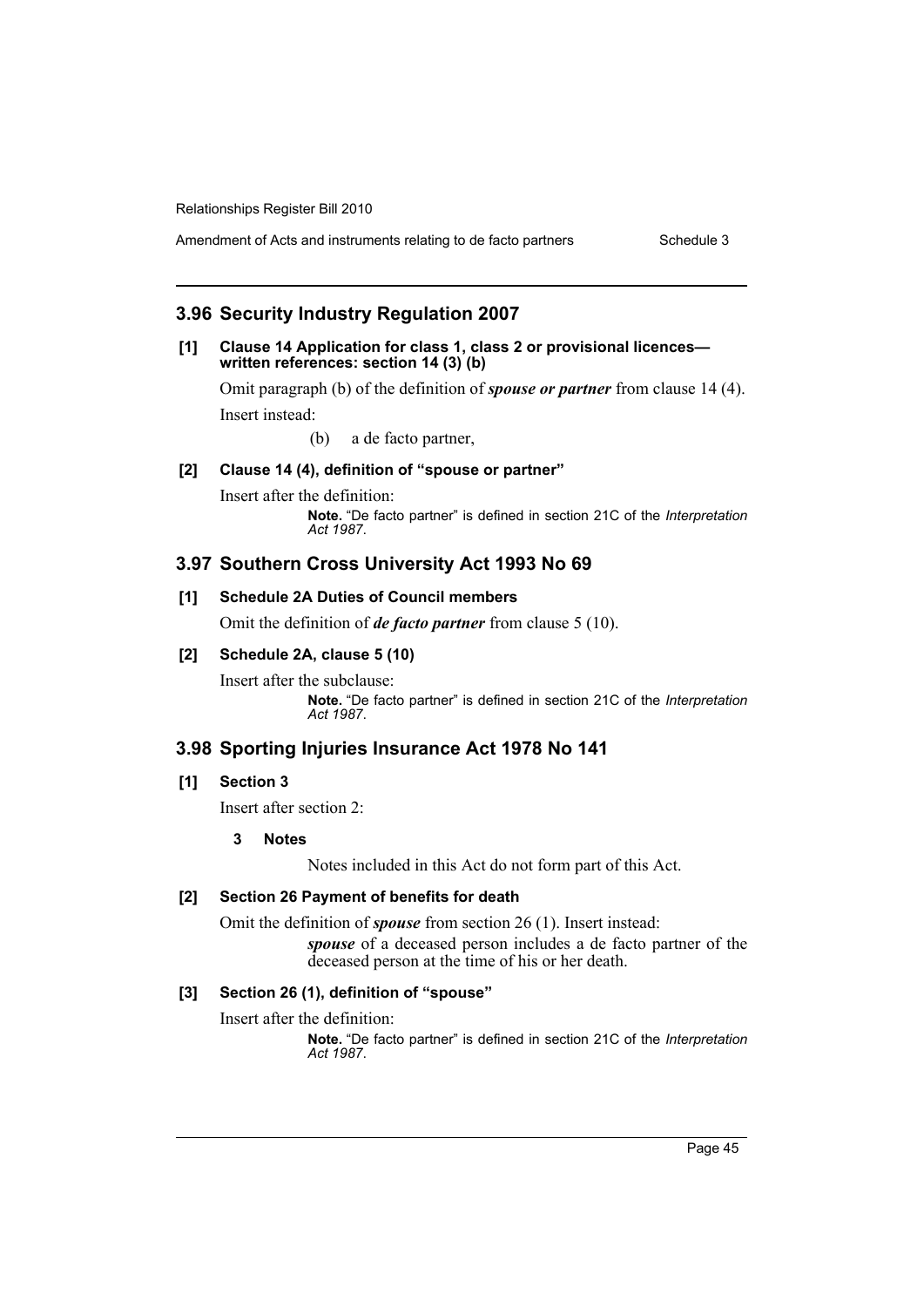Schedule 3 Amendment of Acts and instruments relating to de facto partners

## **3.99 State Authorities Non-contributory Superannuation Act 1987 No 212**

#### **[1] Section 3 Definitions**

Omit the definition of *de facto partner* from section 3 (1).

#### **[2] Section 23 When benefits are payable**

Insert after section 23 (3): **Note.** "De facto partner" is defined in section 21C of the *Interpretation Act 1987*.

#### **[3] Schedule 5 Savings and transitional provisions**

Insert at the end of clause 1 (1):

*Relationships Register Act 2010*

## **[4] Schedule 5, Part 7**

Insert after Part 6:

# **Part 7 Relationships Register Act 2010**

## **8 De facto partner entitlements**

- (1) The amendment to section 3 (1) made by the *Relationships Register Act 2010* applies only to or in respect of employees or former employees who die on or after the commencement of that amendment.
- (2) The definition of *de facto partner*, as in force immediately before that commencement, applies to or in respect of employees or former employees who die before that commencement.

## **3.100 State Authorities Superannuation Act 1987 No 211**

## **[1] Section 3 Definitions**

Omit the definition of *de facto partner* from section 3 (1).

#### **[2] Section 37 Benefit at or after early retirement or on death at or after early retirement age**

Insert after section 37 (1):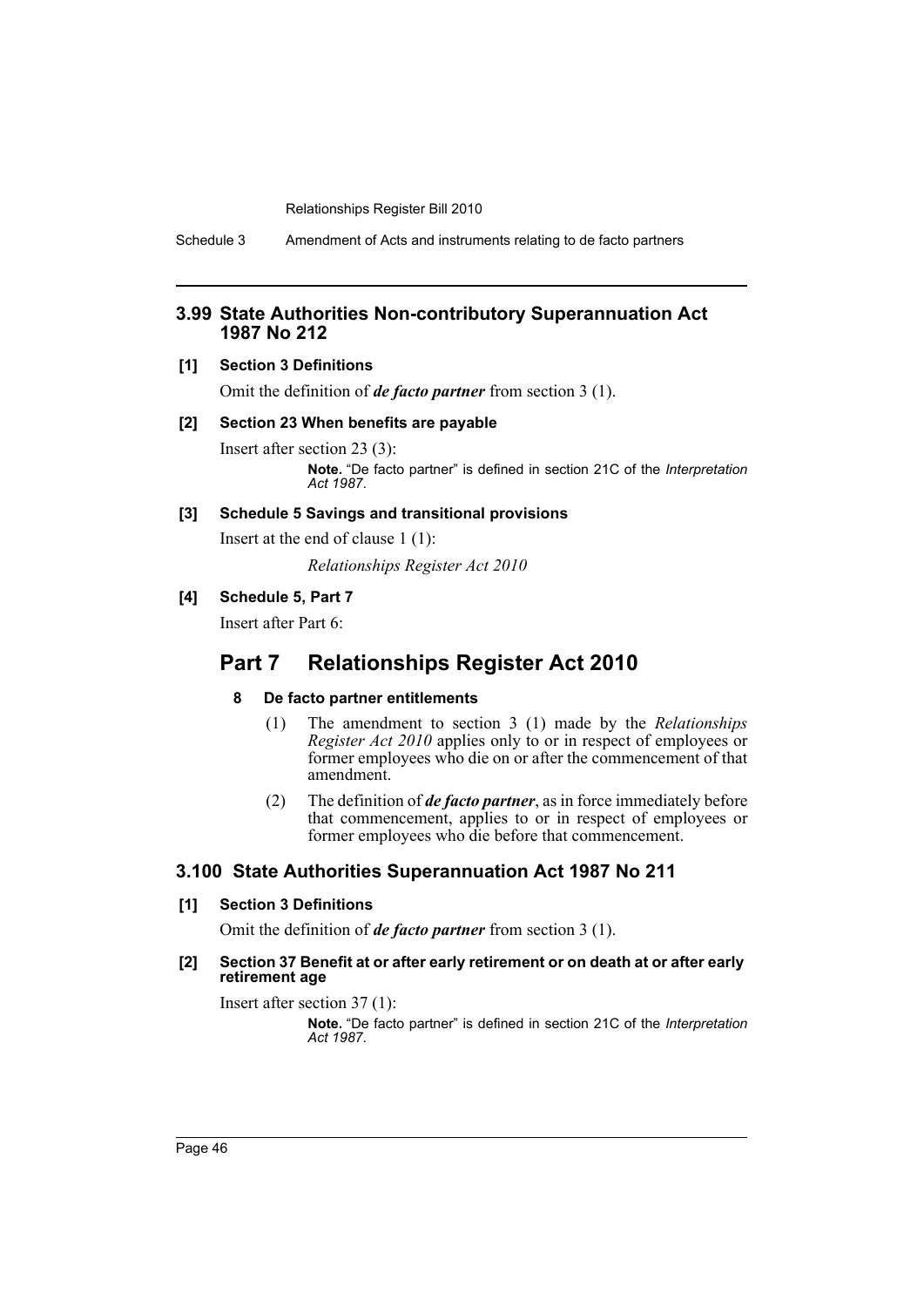Amendment of Acts and instruments relating to de facto partners Schedule 3

#### **[3] Schedule 6 Savings and transitional provisions**

Insert at the end of clause 1 (1):

*Relationships Register Act 2010*

#### **[4] Schedule 6, Part 8**

Insert after Part 7:

# **Part 8 Relationships Register Act 2010**

#### **11 De facto partner entitlements**

- (1) The amendment to section 3 (1) made by the *Relationships Register Act 2010* applies only to or in respect of contributors or former contributors who die on or after the commencement of that amendment.
- (2) The definition of *de facto partner*, as in force immediately before that commencement, applies to or in respect of contributors or former contributors who die before that commencement.

## **3.101 State Authorities Superannuation (Ex-Snowy Mountains Hydro-Electric Authority Superannuation Fund Transfer) Regulation 2003**

#### **[1] Clause 3 Definitions**

Omit the definition of *de facto partner*.

#### **[2] Clause 6 Transfer of assets, rights and liabilities of Ex-Snowy Mountains Hydro-Electric Authority Superannuation Fund**

Insert after clause 6 (1):

**Note.** "De facto partner" is defined in section 21C of the *Interpretation Act 1987*.

## **3.102 State Authorities Superannuation (Government Railways Superannuation Scheme Transfer) (Savings and Transitional) Regulation 1990**

## **Clause 3 Definitions**

Insert after the definition of *spouse pension*: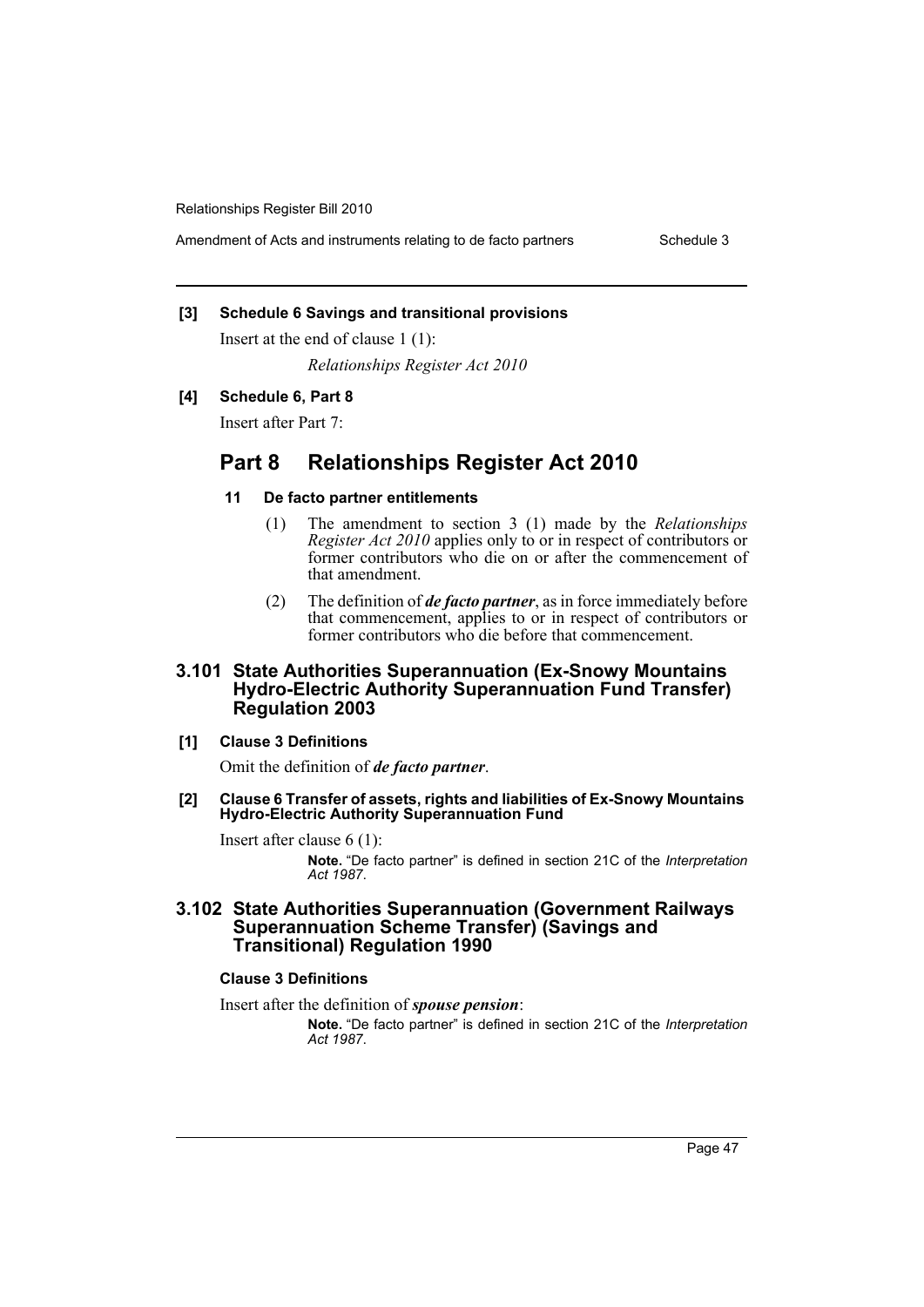Schedule 3 Amendment of Acts and instruments relating to de facto partners

## **3.103 State Owned Corporations Act 1989 No 134**

## **[1] Schedule 10 Duties and liabilities of directors and other officers**

Insert after clause 4 (1): **Note.** "De facto partner" is defined in section 21C of the *Interpretation Act 1987*.

## **[2] Schedule 10, clause 4 (4)**

Omit the definition of *de facto partner*.

## **3.104 Status of Children Act 1996 No 76**

#### **[1] Section 14 Presumptions of parentage arising out of use of fertilisation procedures**

Omit "in a de facto relationship with" from section 14 (1A). Insert instead "the de facto partner of".

## **[2] Section 14 (1A)**

Insert after the subsection: **Note.** "De facto partner" is defined in section 21C of the *Interpretation Act 1987*.

## **[3] Section 14 (6)**

Omit "in a de facto relationship with" wherever occurring. Insert instead "the de facto partner of".

## **[4] Section 14 (7)**

Omit the subsection.

## **3.105 Succession Act 2006 No 80**

#### **[1] Section 3 Definitions**

Omit the definition of *de facto relationship* from section 3 (1).

## **[2] Section 54 Persons entitled to inspect will of deceased person**

Insert after section 54 (2):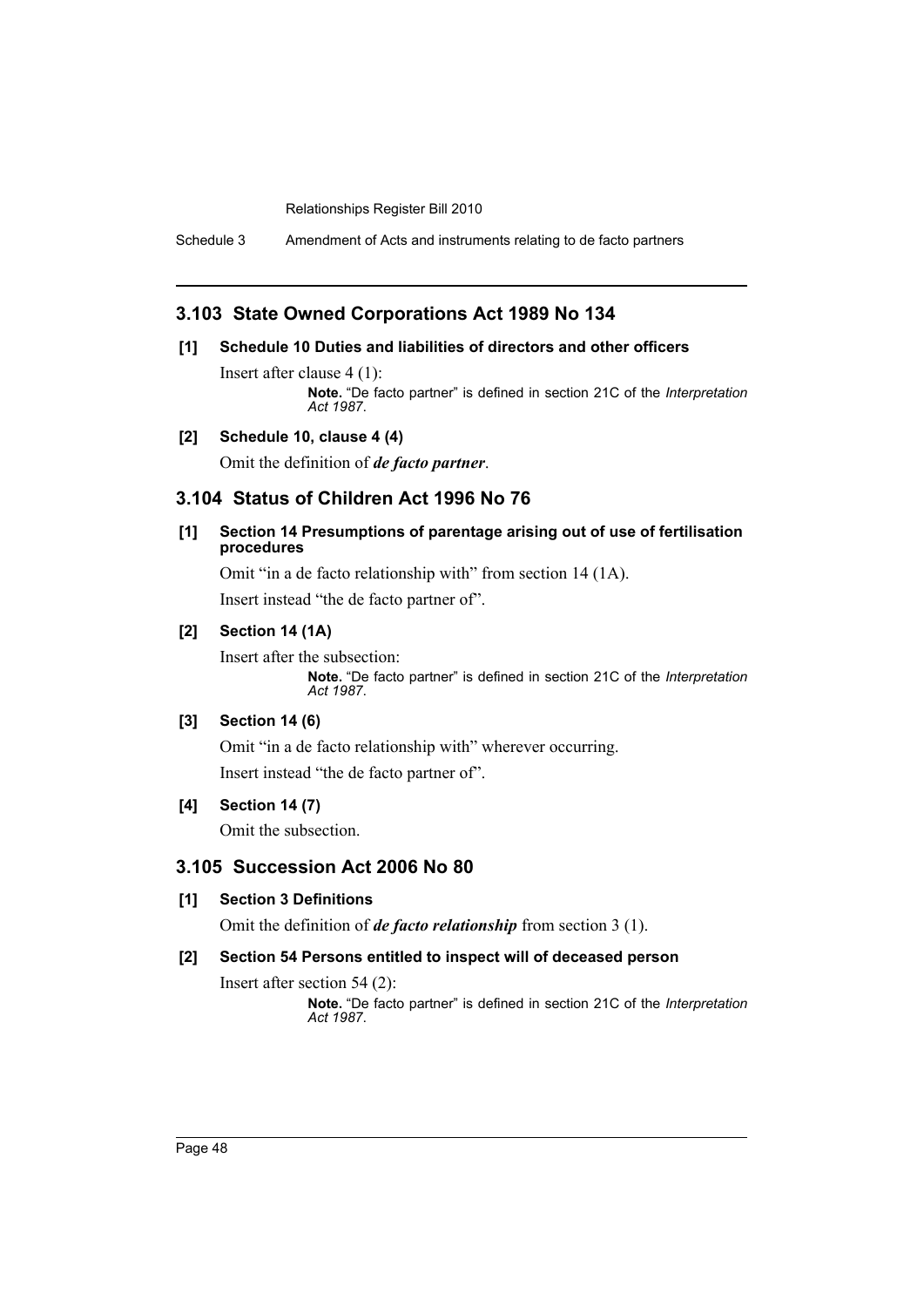Amendment of Acts and instruments relating to de facto partners Schedule 3

#### **[3] Section 57 Eligible persons**

Insert after the section:

**Note.**"De facto relationship" is defined in section 21C of the *Interpretation Act 1987*.

#### **[4] Section 57 (c)**

Omit the paragraph. Insert instead:

(c) a child of the deceased person,

## **[5] Section 57 (2)**

Insert at the end of section 57:

- (2) In this section, a reference to a child of a deceased person includes, if the deceased person was in a de facto relationship, or a domestic relationship within the meaning of the *Property (Relationships) Act 1984*, at the time of death, a reference to the following:
	- (a) a child born as a result of sexual relations between the parties to the relationship,
	- (b) a child adopted by both parties,
	- (c) in the case of a de facto relationship between a man and a woman, a child of the woman of whom the man is the father or of whom the man is presumed, by virtue of the *Status of Children Act 1996*, to be the father (except where the presumption is rebutted),
	- (d) in the case of a de facto relationship between 2 women, a child of whom both of those women are presumed to be parents by virtue of the *Status of Children Act 1996*,
	- (e) a child for whose long-term welfare both parties have parental responsibility (within the meaning of the *Children and Young Persons (Care and Protection) Act 1998)*.

#### **[6] Section 105**

Omit the section. Insert instead:

#### **105 Domestic partnership**

A domestic partnership is a relationship between the intestate and another person that is a registered relationship, or interstate registered relationship, within the meaning of the *Relationships Register Act 2010*, or a de facto relationship that:

- (a) has been in existence for a continuous period of 2 years, or
- (b) has resulted in the birth of a child.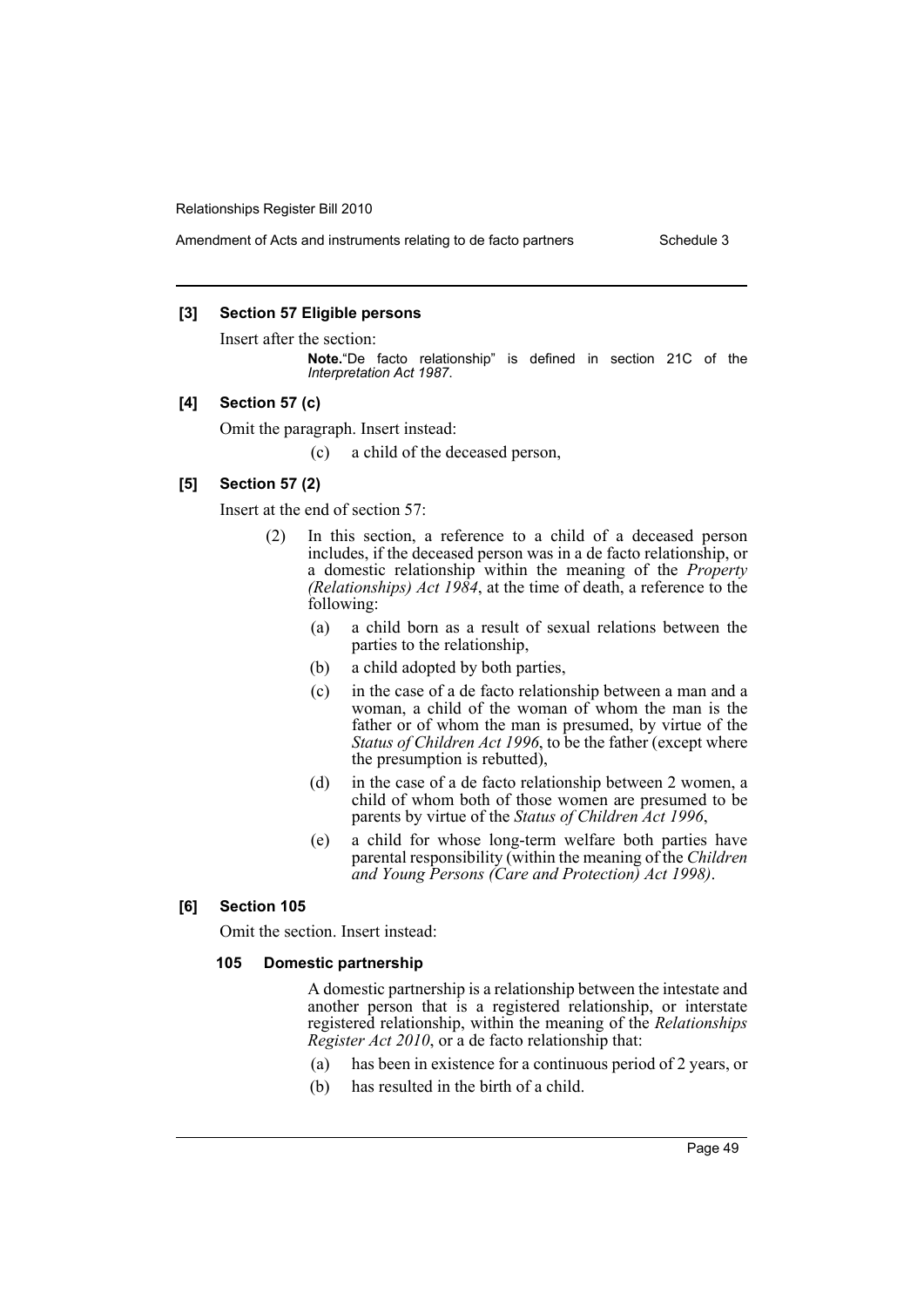Schedule 3 Amendment of Acts and instruments relating to de facto partners

## **3.106 Superannuation Act 1916 No 28**

## **[1] Section 3 Definitions**

Insert after the definition of *Abandoned unit* in section 3 (1): **Note.** "De facto partner" is defined in section 21C of the *Interpretation Act 1987*.

#### **[2] Section 3 (1)**

Omit the definition of *De facto partner*.

#### **[3] Section 3 (1)**

Omit the definition of *De facto relationship*.

#### **[4] Section 33 Children's pensions at sec 61N rates**

Omit "in a de facto relationship" from section 33 (1B) (c).

Insert instead "in a registered relationship or interstate registered relationship, within the meaning of the *Relationships Register Act 2010*, or a de facto relationship,".

## **[5] Section 33 (1B)**

Insert after the subsection: **Note.** "De facto relationship" is defined in section 21C of the *Interpretation Act 1987*.

## **[6] Section 33 (1C) (a)**

Omit "de facto" where thirdly occurring.

#### **[7] Section 33 (1C) (b)**

Omit "de facto" where secondly occurring.

#### **[8] Section 52G Children's pensions**

Omit "in a de facto relationship" from section 52G (3) (c).

Insert instead "in a registered relationship or interstate registered relationship, within the meaning of the *Relationships Register Act 2010*, or a de facto relationship,".

## **[9] Section 52G (3A) (a)**

Omit "de facto" where thirdly occurring.

## **[10] Section 52G (3A) (b)**

Omit "de facto" where secondly occurring.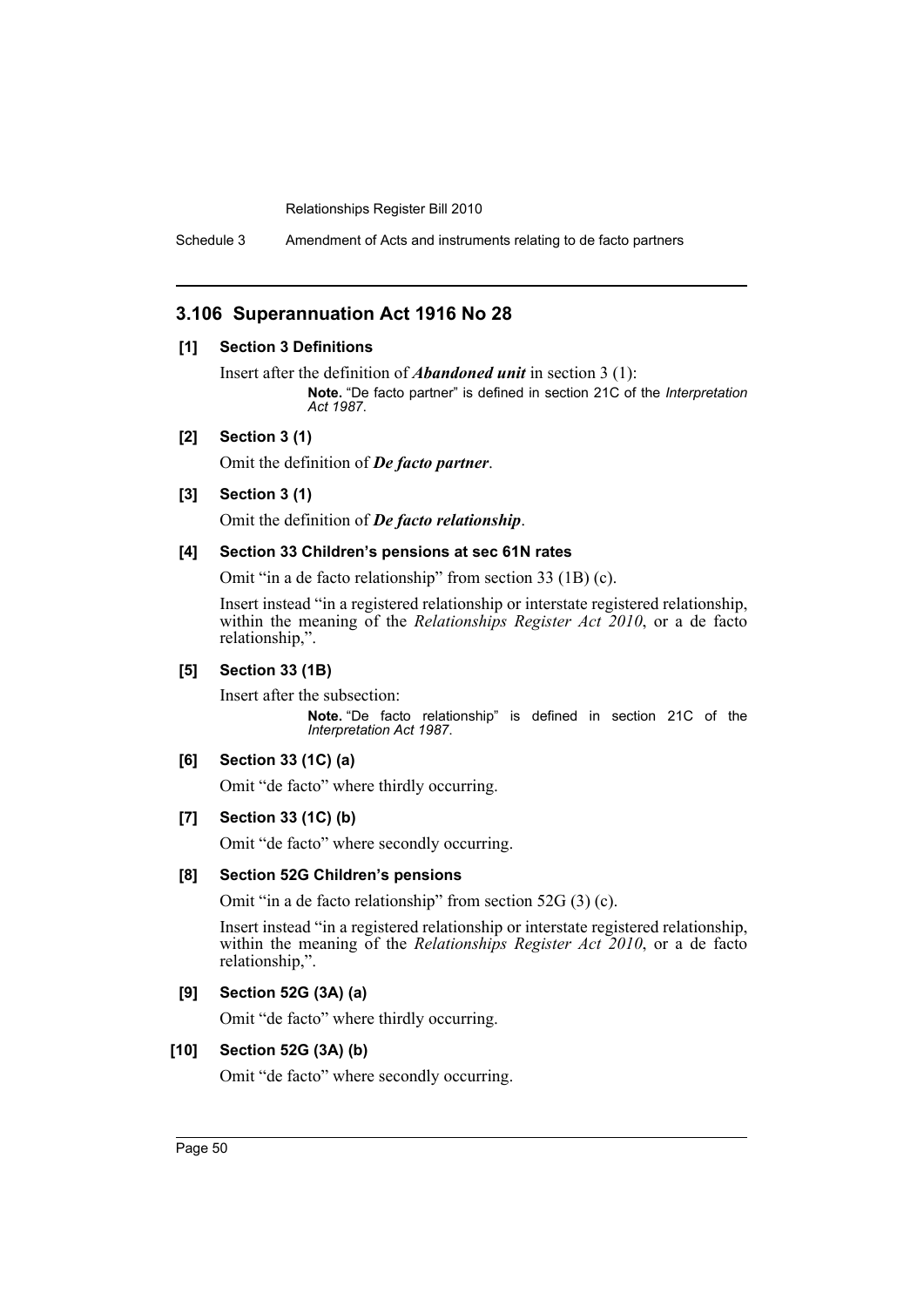Amendment of Acts and instruments relating to de facto partners Schedule 3

## **[11] Schedule 25 Savings and transitional provisions**

Insert at the end of clause 1 (1):

*Relationships Register Act 2010*

## **[12] Schedule 25, Part 12**

Insert after Part 11:

# **Part 12 Relationships Register Act 2010**

## **43 De facto partner entitlements**

- (1) The amendments to section 3 (1) made by the *Relationships Register Act 2010* apply only to or in respect of contributors or former contributors who die on or after the commencement of those amendments.
- (2) The definitions of *de facto partner* and *de facto relationship*, as in force immediately before that commencement, apply to or in respect of contributors or former contributors who die before that commencement.

# **3.107 Superannuation Administration Act 1996 No 39**

## **[1] Section 127 Additional State public sector superannuation schemes**

Insert after section 127 (1): **Note.** "De facto partner" is defined in section 21C of the *Interpretation Act 1987*.

## **[2] Section 127 (8)**

Omit the definition of *de facto partner*.

## **3.108 Supreme Court Act 1970 No 52**

## **[1] Section 114 Superannuation Act 1916**

Insert after section 114 (2): **Note.** "De facto partner" is defined in section 21C of the *Interpretation Act 1987*.

## **[2] Section 114 (4)**

Omit the subsection.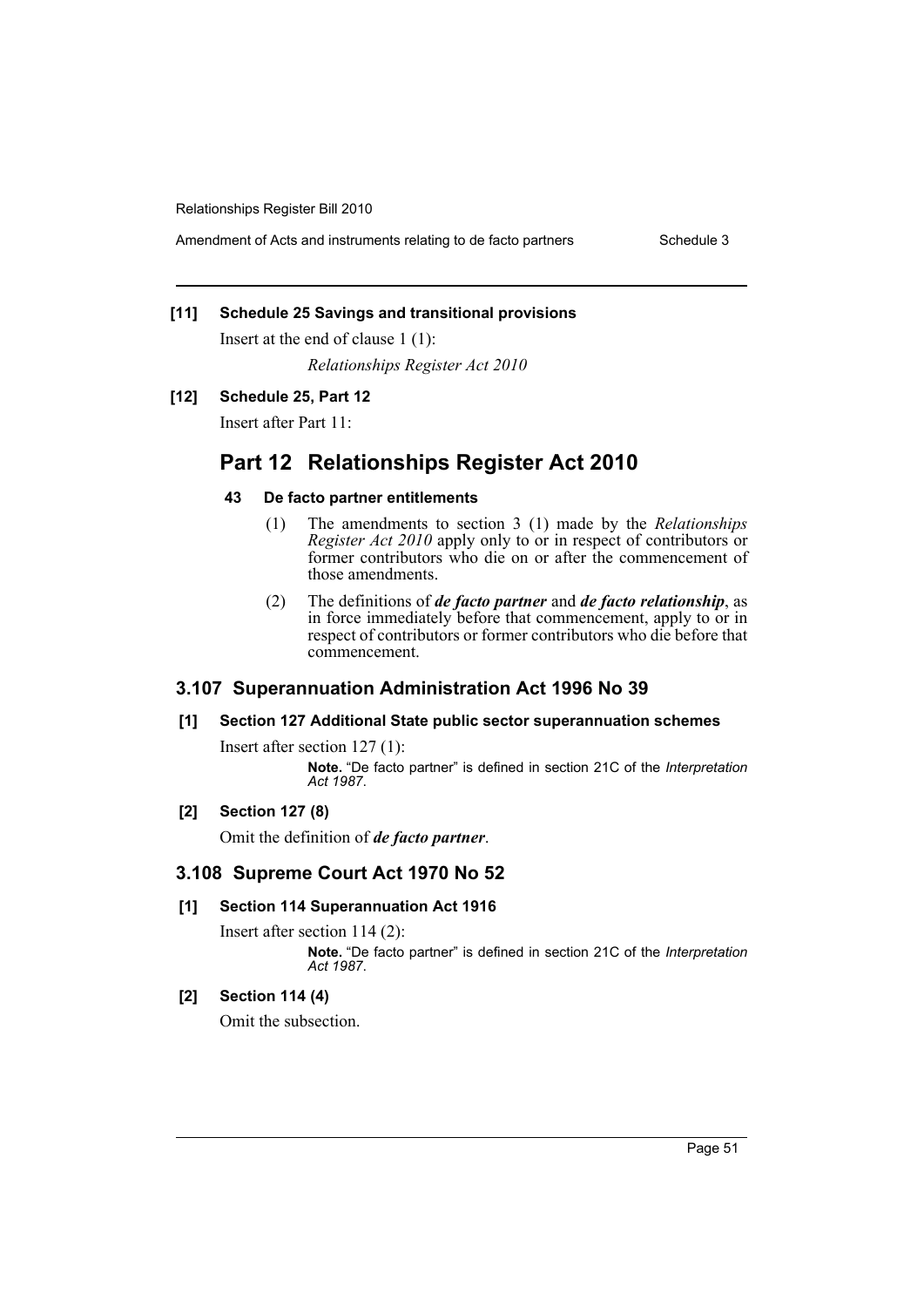Schedule 3 Amendment of Acts and instruments relating to de facto partners

## **3.109 Sydney Cricket and Sports Ground Act 1978 No 72**

### **[1] Schedule 1 Provisions relating to constitution and procedure of the Trust**

Omit "who are living together, or the parties to a de facto relationship (within the meaning of the *Property (Relationships) Act 1984*)" from clause 13 (8).

Insert instead "or de facto partners".

## **[2] Schedule 1, clause 13 (8)**

Insert after the subclause: **Note.** "De facto partner" is defined in section 21C of the *Interpretation Act 1987*.

## **[3] Schedule 1, clause 13 (16)**

Omit the subclause.

## **3.110 Sydney Cricket Ground and Sydney Football Stadium By-law 2009**

## **[1] Clause 3 Definitions**

Insert after the definition of *close relative* in clause 3 (1): **Note.** "De facto partner" is defined in section 21C of the *Interpretation Act 1987*.

## **[2] Clause 3 (1)**

Omit the definition of *de facto partner*.

## **3.111 Sydney 2009 World Masters Games Organising Committee Act 2005 No 65**

## **[1] Section 36 Disclosure and misuse of information**

Insert after section 36 (2): **Note.** "De facto partner" is defined in section 21C of the *Interpretation Act 1987*.

## **[2] Section 36 (3)**

Omit the definition of *de facto partner*.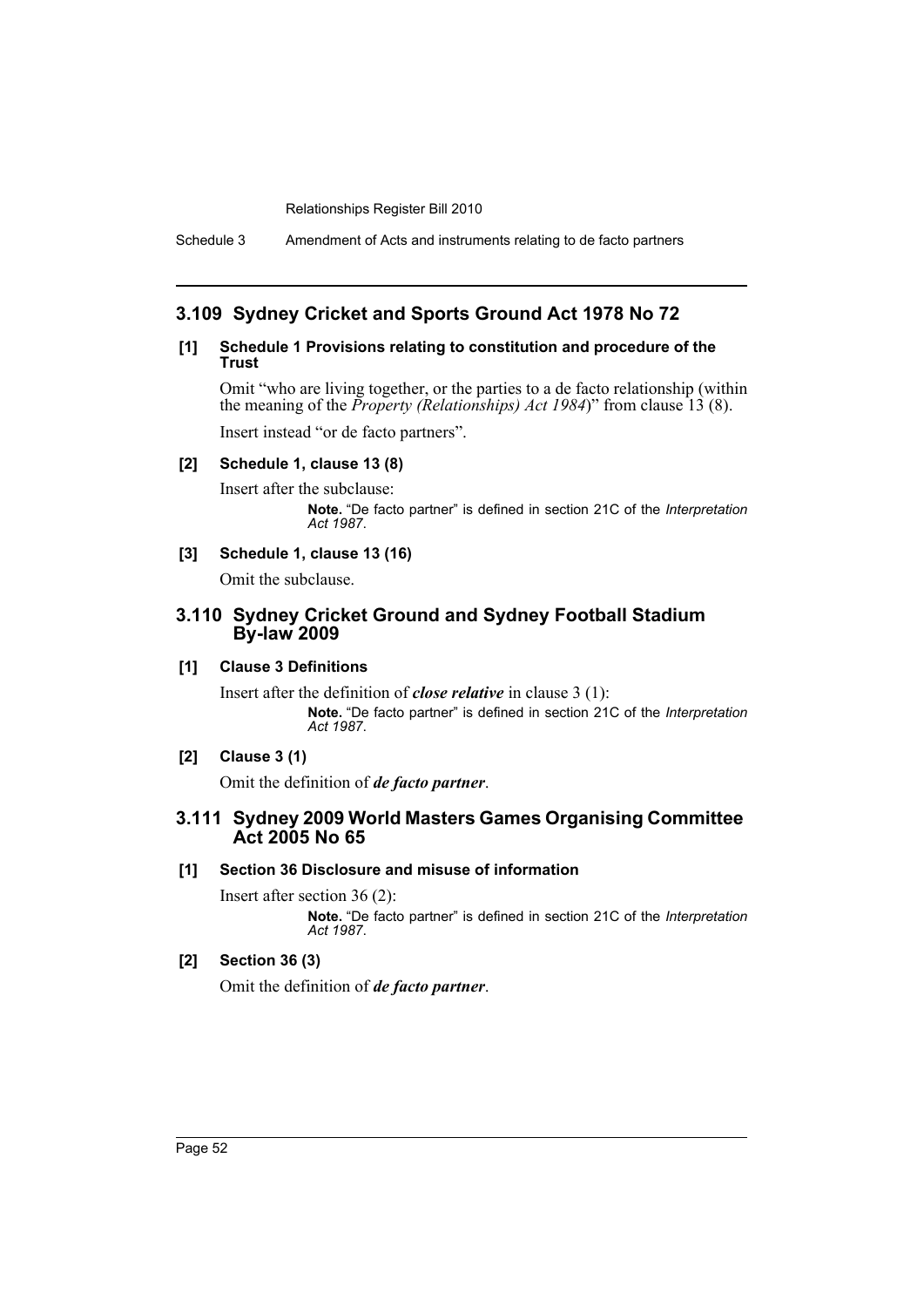Amendment of Acts and instruments relating to de facto partners Schedule 3

## **3.112 Teaching Service Act 1980 No 23**

#### **Section 81 Payment of money value of leave not taken or completed**

Omit section 81 (7). Insert instead:

(7) In this section, *spouse* of an officer includes a de facto partner of the officer at the time of his or her death. **Note.**"De facto partner" is defined in section 21C of the *Interpretation Act 1987*.

## **3.113 Terrorism (Police Powers) Act 2002 No 115**

## **[1] Section 26ZE Contacting family members etc**

Omit ", de facto spouse or same-sex partner" from paragraph (a) of the definition of *family member* in section 26ZE (3).

Insert instead "or de facto partner".

#### **[2] Section 26ZE (3), definition of "family member"**

Insert after the definition:

**Note.** "De facto partner" is defined in section 21C of the *Interpretation Act 1987*.

## **3.114 Thoroughbred Racing Act 1996 No 37**

#### **[1] Section 14A Licensing of bookmakers**

Insert after the definition of *close family member of a director* in section 14A (9):

> **Note.** "De facto partner" is defined in section 21C of the *Interpretation Act 1987*.

#### **[2] Section 14A (9)**

Omit the definition of *de facto partner*.

## **3.115 Transport Administration Act 1988 No 109**

#### **Schedule 5 Extended leave for certain staff**

Omit clause 5 (7). Insert instead:

(7) In this clause, *spouse* of an officer includes a de facto partner of the officer at the time of his or her death.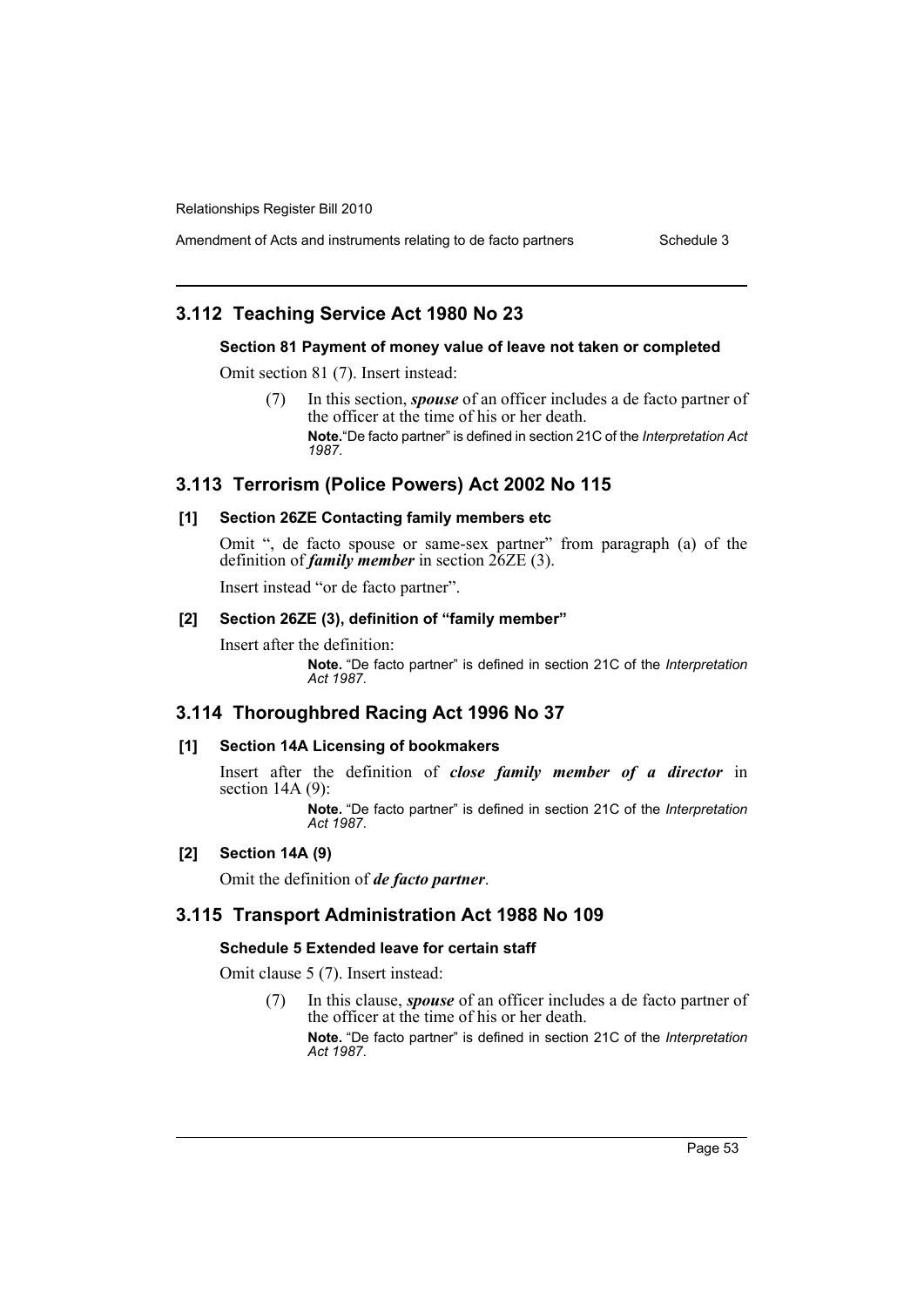Schedule 3 Amendment of Acts and instruments relating to de facto partners

## **3.116 Trustee Act 1925 No 14**

## **[1] Section 45 Protective trusts**

Omit the definition of *child* from section 45 (11).

## **[2] Section 45 (11), definition of "spouse"**

Omit "within the meaning of the *Property (Relationships) Act 1984*," from paragraph (b) of the definition.

#### **[3] Section 45 (11), definition of "spouse"**

Insert after the definition:

**Note.** "De facto relationship" is defined in section 21C of the *Interpretation Act 1987*.

## **[4] Section 45 (11A)**

Insert after section 45 (11):

- (11A) In this section, a reference to a child of a person includes, if the person is in a de facto relationship, or a domestic relationship within the meaning of the *Property (Relationships) Act 1984*, a reference to the following:
	- (a) a child born as a result of sexual relations between the parties to the relationship,
	- (b) a child adopted by both parties,
	- (c) in the case of a de facto relationship between a man and a woman, a child of the woman of whom the man is the father or of whom the man is presumed, by virtue of the *Status of Children Act 1996*, to be the father (except where the presumption is rebutted),
	- (d) in the case of a de facto relationship between 2 women, a child of whom both of those women are presumed to be parents by virtue of the *Status of Children Act 1996*,
	- (e) a child for whose long-term welfare both parties have parental responsibility (within the meaning of the *Children and Young Persons (Care and Protection) Act 1998)*.

## **3.117 University of New England Act 1993 No 68**

## **[1] Schedule 2A Duties of Council members**

Insert after the definition of *associate* in clause 5 (10):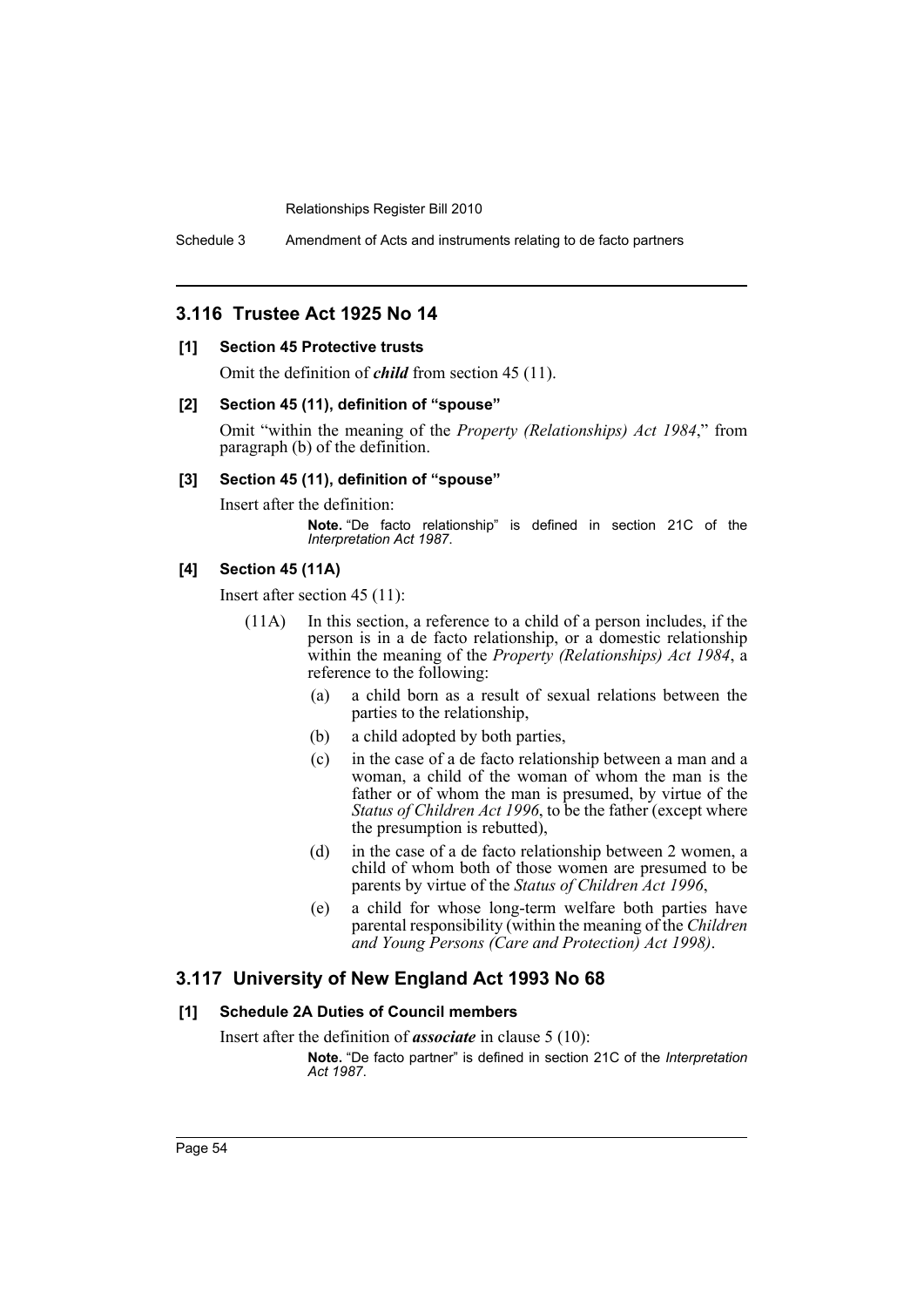Amendment of Acts and instruments relating to de facto partners Schedule 3

## **[2] Schedule 2A, clause 5 (10)**

Omit the definition of *de facto partner*.

## **3.118 University of New South Wales Act 1989 No 125**

#### **[1] Schedule 2A Duties of Council members**

Insert after the definition of *associate* in clause 5 (10): **Note.** "De facto partner" is defined in section 21C of the *Interpretation Act 1987*.

#### **[2] Schedule 2A, clause 5 (10)**

Omit the definition of *de facto partner*.

## **3.119 University of Newcastle Act 1989 No 68**

#### **[1] Schedule 2A Duties of Council members**

Insert after the definition of *associate* in clause 5 (10): **Note.** "De facto partner" is defined in section 21C of the *Interpretation Act 1987*.

**[2] Schedule 2A, clause 5 (10)**

Omit the definition of *de facto partner*.

## **3.120 University of Sydney Act 1989 No 124**

## **[1] Schedule 2A Duties of Fellows**

Insert after the definition of *associate* in clause 5 (10): **Note.** "De facto partner" is defined in section 21C of the *Interpretation Act 1987*.

#### **[2] Schedule 2A, clause 5 (10)**

Omit the definition of *de facto partner*.

## **3.121 University of Technology, Sydney, Act 1989 No 69**

## **[1] Schedule 2A Duties of Council members**

Insert after the definition of *associate* in clause 5 (10): **Note.** "De facto partner" is defined in section 21C of the *Interpretation Act 1987*.

## **[2] Schedule 2A, clause 5 (10)**

Omit the definition of *de facto partner*.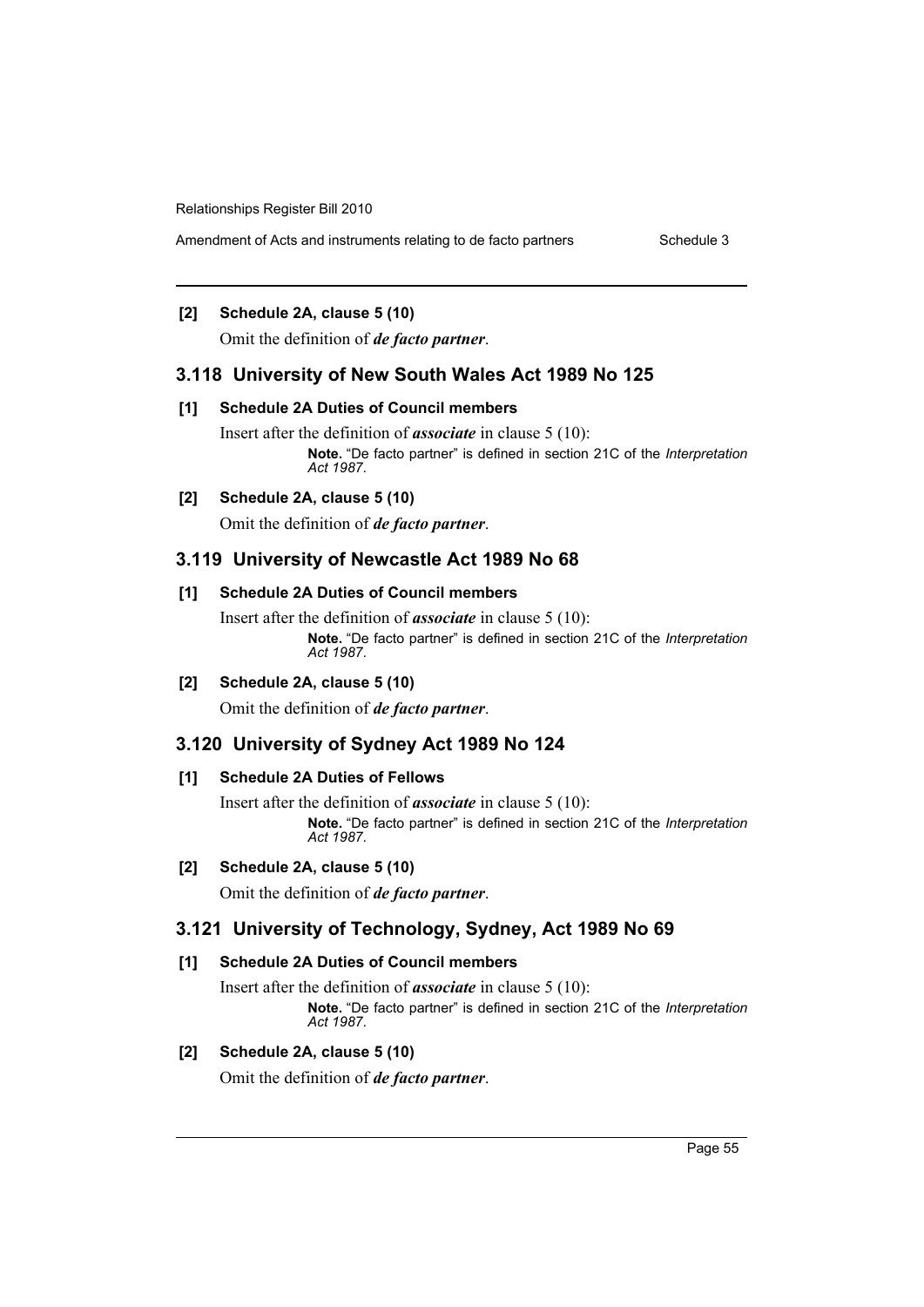Schedule 3 Amendment of Acts and instruments relating to de facto partners

## **3.122 University of Western Sydney Act 1997 No 116**

## **[1] Schedule 2A Duties of Board members**

Insert after the definition of *associate* in clause 5 (10): **Note.** "De facto partner" is defined in section 21C of the *Interpretation Act 1987*.

## **[2] Schedule 2A, clause 5 (10)**

Omit the definition of *de facto partner*.

## **3.123 University of Wollongong Act 1989 No 127**

#### **[1] Schedule 2A Duties of Council members**

Insert after the definition of *associate* in clause 5 (10): **Note.** "De facto partner" is defined in section 21C of the *Interpretation Act 1987*.

## **[2] Schedule 2A, clause 5 (10)**

Omit the definition of *de facto partner*.

## **3.124 Victims Support and Rehabilitation Act 1996 No 115**

## **[1] Section 9 Who is a family victim?**

Omit "spouse, or partner of the same sex," from section 9 (3) (b). Insert instead "partner".

#### **[2] Section 9 (3)**

Insert after the subsection:

**Note.** "De facto partner" is defined in section 21C of the *Interpretation Act 1987*.

## **[3] Schedule 1 Compensable injuries**

Omit paragraph (b) of the definition of *domestic violence offence* in clause  $7A(3)$ .

Insert instead:

(b) a person who is or has been a de facto partner of the person who committed the offence,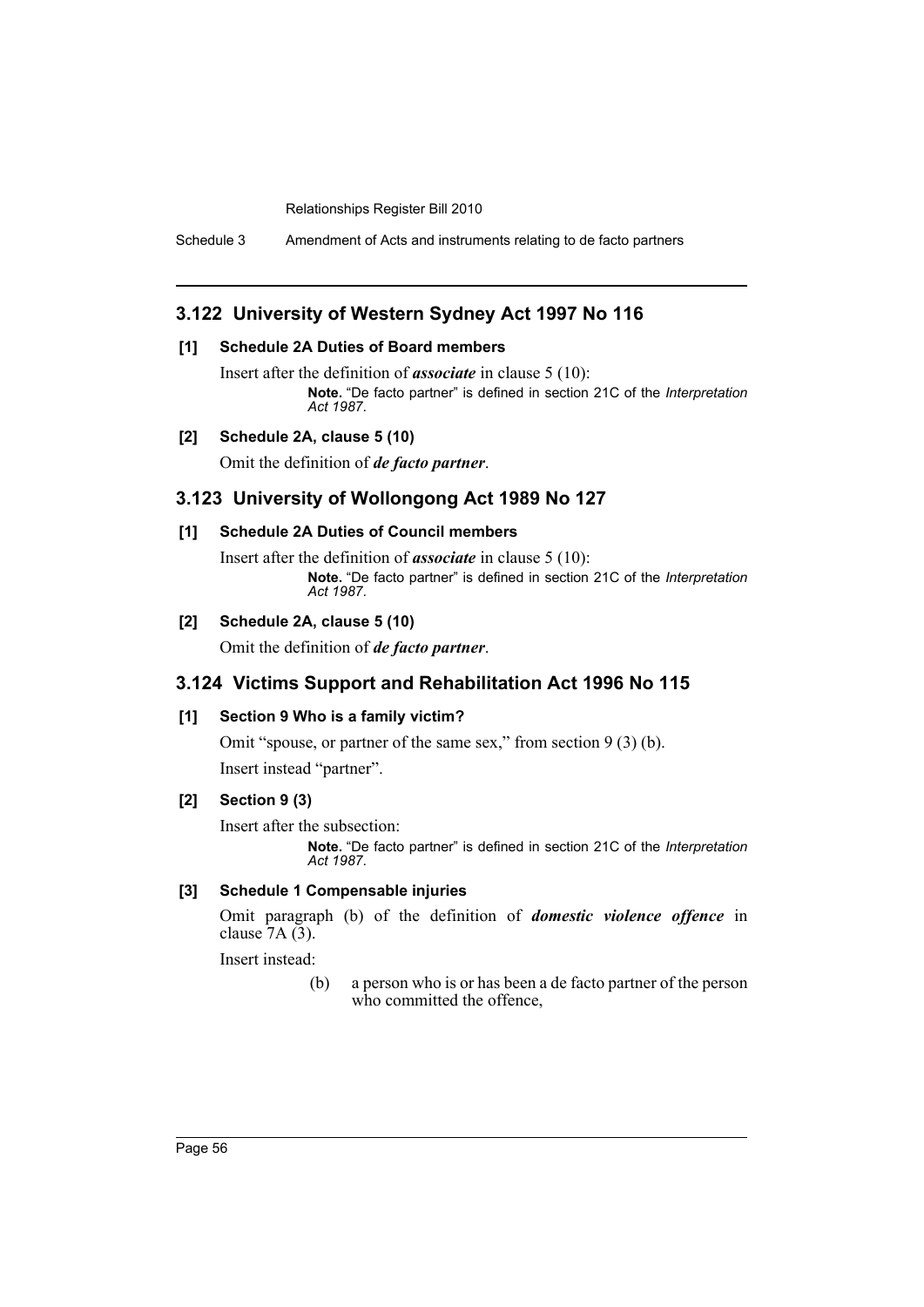Amendment of Acts and instruments relating to de facto partners Schedule 3

## **[4] Dictionary**

Omit paragraph (g) (ii) of the definition of *sexual assault and domestic violence*.

Insert instead:

(ii) a person who is or has been a de facto partner of the person who committed the offence,

## **3.125 Water Industry Competition Act 2006 No 104**

#### **[1] Dictionary**

Omit the definition of *de facto partner*.

## **[2] Dictionary, definition of "related person"**

Insert after the definition: **Note.** "De facto partner" is defined in section 21C of the *Interpretation Act 1987*.

# **3.126 Workers Compensation Act 1987 No 70**

**[1] Section 37 Weekly payment during total incapacity—after first 26 weeks** Omit paragraph (a) (ii) of the definition of *de facto spouse or other family member* in section 37 (7).

Insert instead:

- (ii) an injury received after that commencement—is the de facto partner of the worker, or
- **[2] Section 37 (7), definition of "de facto spouse or other family member"** Insert after the definition:

**Note.** "De facto partner" is defined in section 21C of the *Interpretation Act 1987*.

## **[3] Section 85 Payments to NSW Trustee for benefit of beneficiary**

Omit "the other party to a de facto relationship with" from section 85 (4). Insert instead "the de facto partner of".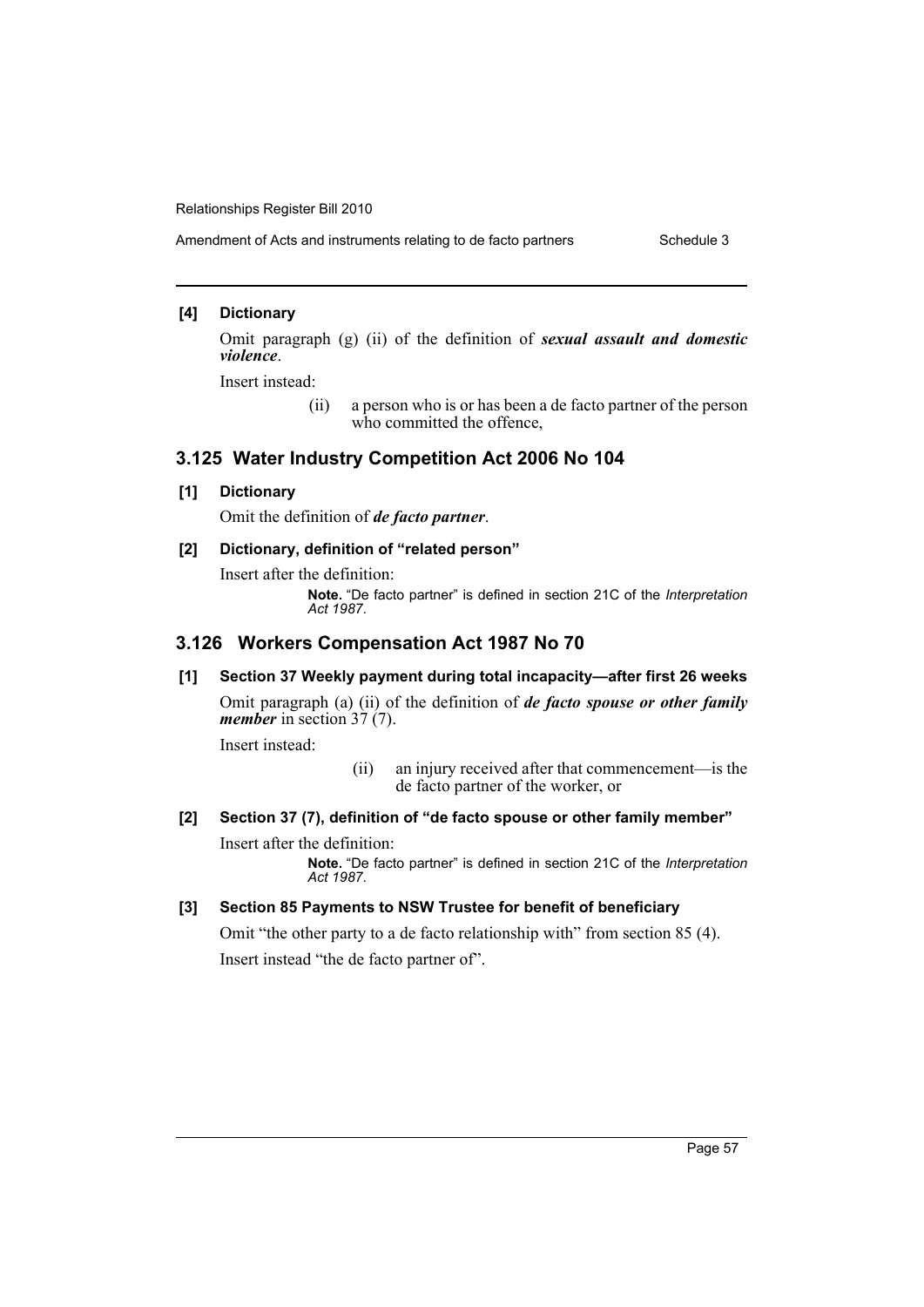Schedule 3 Amendment of Acts and instruments relating to de facto partners

## **3.127 Workers' Compensation (Dust Diseases) Act 1942 No 14**

## **[1] Section 3 Definitions**

Omit the definition of *De facto relationship* from section 3 (1).

#### **[2] Section 3 (1), definition of "Spouse"**

Omit paragraph (b) (ii). Insert instead:

(ii) the de facto partner of the person.

## **[3] Section 3 (1), definition of "Spouse"**

Insert after the definition: **Note.**"De facto partner" is defined in section 21C of the *Interpretation Act 1987*.

## **[4] Section 3 (2) and (3)**

Omit the subsections.

## **3.128 Workplace Injury Management and Workers Compensation Act 1998 No 86**

## **[1] Section 4 Definitions**

Omit the definition of *de facto relationship* from section 4 (1).

## **[2] Section 4 (1), definition of "dependants"**

Omit paragraph (c) (ii). Insert instead:

(ii) in relation to an injury received after that commencement—is the de facto partner of the worker.

## **[3] Section 4 (1), definition of "dependants"**

Insert after the definition: